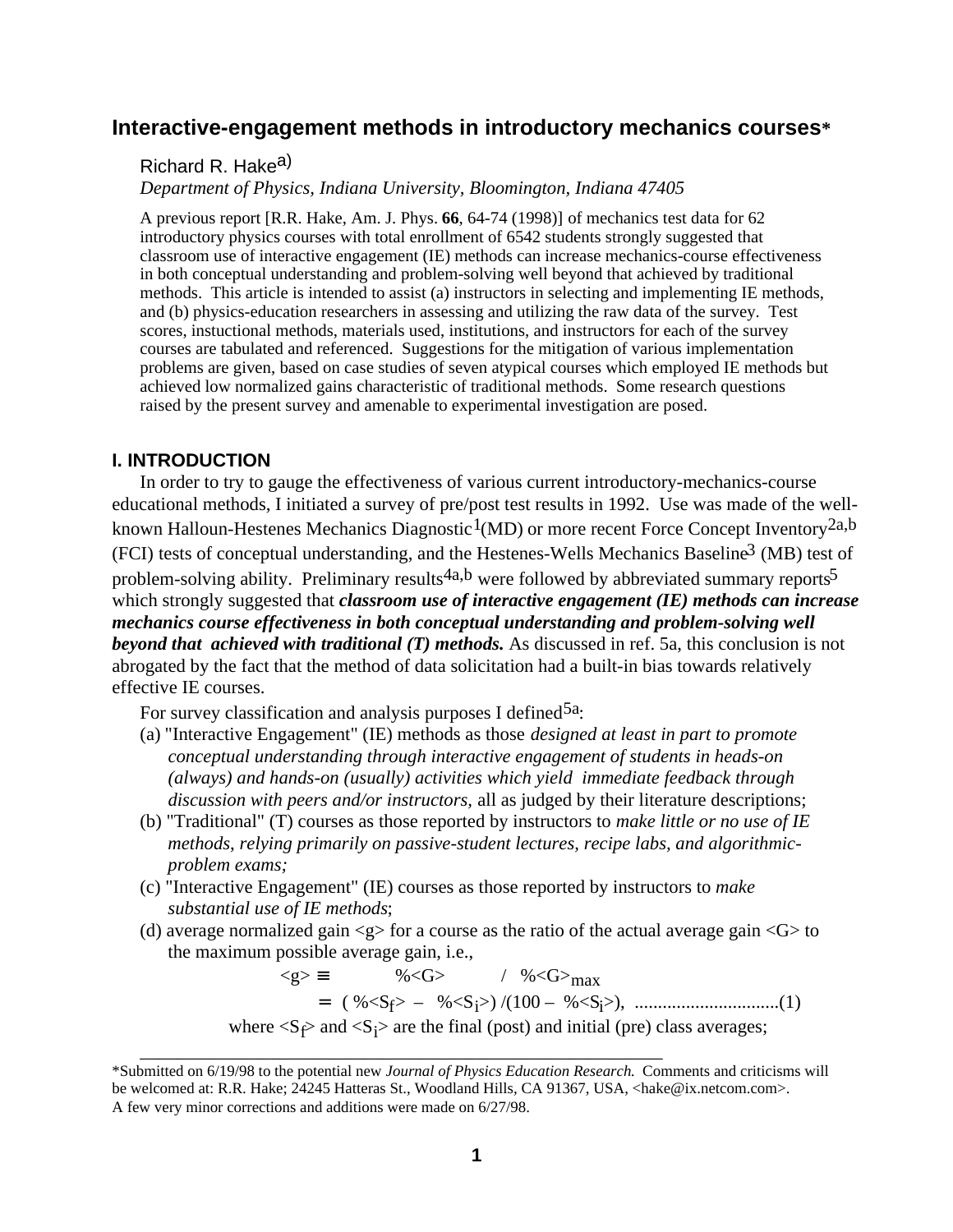- (e) "High-g" courses as those with  $(\langle g \rangle) \geq 0.7$ ;
- (f) "Medium-g" courses as those with  $0.7 > () \geq 0.3;$
- (g) "Low-g" courses as those with  $(\langle g \rangle) < 0.3$ .

In ref. 5a, a consistent analysis over diverse student populations with widely varying initial knowledge states, as gauged by  $\langle S_i \rangle$ , was obtained by taking the normalized average gain  $\langle g \rangle$  as a rough measure of the effectiveness of a course in promoting conceptual understanding:

(a)  $All$  points for the 14 T courses ( $N = 2084$ ) fell in the Low–g region, with <<g>>14T = 0.23 ± 0.04sd. ................................................... (2a)

Here and below, double carets " $<\sim_{NP}$ " indicate an average of averages, i.e., an average of <X> over N courses of type P, and sd ≡ standard deviation (*not* to be confused with random or systematic experimental error 5a).

(b) Eighty-five percent (41 courses,  $N = 3741$ ) of the 48 IE courses fell in the Medium-g region and 15% (7 courses,  $N = 717$ ) in the Low-g region. Overall,

<<g>>48IE = 0.48 ± 0.14sd. .................................................. (2b)

(c) No course points lay in the "High-g" region.

The interactive engagement courses were, on average, more than twice as effective as traditional courses in promoting conceptual understanding since  $\langle \langle g \rangle \rangle_{\text{HE}} = 2.1 \langle \langle g \rangle \rangle_{\text{T}}$ . The difference  $\langle \langle g \rangle \rangle_{48IE} - \langle \langle g \rangle \rangle_{14T} = 0.25$  is 1.8 standard deviations of  $\langle \langle g \rangle \rangle_{48IE}$  and 6.2 standard deviations of  $\langle \langle g \rangle >_{14}T$ , reminiscent of that seen in comparing instruction delivered to students in large groups with one-on-one instruction, as discussed in ref. 5a. It is extremely unlikely<sup>5a</sup> that systematic error played a significant role in the large difference observed in the average normalized gains of the T and IE courses.

The present article is intended to assist (a) instructors in selecting and implementing proven IE methods and (b) physics-education researchers in assessing and utilizing the raw data of the survey. I tabulate, discuss, and reference the particular methods and materials that were employed in each of the 62 survey courses. Suggestions for the avoidance of various implementation problems are given, based on case studies of seven atypical courses which employed IE methods but achieved low normalized gains characteristic of traditional methods. The present information, largely omitted from the abbreviated summary reports,<sup>5</sup> allows answers to three questions of interest to physics instructors and physics-education researchers:

Q1. *What methods and materials are being used in IE courses; where are descriptions and materials available; what are the types of institutions, characteristics of the students, and educational contributions of the instructors?*

Q2. *Are there any pedagogical difficulties in implementing IE methods, and if so, how might these be mitigated*?

Q3. *Does the present study give rise to any research questions calling for further experimental investigation?*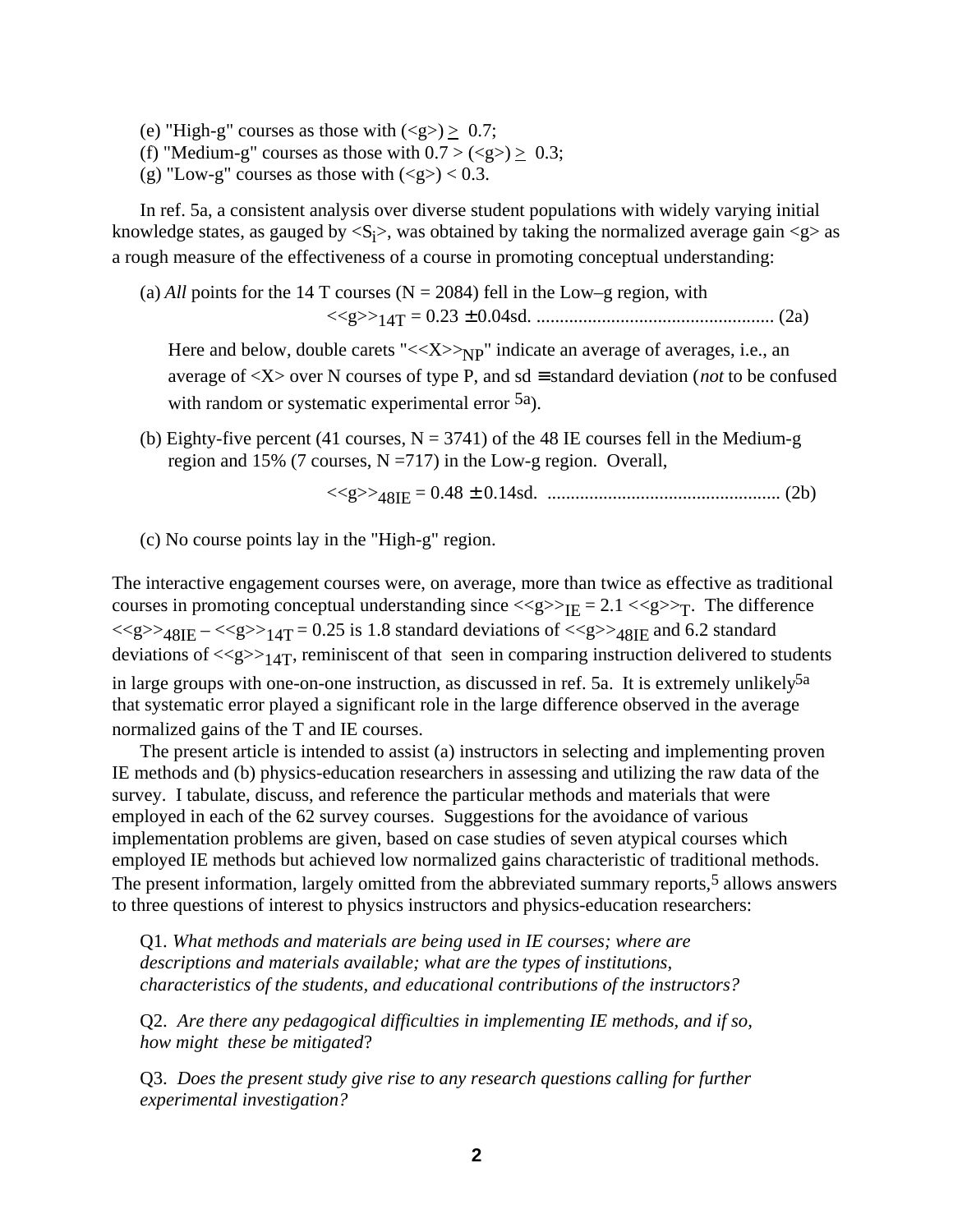## **II. RAW DATA**

The test data in Table I and the corresponding instructional methods in Table II were obtained from published accounts or private communications (see references for Tables I, II). [For presentation of these data in the form of gain (posttest – pretest) vs pretest graphs see ref. 5a.] The private communications usually included responses to a survey form<sup>4c</sup> which asked for information on the pre/post testing method; statistical results; institution; type of students; activities of the students; and the instructor's educational experience, outlook, beliefs, orientation, resources, and teaching methods. Aside from its survey purpose, the form's list of physics-education strategies and resources may be useful.

### **A. Pre/post Test Data**

Tables Ia,b,c contain pre/post test data for 62 introductory courses enrolling a total of 6542 students using the conceptual Mechanics Diagnostic<sup>1a</sup> (MD) or Force Concept Inventory<sup>2a,b</sup> (FCI) exams, and (where available) the problem-solving Mechanics Baseline3 (MB) test, always given as a posttest. The **bold-faced** data indicate an average normalized gain  $(\leq g >) > 0.6$  (only 12 of the survey courses - discussed in ref. 5a - achieved such gains). The instructors' names are given in the references (column 10), and instructors' initials are sometimes indicated in the "Course Code" (column 1). The courses listed are of two types (column 4): (1) "Traditional" (T) courses and (2) "Interactive Engagement" (IE) courses, both as defined in the Introduction.

To increase the statistical reliability<sup>5a</sup> of averages *over courses*, only those with enrollments  $N \geq 20$  are listed in Tables I and II, although in some cases of fairly homogeneous instruction and student population (AZ-AP, AZ-Reg, WP92-C, TO, TO-C) courses or sections with less than 20 students were included in a number-of-student weighted average. In assessing the FCI, MD, and MB scores it should be kept in mind that the random guessing score for each of these fivealternative multiple-choice tests is 20%. However, completely non-Newtonian thinkers (if they can at the same time read and comprehend the questions) may tend to score *below* the random guessing level because of the very powerful interview-generated distractors which include most of the common mechanics misconceptions.1,2a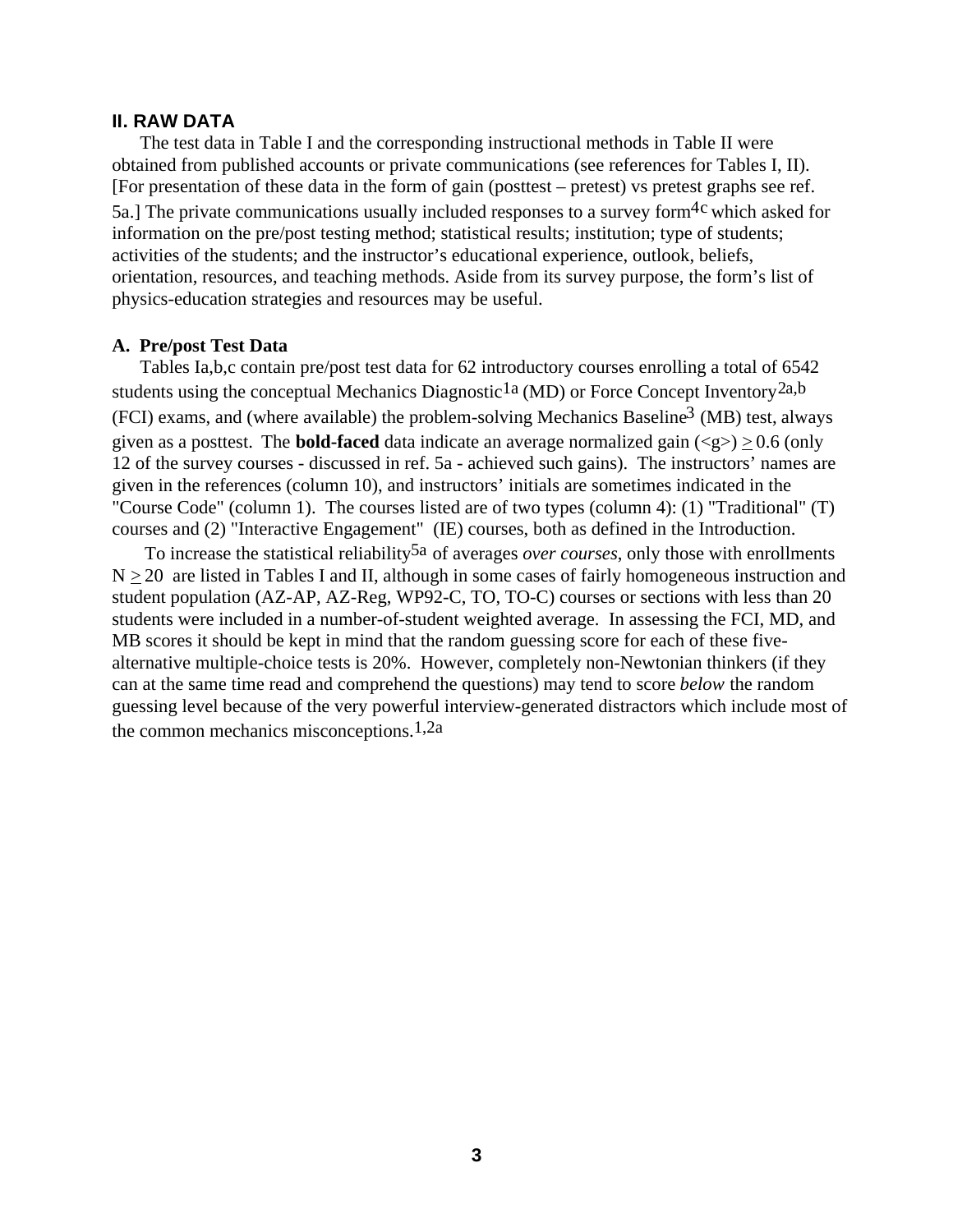Table Ia. Pre/post test data for 14 introductory *high-school* physics courses enrolling a total of N = 1113 students. The **bold-faced** data indicate an average normalized gain  $(\leq g \geq) \geq 0.6$ . Footnotes are placed after Table Ic.

| <b>COURSE</b>      | LEV-      | <u>N [c]</u> | TYPE [d] PRE [e] POST [e] GAIN [f] NORM.                                                                                                                                                      |          |          |               |          | MB[h]                 |        |
|--------------------|-----------|--------------|-----------------------------------------------------------------------------------------------------------------------------------------------------------------------------------------------|----------|----------|---------------|----------|-----------------------|--------|
| CODE [a]           | EL[b]     |              |                                                                                                                                                                                               | [StdD]   | [StdD]   | G             | GAIN [g] | [StdD]                | REF.   |
|                    |           |              |                                                                                                                                                                                               | <u>%</u> | <u>%</u> | $\frac{9}{6}$ | g        | $\frac{\%}{\sqrt{2}}$ |        |
| $[1]$              | $[2]$     | $[3]$        | $[4] % \includegraphics[width=0.9\columnwidth]{images/TrDiS-Architecture.png} % \caption{The figure shows the results of the estimators in the left and right.} \label{TrDiS-Architecture} %$ | $[5]$    | [6]      | $[7]$         | [8]      | [9]                   | $[10]$ |
| AZ-AP (3 cour.)    | <b>HS</b> | 33           | T                                                                                                                                                                                             | 41 (16)  | 57 (18)  | 16            | 0.27     | 39 (15)               | 2a     |
| AZ-Hon (2 cour.)** | <b>HS</b> | 62           | T                                                                                                                                                                                             | 27       | 45       | 18            | 0.25     |                       | 2a     |
| AZ-Reg (18 cour.)  | <b>HS</b> | 612          | Τ                                                                                                                                                                                             | 27(11)   | 48 (16)  | 21            | 0.29     | 32(11)                | 2a     |
| <b>BC-Hon</b>      | HS        | $22*$        | IE                                                                                                                                                                                            | 32       | 79 (14)  | 47            | 0.69     | 52 (13)               | 6a     |
| BC-Reg             | <b>HS</b> | 43*          | IE                                                                                                                                                                                            | 24       | 50(13)   | 26            | 0.34     |                       | 6b     |
| Chicago-Reg        | <b>HS</b> | 56           | T                                                                                                                                                                                             | 27       | 42       | 15            | 0.21     |                       | 2a     |
| CL-Reg             | <b>HS</b> | $20*$        | ΙE                                                                                                                                                                                            | 35       | 62       | 27            | 0.42     |                       | 7a     |
| <b>ELM-Hon</b>     | <b>HS</b> | $20*$        | IE.                                                                                                                                                                                           | 18       | 74       | 56            | 0.68     |                       | 8      |
| GS-Hon             | <b>HS</b> | 63           | IE                                                                                                                                                                                            | 28       | 66       | 38            | 0.53     | 47                    | 2a     |
| GS-Hon95           | HS        | 49           | IE                                                                                                                                                                                            | 28       | 72       | 44            | 0.61     | 56                    | 2c     |
| LT-Hon             | <b>HS</b> | $27*$        | IE                                                                                                                                                                                            | 30(12)   | 70 (18)  | 40            | 0.57     |                       | 9a     |
| <b>MW-Hon</b>      | HS        | 30           | IE                                                                                                                                                                                            | 42 (18)  | 78 (15)  | 36            | 0.62     | 62 (17)               | 2a     |
| RM94-Reg           | <b>HS</b> | $38*$        | ΙE                                                                                                                                                                                            | 33(15)   | 65 (19)  | 32            | 0.48     |                       | 10a    |
| RM95-Reg           | <b>HS</b> | $38*$        | ΙE                                                                                                                                                                                            | 32(13)   | 67 (17)  | 35            | 0.51     |                       | 10a    |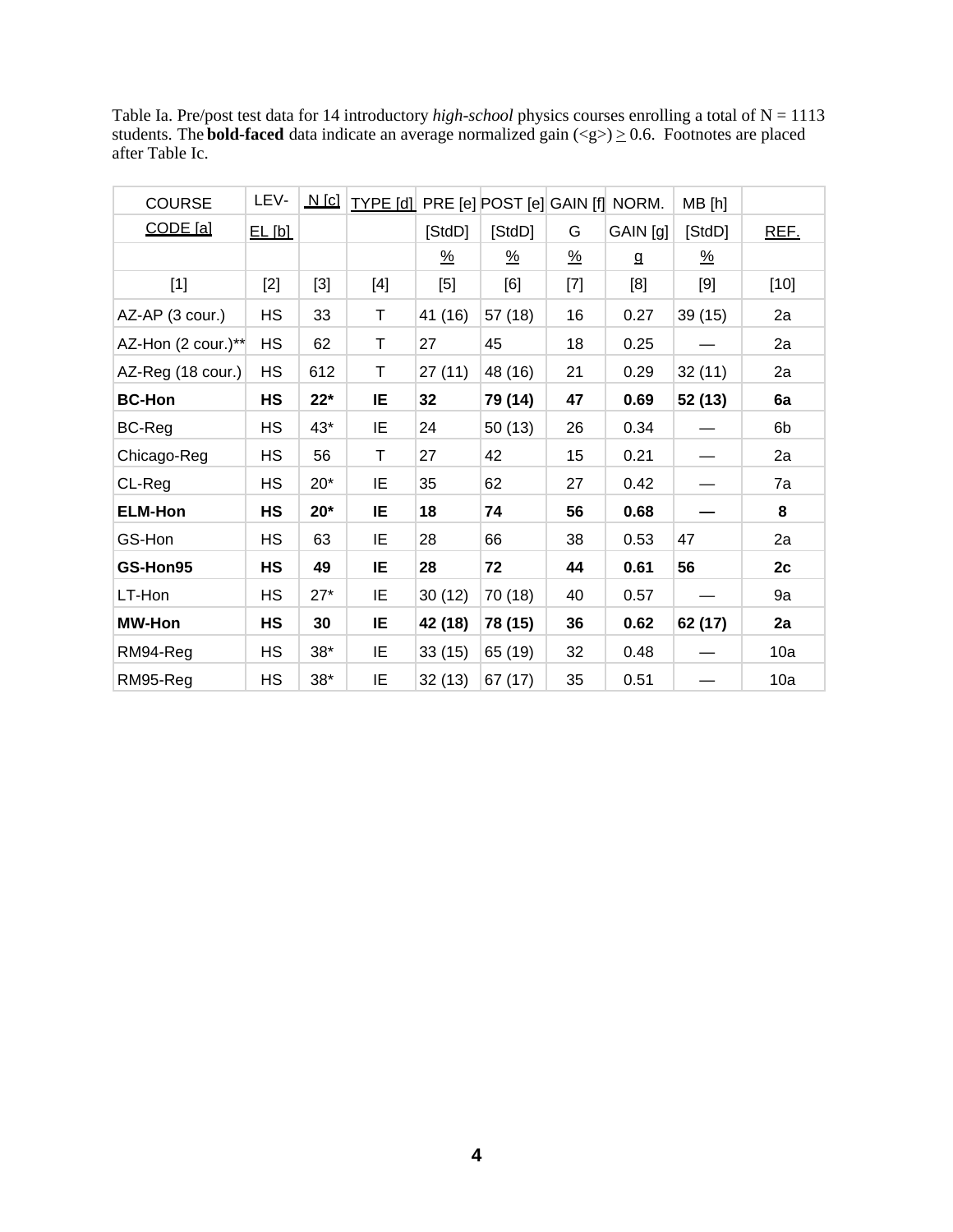| <b>COURSE</b>         | LEV-           | $N$ [c] | <b>TYPE</b> [d] |               | PRE [e] POST [e] GAIN [f] NORM. |               |          | MB [h]                |                 |
|-----------------------|----------------|---------|-----------------|---------------|---------------------------------|---------------|----------|-----------------------|-----------------|
| CODE [a]              | EL[b]          |         |                 | [StdD]        | [StdD]                          | G             | GAIN [g] | [StdD]                | REF.            |
|                       |                |         |                 | $\frac{9}{6}$ | $\frac{\%}{\sqrt{2}}$           | $\frac{9}{6}$ | g        | $\frac{\%}{\sqrt{2}}$ |                 |
| $[1]$                 | $[2]$          | $[3]$   | [4]             | $[5]$         | [6]                             | [7]           | [8]      | [9]                   | $[10]$          |
| $DB-C$                | C4             | $27*$   | IE              | 36            | 59                              | 23            | 0.36     |                       | 11              |
| <b>LF92</b>           | C <sub>2</sub> | 25      | Τ               | 36            | 49                              | 13            | 0.20     |                       | 12              |
| M92-C                 | C <sub>2</sub> | 28*     | T               | 51 (18)       | 62 (16)                         | 11            | 0.22     |                       | 13a             |
| M93                   | C <sub>2</sub> | $20*$   | Τ               | 33(15)        | 48 (14)                         | 15            | 0.22     | 37 (19)               | 13a             |
| M94-C                 | C <sub>2</sub> | $41*$   | $IE(Low-g)$     | 44 (11)       | 58 (16)                         | 14            | 0.25     | 41 (15) ¤             | 13a             |
| M-PD94-C              | C <sub>2</sub> | $21*$   | IE              | 44 (13)       | 63 (13)                         | 19            | 0.34     |                       | 13 <sub>b</sub> |
| M-PD92a               | C <sub>2</sub> | 46*     | ΙE              | 33(15)        | 70 (12)                         | 37            | 0.55     |                       | 13 <sub>b</sub> |
| M-PD92b               | C <sub>2</sub> | $57*$   | ΙE              | 30(13)        | 73 (9)                          | 43            | 0.61     | 55 (12)               | 13 <sub>b</sub> |
| M-PD93                | C <sub>2</sub> | 46*     | IE              | 33(14)        | 72 (10)                         | 39            | 0.58     | 58 (8)                | 13 <sub>b</sub> |
| M-PD94                | C <sub>2</sub> | $34*$   | IE              | 30(10)        | 62 (13)                         | 32            | 0.46     | 54 (15)£              | 13 <sub>b</sub> |
| M-PD95a-C             | C <sub>2</sub> | $31*$   | IE              | 45 (14)       | 71 (13)                         | 26            | 0.47     | 56 $(15)$             | 13 <sub>b</sub> |
| M-PD95b-C             | C <sub>2</sub> | $22*$   | IE.             | 50 (14)       | 82 (12)                         | 32            | 0.64     | 64 (15)§              | 13 <sub>b</sub> |
| M-Co95c-C             | C <sub>2</sub> | $61*$   | IE              | 46 (7)        | 69(7)                           | 23            | 0.43     |                       | 13 <sub>b</sub> |
| PL92-C (2 sect.)      | C4             | $24*$   | IE              | 48            | 76                              | 28            | 0.54     |                       | 14a             |
| $TO(8 \text{ cour.})$ | C <sub>2</sub> | $61*$   | IE              | 35(15)        | 62 (13)                         | 27            | 0.42     |                       | 15a             |
| <b>TO-C (5 cour.)</b> | C <sub>2</sub> | $53*$   | ΙE              | 43 (15)       | 77 (14)                         | 34            | 0.60     | 70 (12)               | 15a             |

Table Ib. Pre/post test data for 16 introductory *college* physics courses enrolling a total of N = 597 students. Please refer to the heading of Table Ia for important explanations.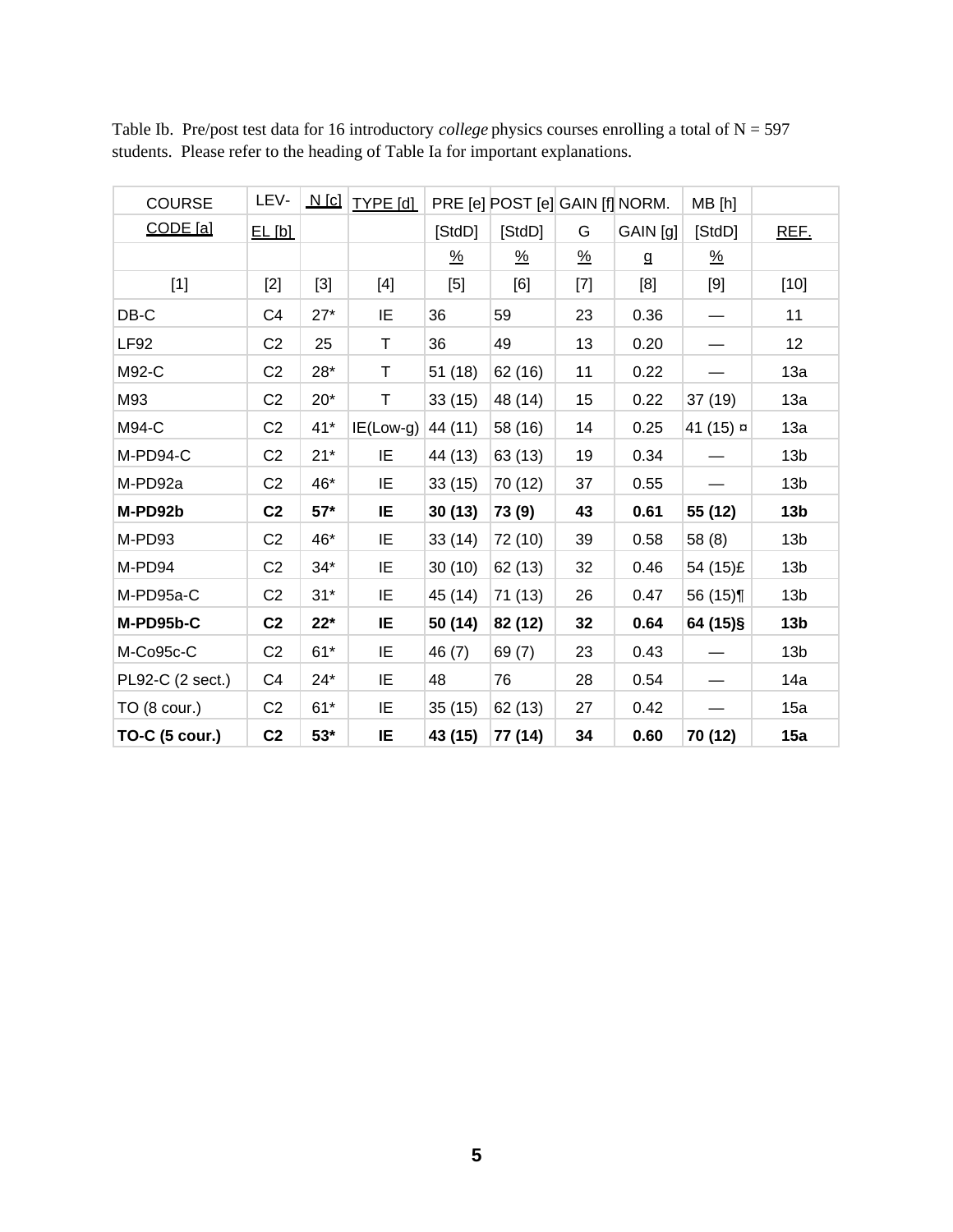| <b>COURSE</b>      | LEV-   | $N$ [c] | $ $ TYPE [d] $ $    |               | PRE [e] POST [e] GAIN [f] |                                                                                                                                                                                                                                                                                                                                                                                                                                                                                                        | NORM.    | MB [h]                   |                 |
|--------------------|--------|---------|---------------------|---------------|---------------------------|--------------------------------------------------------------------------------------------------------------------------------------------------------------------------------------------------------------------------------------------------------------------------------------------------------------------------------------------------------------------------------------------------------------------------------------------------------------------------------------------------------|----------|--------------------------|-----------------|
| CODE [a]           | EL[bl] |         |                     | [StdD]        | [StdD]                    | G                                                                                                                                                                                                                                                                                                                                                                                                                                                                                                      | GAIN [g] | [StdD]                   | REF.            |
|                    |        |         |                     | $\frac{9}{6}$ | $\frac{9}{6}$             | $\frac{9}{6}$                                                                                                                                                                                                                                                                                                                                                                                                                                                                                          | g        | $\frac{9}{6}$            |                 |
| $[1]$              | $[2]$  | $[3]$   | $[4]$               | $[5]$         | [6]                       | $[7] \centering% \includegraphics[width=1\textwidth]{images/TransY.pdf} \caption{The first two different values of $d=3$ and $d=1$ (left) and $d=1$ (right) and $d=1$ (right) and $d=1$ (right) and $d=1$ (right) and $d=1$ (right) and $d=1$ (right) and $d=1$ (right) and $d=1$ (right) and $d=1$ (right) and $d=1$ (right) and $d=1$ (right) and $d=1$ (right) and $d=1$ (right) and $d=1$ (right) and $d=1$ (right) and $d=1$ (right) and $d=1$ (right) and $d=1$ (right) and $d=1$ (right) and $$ | [8]      | [9]                      | $[10]$          |
| ASU‡               | U      | 82      | T                   | 37(14)        | 53 (14)                   | 16                                                                                                                                                                                                                                                                                                                                                                                                                                                                                                     | 0.25     |                          | 1a              |
| ASU1-C (4 cour.)‡  | U      | 478     | T                   | 52 (15)       | 64 (15)                   | 12                                                                                                                                                                                                                                                                                                                                                                                                                                                                                                     | 0.25     |                          | 1a              |
| ASU2-C             | U      | 139     | Τ                   | 52 (19)       | 63 (18)                   | 11                                                                                                                                                                                                                                                                                                                                                                                                                                                                                                     | 0.23     | 48 (15)                  | 2a              |
| ASU-HH-C‡          | U      | $20*$   | IE                  | 48 (17)       | 75 (13)                   | 27                                                                                                                                                                                                                                                                                                                                                                                                                                                                                                     | 0.52     |                          | 16              |
| ASU-MW105-C        | U      | 44      | IE                  | 36            | 68                        | 32                                                                                                                                                                                                                                                                                                                                                                                                                                                                                                     | 0.50     | 43                       | 2a              |
| ASU-VH105-C        | U      | 116     | IE                  | 34 (14)       | 63 (18)                   | 29                                                                                                                                                                                                                                                                                                                                                                                                                                                                                                     | 0.44     | 61(18)                   | 2a,17a          |
| CP-C               | U      | 105     | T                   | 44 (19)       | 58 (21)                   | 14                                                                                                                                                                                                                                                                                                                                                                                                                                                                                                     | 0.25     | 44 (14)                  | 18a             |
| <b>CP-RK-Hon-C</b> | U      | 60      | IE                  | 59 (19)       | 84 (14)                   | 25                                                                                                                                                                                                                                                                                                                                                                                                                                                                                                     | 0.61     | 69                       | 18 <sub>b</sub> |
| CP-RK-Rega-C       | U      | 70      | IE                  | 46            | 72                        | 26                                                                                                                                                                                                                                                                                                                                                                                                                                                                                                     | 0.48     | 60                       | 18 <sub>b</sub> |
| CP-RK-Regb-C       | U      | 69      | IE                  | 55            | 81                        | 26                                                                                                                                                                                                                                                                                                                                                                                                                                                                                                     | 0.58     | 68                       | 18 <sub>b</sub> |
| <b>EM90-C</b>      | U      | $121*$  | T                   | 70??          | 78                        | 8                                                                                                                                                                                                                                                                                                                                                                                                                                                                                                      | 0.27     | 67                       | 19a,d           |
| <b>EM91-C</b>      | U      | $177*$  | IE                  | 71            | 85                        | 14                                                                                                                                                                                                                                                                                                                                                                                                                                                                                                     | 0.48     | 72                       | 19a,d           |
| <b>EM93-C</b>      | U      | 158*    | IE                  | 70            | 86                        | 16                                                                                                                                                                                                                                                                                                                                                                                                                                                                                                     | 0.53     | 73                       | 19a,d           |
| <b>EM94-C</b>      | U      | $216*$  | IE                  | 71            | 88                        | 17                                                                                                                                                                                                                                                                                                                                                                                                                                                                                                     | 0.59     | 76                       | 19a,d           |
| <b>EM95-C††††</b>  | U      | 186*    | IE                  | 67            | 88                        | 21                                                                                                                                                                                                                                                                                                                                                                                                                                                                                                     | 0.64     | 76                       | 19a,d           |
| IUpre93 (5 cour.)‡ | U      | 346*    | IE                  | 44 (16)       | 74 (12)                   | 30                                                                                                                                                                                                                                                                                                                                                                                                                                                                                                     | 0.54     |                          | 20a, 21, 22a    |
| <b>IU93S†</b>      | U      | $154*$  | IE                  | 37(14)        | 73 (16)                   | 36                                                                                                                                                                                                                                                                                                                                                                                                                                                                                                     | 0.57     | 55 (16)                  | 22a             |
| <b>IU94S††</b>     | U      | 166*    | IE                  | 40 (17)       | 79 (14)                   | 39                                                                                                                                                                                                                                                                                                                                                                                                                                                                                                     | 0.65     | 61 (16)                  | 22a             |
| <b>IU95S††</b>     | U      | 209*    | IE                  | 42 (15)       | 77 (15)                   | 35                                                                                                                                                                                                                                                                                                                                                                                                                                                                                                     | 0.60     |                          | 23              |
| <b>IU95F†††</b>    | U      | 388*    | IE                  | 32            | 74 (18)                   | 42                                                                                                                                                                                                                                                                                                                                                                                                                                                                                                     | 0.62     |                          | 24              |
| Mich(De)-C         | U      | $115*$  | IE                  | 42            | 67                        | 25                                                                                                                                                                                                                                                                                                                                                                                                                                                                                                     | 0.43     |                          | 25              |
| Mich(Ft)1-C        | U      | 77      | IE                  | 47            | 67                        | 20                                                                                                                                                                                                                                                                                                                                                                                                                                                                                                     | 0.38     |                          | 26a             |
| Mich(Ft)2-C        | U      | 58      | IE                  | 45            | 65                        | 20                                                                                                                                                                                                                                                                                                                                                                                                                                                                                                     | 0.36     |                          | 26a             |
| Mich (Ft)3         | U      | 41      | $IE(Low-g)$ 39      |               | 53                        | 14                                                                                                                                                                                                                                                                                                                                                                                                                                                                                                     | 0.23     |                          | 26a             |
| Mich (Ft)4         | U      | 104     | $IE(Low-g)$ 31      |               | 47                        | 16                                                                                                                                                                                                                                                                                                                                                                                                                                                                                                     | 0.23     |                          | 26a             |
| OS92-C             | U      | 200#    | T                   | 48##          | 55##                      | $\overline{7}$                                                                                                                                                                                                                                                                                                                                                                                                                                                                                         | 0.13     |                          | 17 <sub>b</sub> |
| OS95-C             | U      | 279*    | IE                  | 48            | 70 (20)                   | 22                                                                                                                                                                                                                                                                                                                                                                                                                                                                                                     | 0.42     |                          | 17 <sub>b</sub> |
| UL94F-C            | U      | $123*$  | T                   | 44 (18)       | 54 (19)                   | 10                                                                                                                                                                                                                                                                                                                                                                                                                                                                                                     | 0.18     |                          | 27              |
| UL-RM95S-C         | U      | 119     | $IE(Low-g)$ 43 (18) |               | 58 (21)                   | 15                                                                                                                                                                                                                                                                                                                                                                                                                                                                                                     | 0.26     |                          | 28a             |
| UL-RM95Su-C        | U      | 47      | $IE(Low-g)$ 44 (19) |               | 58 (19)                   | 14                                                                                                                                                                                                                                                                                                                                                                                                                                                                                                     | 0.25     | $\overline{\phantom{0}}$ | 28c             |
| <b>UML93-C</b>     | U      | 195*    | $IE(Low-g)$ 40      |               | 54                        | 14                                                                                                                                                                                                                                                                                                                                                                                                                                                                                                     | 0.23     | 38                       | 29              |
| <b>UML94-C</b>     | U      | $170^*$ | $ I E$ (Low-g) 38   |               | 51                        | 13                                                                                                                                                                                                                                                                                                                                                                                                                                                                                                     | 0.21     | 47                       | 29              |

Table Ic. Pre/post test data for 32 introductory *university* physics courses enrolling a total of N = 4832 students. Please refer to the heading of Table Ia for important explanations.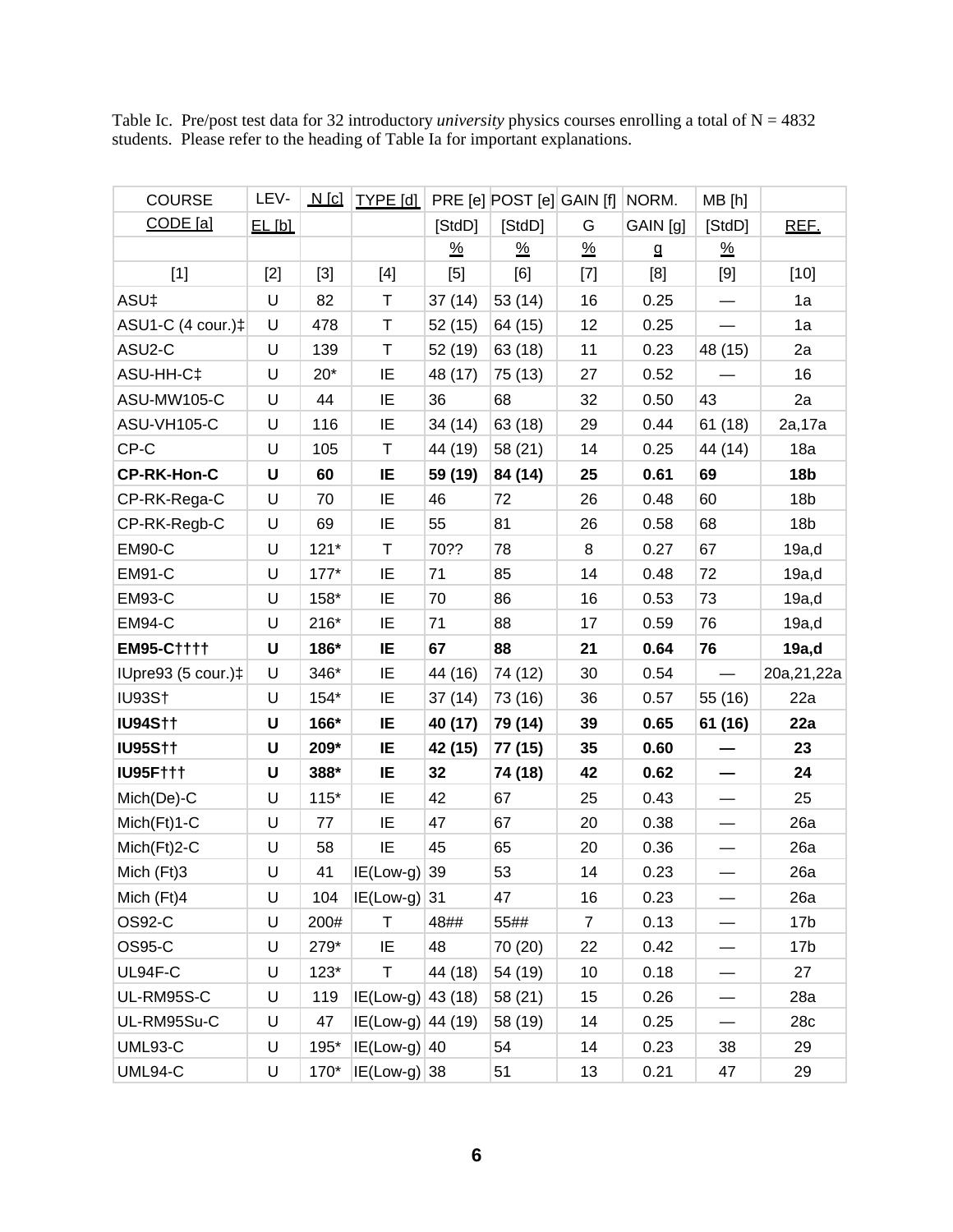### **Table Ia,b,c Footnotes**

a. CODE

- AP: Advanced Placement
- Hon: Honors
- Reg: Regular (College Prep)
- C: Calculus-based
- S: Spring Semester
- F: Fall Semester
- Su: Summer Session
- Initials as "BC" of instructors are sometimes indicated. For full names and institutions see the references in column 10.
- \*\*According to ref. 2a (p. 147, top left) the two highest Arizona Honors FCI posttest scores (67% and 73%) are suspect and therefore those data are omitted from this tabulation.
- ‡ Mechanics Diagnostic test (36 questions) of ref. 1a was used (all others used FCI of ref. 2a or minor revisions - see below).
- † Near original FCI: changes were made in three questions (12, 28, 29) to clarify the physics, but judging from subsequent analysis (see below) of similar slight changes, it is very doubtful that they affected the average pre- or posttest scores.
- †† Very slightly revised FCI: changes were made in seven of the questions so as to remove possible ambiguities, but neither the scores nor the point biserial coefficients for those questions showed significant changes from the IUS93 test. Comparing the respective posttest results for IU93S (near-original FCI) and IU95S (very slightly revised FCI):  $\langle S_i \rangle = 37, 42$ ; g = 0.57, 0.60; average

point biserial coefficient = 0.38, 0.39; Kuder-Richardson reliability coefficient KR-20: 0.81, 0.81. †††Slightly revised FCI (Form 072795 - 30 questions) almost identical to the 1995 revision (ref. 2b). Comparing the respective posttest results for IU93S (near original FCI) and IU95F (Form 072795):  $\langle \text{Si} \rangle = 37, 32$ ; g = 0.57, 0.62; average point biserial coefficient = 0.38, 0.44; Kuder-Richardson reliability coefficient KR-20: 0.81, 0.86.

†††† Revised 1995 FCI (30 questions, ref. 2b)

## b. LEVEL

- HS: High School
- C2: 2-year College
- C4: 4-year College
- U: University
- c. N: Number of students taking the posttest. An asterisk \* means that the pretest average was determined from the pretest scores of only those students who took the posttest. When this is not done the error in the normalized gain g is probably less than 5% for courses with  $50 \ge N \ge 20$ , and probably less 2% for  $N > 50$ .
	- #: N was given as between 200 and 300 on the bar graph of the pre- and post-test scores (see "e" below - no other information was available).

## d. TYPE

T: "Traditional" as defined in the Introduction.

IE: "Interactive Engagement" as defined in the Introduction.

Low-g means  $(\leq g$ > $)$  < 0.3, as indicated in the Introduction.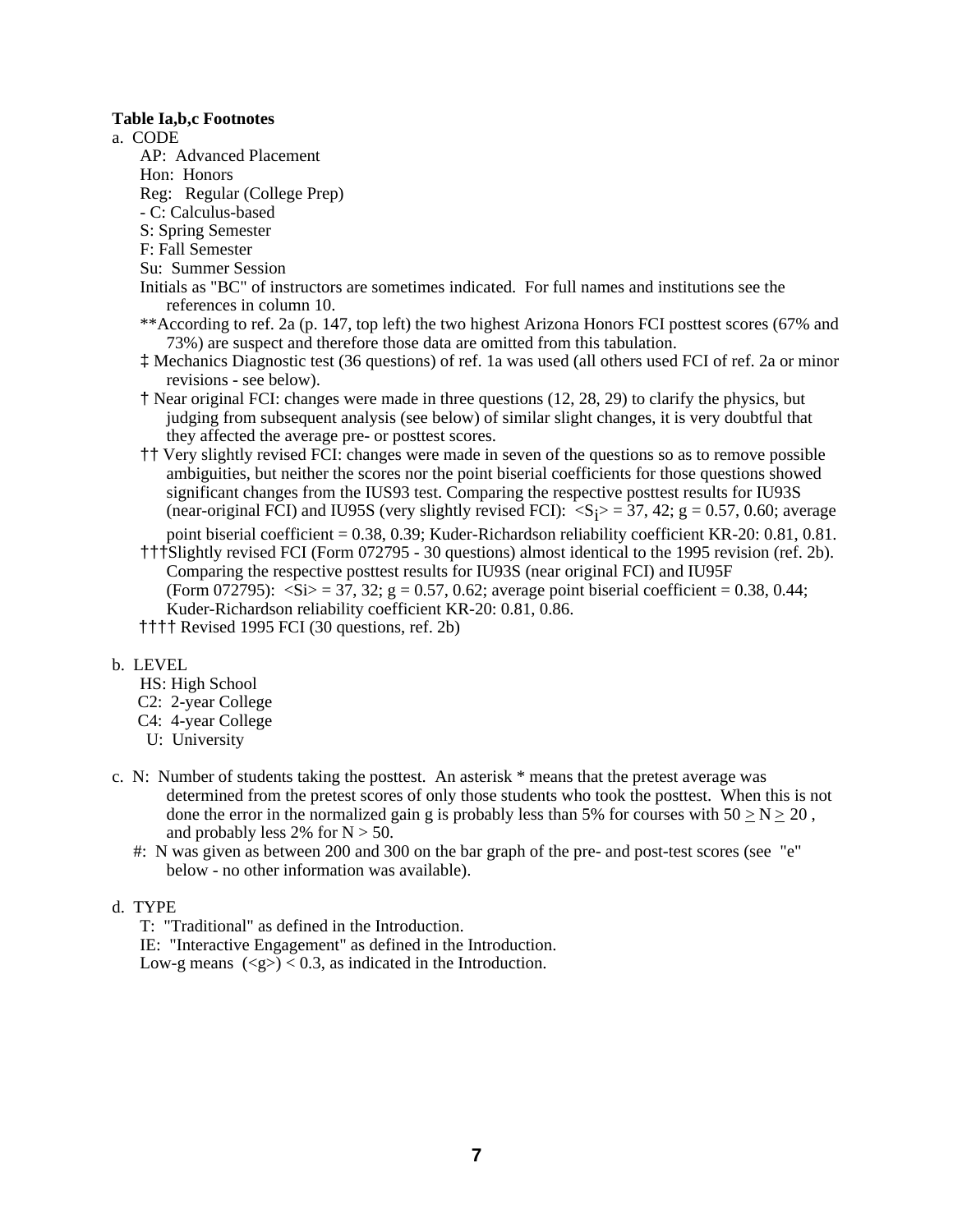- e. PRE and POSTtest scores for the Force Concept Inventory (29 questions) of ref. 2a; except (where indicated by ‡ in column #1) the Mechanics Diagnostic test (36 question)*,* or [where indicated by †'s (see footnote "a" above)] slightly revised versions of the FCI.
	- ## indicates that the pre- and post test scores were read from a FAX- transmitted bar graph (no other data were available) with an estimated total uncertainty of less than 5%, less than the usual standard deviations for such averages.
	- StdD: Standard Deviation. Both the test score and the StdD are given as a % of the total number of questions in the exam.
	- The "??" for the EM90-C pretest indicates that no pretest was given and the assumed score of 70% is based on pretest scores of similar later classes (EM91-C, 93-C).
- f. %GAIN: %<Gain>  $\equiv$  %<Posttest> %<Pretest>  $\equiv$  %<S<sub>f</sub>> %<S<sub>j</sub>>, where <...> denotes an average over the entire class. Plots of <Gain> vs <Pretest> for high schools, colleges, and universities are shown in ref. 5a.
- g. NORMalized GAIN  $\langle g \rangle$ , defined as the ratio of the actual average gain to the maximum possible average gain, i.e.,  $\langle g \rangle = \frac{9}{6} \langle G \rangle / \sqrt[6]{G_{max}} = \frac{(\% \langle S_f \rangle - \% \langle S_i \rangle)}{(100 - \% \langle S_f \rangle)}$ , where  $\langle ... \rangle$  denotes an average over the entire class. For the graphical interpretation of  $\langle g \rangle$  and its justification as a gauge of course effectiveness see ref. 5a.
- h. %MB: average percentage score for the problem-solving Mechanics Baseline test (26 questions) of ref. 3. For a plot of MB score vs FCI posttest score and evidence that IE methods enhance problem-solving ability see ref. 5.
	- StdD: Standard Deviation. Both the test score and the StdD are given as a % of the total number of questions in the exam.
	- $\alpha$  (N<sub>MB</sub> = 46), [Table Ib, N<sub>MB</sub> > N<sub>FCI</sub> (column 3) because some students at Monroe Community College who took the MB did not take FCI pretest and therefore were not included in N<sub>FCI</sub> (see footnote "c" above) ].
	- £ ( $N_{\text{MB}}$  = 38), [Table Ib, see above.]
	- $\mathcal{N}_{MB} = 37$ , [Table Ib, see above.]
	- $\S$  (N<sub>MB</sub> = 24), [Table Ib, see above.]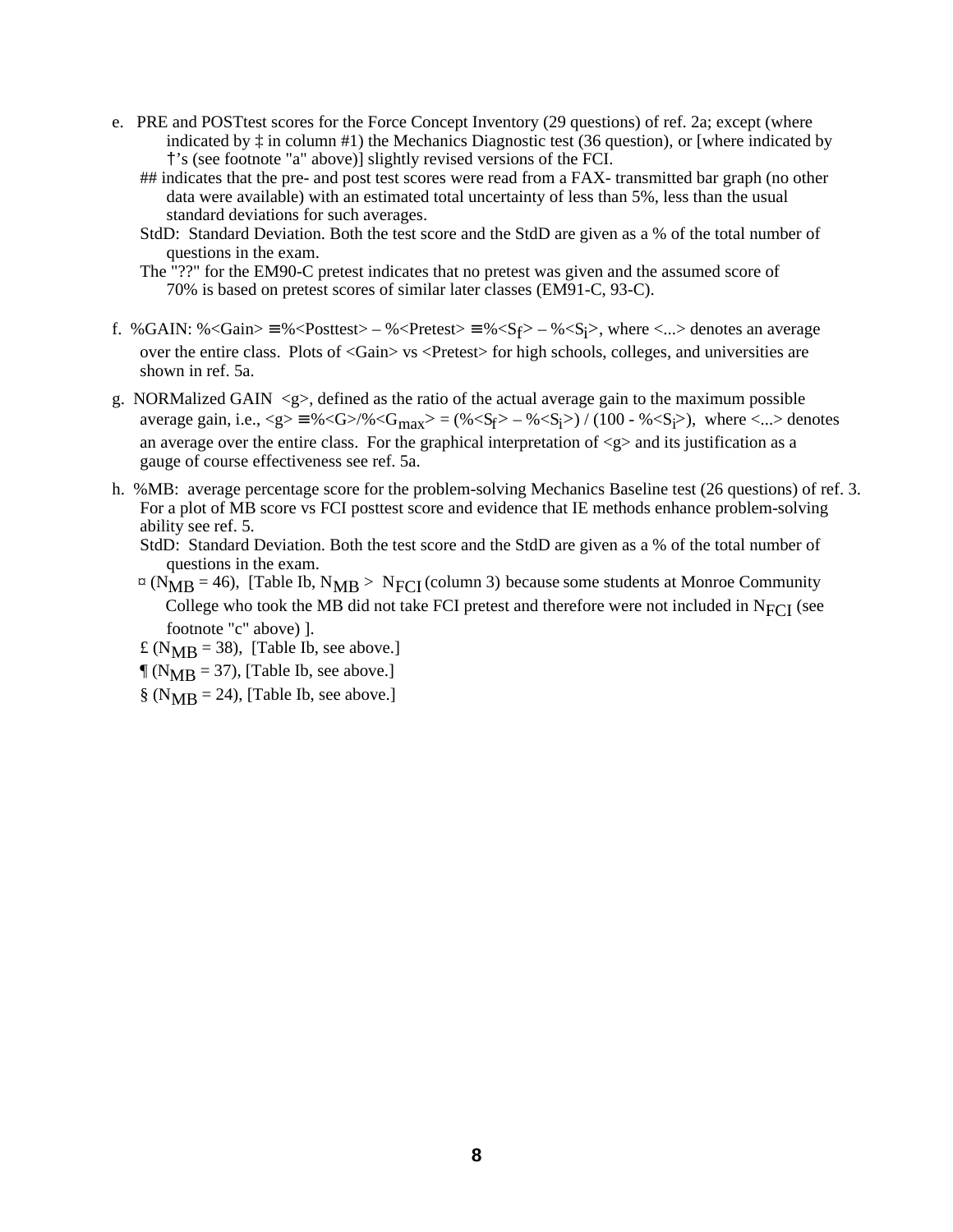## **B. Interactive-Engagement Methods**

Table IIa,b,c shows the interactive engagement (IE) methods and materials that were most frequently employed by the 48 IE courses.

Table IIa. Interactive-engagement methods and materials used by the introductory *high-school* physics courses of Table Ia. The "•" indicates use, "?" indicates the presence of implementation problems as discussed in Sec. III. The **bold-faced** data indicate a normalized average gain  $\langle \text{g} \rangle \ge 0.6$ . Footnotes are placed after Table IIc.

| COURSE             | LEV-      | $N$ [c] | TYPE [d] | NORM.                 |                        |           |           | <b>METHODS</b> |           |                          |                     |                  |
|--------------------|-----------|---------|----------|-----------------------|------------------------|-----------|-----------|----------------|-----------|--------------------------|---------------------|------------------|
| CODE [a]           | EL[bl]    |         |          |                       | GAIN [e] Coll.Peer MBL |           | Concept   | <b>OCS</b>     | Mod-      | SDI                      | Other               | PER [m] -based   |
|                    |           |         |          | ${\underline{\tt Q}}$ | Inst. [f]              | [g]       | Tests [h] | ALPS [j]       | eling [j] | [k]                      | Methods [I]         | Text or No Text  |
| $[1]$              | $[2]$     | $[3]$   | $[4]$    | [5]                   | [6]                    | $[7]$     | [8]       | $[9]$          | $[10]$    | $[11]$                   | $[12]$              | $[13]$           |
| AZ-AP              | HS        | 33      | T.       | 0.27                  | $\cdot$ ?              | $\cdot$ ? |           |                | $\cdot$ ? | —                        |                     |                  |
| AZ-Hon (2 cour.)** | HS        | 62      | T.       | 0.25                  | $\bullet$ ?            | $\cdot$ ? |           |                | $\cdot$ ? |                          |                     |                  |
| AZ-Reg (18 cour.)  | HS        | 612     | T.       | 0.29                  | $\bullet$ ?            | $\cdot$ ? |           |                | $\cdot$ ? | $\overline{\phantom{0}}$ |                     |                  |
| <b>BC-Hon</b>      | HS        | $22*$   | IE       | 0.69                  | $\bullet$              | $\bullet$ |           |                |           | $\overline{\phantom{m}}$ | n,o,p,q             |                  |
| <b>BC-Reg</b>      | HS        | $43*$   | IE       | 0.34                  | $\bullet$              | $\bullet$ |           |                | —<br>—    | $\overline{\phantom{m}}$ | o,p,q               |                  |
| Chicago-Reg        | HS        | 56      | T        | 0.21                  |                        |           |           |                |           | --                       |                     |                  |
| CL-Reg             | <b>HS</b> | $20*$   | IE.      | 0.42                  | $\bullet$              | $\bullet$ |           | $\bullet$      |           | $\bullet$                | n, o, p, q, r, s, t |                  |
| <b>ELM-Hon</b>     | HS        | $20*$   | IE       | 0.68                  | $\bullet$              | $\bullet$ |           |                | $\bullet$ | $\overline{\phantom{m}}$ | ū                   | Dekker (ref. 61) |
| GS-Hon             | <b>HS</b> | 63      | IE       | 0.53                  | $\bullet$              | ٠         |           |                | $\bullet$ | —                        |                     |                  |
| GS-Hon95           | HS        | 49      | IE       | 0.61                  | $\bullet$              | ٠         |           |                | $\bullet$ | —                        |                     |                  |
| LT-Hon             | HS        | $27*$   | IE       | 0.57                  | $\bullet$              | ٠         |           | $\bullet$      | $\bullet$ | ٠                        | p                   | None             |
| <b>MW-Hon</b>      | HS        | 30      | IE       | 0.62                  | $\bullet$              | ٠         |           |                | $\bullet$ |                          |                     |                  |
| RM94Reg            | HS        | $38*$   | IE       | 0.48                  | $\bullet$              | ٠         |           |                | —         | $\hspace{0.05cm}$        | o, p, q, v, w, x, y |                  |
| RM95Reg            | <b>HS</b> | $38*$   | IE       | 0.51                  | $\bullet$              | ٠         |           |                |           | $\hspace{0.05cm}$        | o, p, q, v, w, x, y |                  |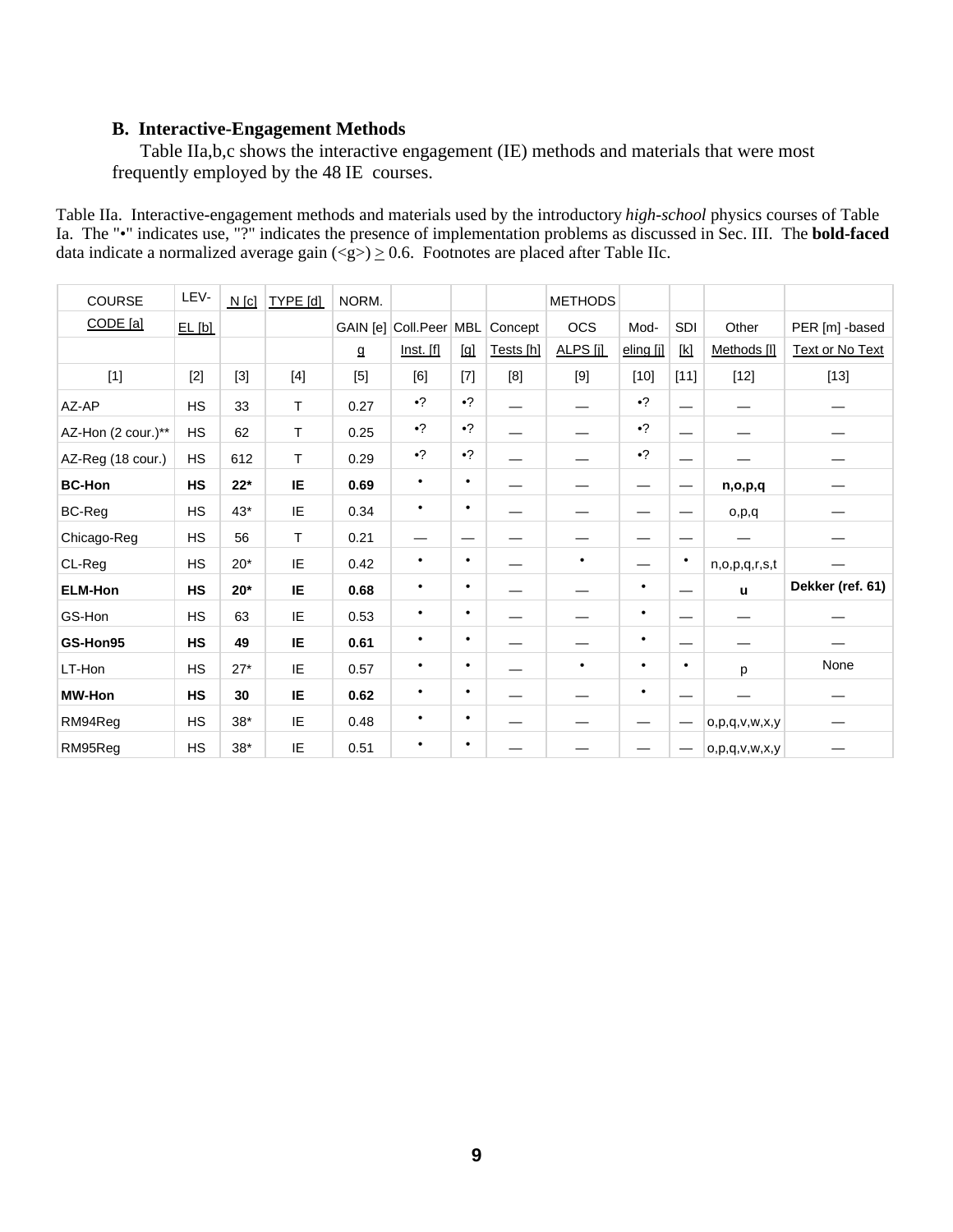| COURSE           | LEV-           | $N$ [c] | TYPE [d]     | NORM. |                        |                                                                                                                                                                   |           | <b>METHODS</b> |           |                                   |               |                  |
|------------------|----------------|---------|--------------|-------|------------------------|-------------------------------------------------------------------------------------------------------------------------------------------------------------------|-----------|----------------|-----------|-----------------------------------|---------------|------------------|
| CODE [a]         | EL [b]         |         |              |       | GAIN [e] Coll.Peer MBL |                                                                                                                                                                   | Concept   | <b>OCS</b>     | Mod-      | SDI                               | Other         | PER [m] -based   |
|                  |                |         |              | g     | Inst. [f]              | $[q] % \centering \includegraphics[width=\textwidth]{images/TransY.pdf} \caption{The figure shows the results of the estimators in the image.} \label{fig:class}$ | Tests [h] | ALPS [j]       | eling [j] | [k]                               | Methods [I]   | Text or No Text  |
| $[1]$            | $[2]$          | $[3]$   | $[4]$        | $[5]$ | [6]                    | $[7]$                                                                                                                                                             | [8]       | $[9]$          | $[10]$    | $[11]$                            | $[12]$        | $[13]$           |
| $DB-C$           | C <sub>4</sub> | $27*$   | IE           | 0.36  | $\bullet$              | $\bullet$                                                                                                                                                         | $\bullet$ | $\bullet$      | —         | —                                 | n             |                  |
| <b>LF92</b>      | C <sub>2</sub> | 25      | $\mathsf{T}$ | 0.20  |                        |                                                                                                                                                                   |           |                | —         | -                                 |               |                  |
| M92-C            | C <sub>2</sub> | $28*$   | $\mathsf{T}$ | 0.22  | —                      | $\overbrace{\phantom{123221111}}$                                                                                                                                 |           |                | —         | —                                 |               |                  |
| M93              | C <sub>2</sub> | $20*$   | T            | 0.22  |                        |                                                                                                                                                                   |           |                | —         | —                                 |               |                  |
| M94-C            | C <sub>2</sub> | 41      | $IE(Low-g)$  | 0.25  | $\cdot$ ?              | $\cdot$ ?                                                                                                                                                         |           |                | —         | —                                 |               |                  |
| M-PD94-C         | C <sub>2</sub> | $21*$   | IE           | 0.34  | $\bullet$              |                                                                                                                                                                   | $\bullet$ | $\bullet$      | $\bullet$ | $\overbrace{\phantom{123221111}}$ | n, t, w, x, z | D'Ale. (ref.13e) |
| M-PD92a          | C <sub>2</sub> | 46*     | IE           | 0.55  | $\bullet$              |                                                                                                                                                                   | $\bullet$ | $\bullet$      | $\bullet$ |                                   | n, t, w, x, z | D'Ale. (ref.13e) |
| M-PD92b          | C <sub>2</sub> | $57*$   | IE           | 0.61  | $\bullet$              |                                                                                                                                                                   | $\bullet$ | $\bullet$      | $\bullet$ |                                   | n, t, w, x, z | D'Ale. (ref.13e) |
| M-PD93           | C <sub>2</sub> | 46*     | IE           | 0.58  | $\bullet$              |                                                                                                                                                                   | $\bullet$ | $\bullet$      | $\bullet$ |                                   | n, t, w, x, z | D'Ale. (ref.13e) |
| M-PD94           | C <sub>2</sub> | $34*$   | IE           | 0.46  | $\bullet$              | $\bullet$                                                                                                                                                         | $\bullet$ | $\bullet$      | $\bullet$ | $\overline{\phantom{0}}$          | n, t, w, x, z | D'Ale. (ref.13e) |
| M-PD95a-C        | C <sub>2</sub> | $31*$   | IE           | 0.47  | $\bullet$              | $\bullet$                                                                                                                                                         | $\bullet$ | $\bullet$      | $\bullet$ | —                                 | n, t, w, x, z | D'Ale. (ref.13e) |
| M-PD95b-C        | C <sub>2</sub> | $22*$   | IE           | 0.64  | $\bullet$              | $\bullet$                                                                                                                                                         | $\bullet$ | $\bullet$      | $\bullet$ | $\overline{\phantom{0}}$          | n, t, w, x, z | D'Ale. (ref.13e) |
| M-Co95c-C        | C <sub>2</sub> | $61*$   | IE           | 0.43  | $\bullet$              | $\bullet$                                                                                                                                                         | ٠         | $\bullet$      | $\bullet$ | —                                 | n, t, w, x, z | D'Ale. (ref.13e) |
| PL92-C (2 sect.) | C4             | $24*$   | IE           | 0.54  | $\bullet$              | $\bullet$                                                                                                                                                         |           |                |           |                                   |               |                  |
| TO (8 cours.)    | C <sub>2</sub> | $61*$   | IE           | 0.42  | $\bullet$              | $\bullet$                                                                                                                                                         |           |                |           | —                                 | t             |                  |
| TO -C (5 cours.) | C <sub>2</sub> | $53*$   | IE           | 0.60  | $\bullet$              | ٠                                                                                                                                                                 |           |                |           |                                   | t             |                  |

Table IIb. *Interactive-engagement* methods and materials used by the introductory *college* physics courses of Table Ib. Please refer to the heading of Table IIa for important explanations.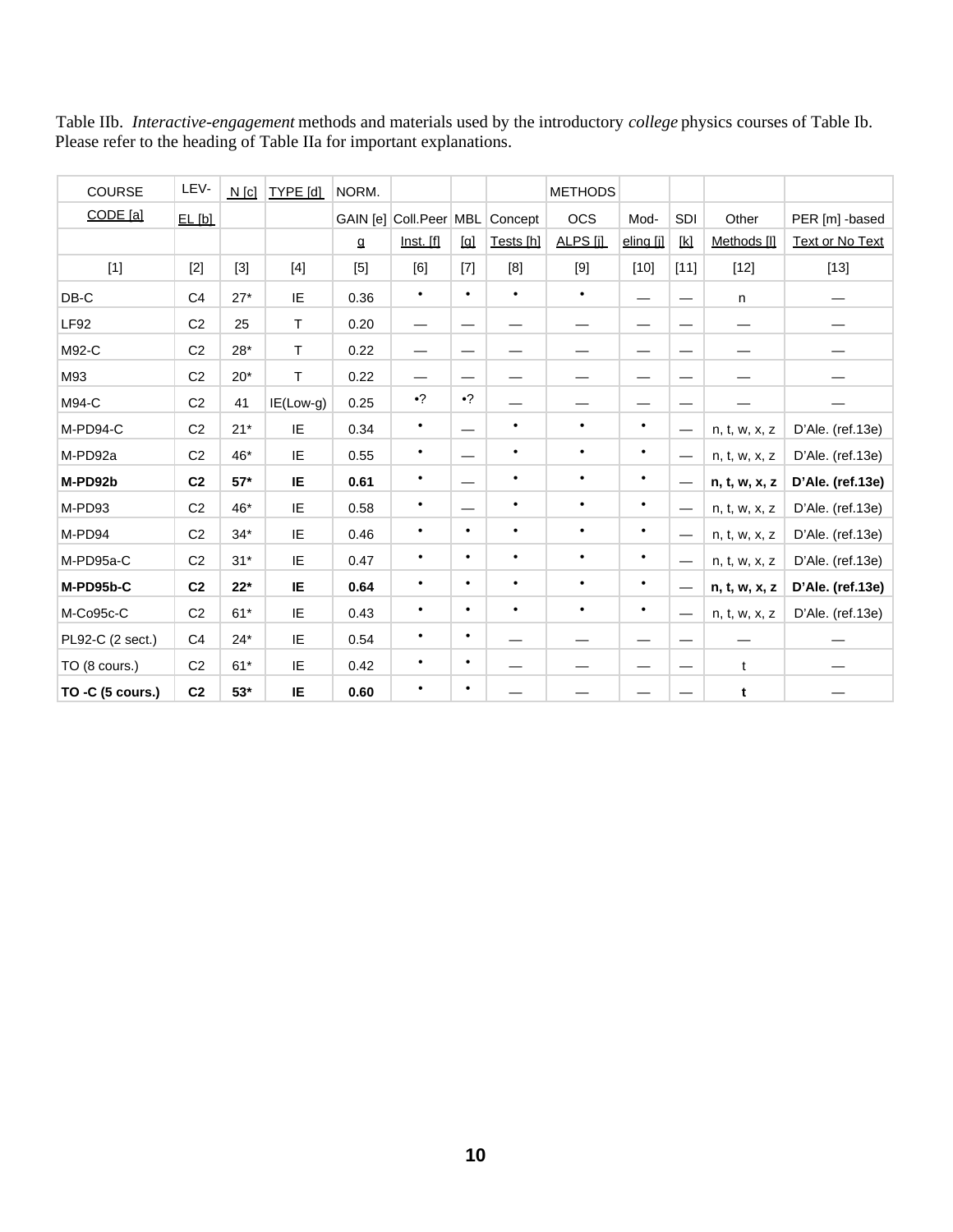Table IIc. *Interactive-engagement* methods and materials used by the introductory *university* physics courses of Table Ib. Please refer to the heading of Table IIa for important explanations.

| COURSE              | LEV-   | N[c]   | <b>TYPE</b> [d]                                                                                                                                                                                             | NORM. |                                |           |                          | <b>METHODS</b>           |           |                          |                          |                        |
|---------------------|--------|--------|-------------------------------------------------------------------------------------------------------------------------------------------------------------------------------------------------------------|-------|--------------------------------|-----------|--------------------------|--------------------------|-----------|--------------------------|--------------------------|------------------------|
| CODE [a]            | EL[bl] |        |                                                                                                                                                                                                             |       | GAIN [e] Coll.Peer MBL Concept |           |                          | <b>OCS</b>               | Mod-      | SDI                      | Other                    | PER [m] -based         |
|                     |        |        |                                                                                                                                                                                                             | g     | Inst. [f]                      | $\Box$    | Tests [h]                | ALPS [j]                 | eling [j] | $\mathbb{K}$             | Methods [I]              | <b>Text or No Text</b> |
| $[1]$               | $[2]$  | $[3]$  | $[4] % \begin{center} \includegraphics[width=\linewidth]{imagesSupplemental/Imh} \end{center} % \vspace{-1em} \caption{The image shows the number of parameters in the left and right.} \label{fig:limsub}$ | $[5]$ | [6]                            | $[7]$     | [8]                      | $[9]$                    | $[10]$    | $[11]$                   | $[12]$                   | $[13]$                 |
| ASU [j]             | U      | 82     | Т                                                                                                                                                                                                           | 0.25  |                                | —         | —                        |                          |           |                          |                          |                        |
| ASU1-C (4cour.)‡    | U      | 478    | $\top$                                                                                                                                                                                                      | 0.25  |                                | —         | —                        | —                        |           |                          | —                        |                        |
| ASU2-C              | U      | 139    | $\top$                                                                                                                                                                                                      | 0.23  |                                | —         | $\overline{\phantom{0}}$ | —                        |           |                          | $\overline{\phantom{0}}$ |                        |
| ASU-HH-C‡           | U      | $20*$  | IE                                                                                                                                                                                                          | 0.52  | $\bullet$                      |           |                          | —                        | $\bullet$ |                          |                          |                        |
| ASU-MW105-C         | U      | 44     | IE                                                                                                                                                                                                          | 0.50  | $\bullet$                      | $\bullet$ |                          |                          | $\bullet$ |                          |                          |                        |
| ASU-VH105C          | U      | 116    | IE                                                                                                                                                                                                          | 0.44  | $\bullet$                      | —         |                          | $\bullet$                |           | $\bullet$                |                          |                        |
| CP-C                | U      | 105    | $\top$                                                                                                                                                                                                      | 0.25  |                                |           |                          |                          |           |                          | $\overline{\phantom{0}}$ |                        |
| CP-RK-Hon-C         | U      | 60     | IE                                                                                                                                                                                                          | 0.61  | $\bullet$                      | $\bullet$ | —                        | $\bullet$                | $\bullet$ |                          |                          | Knight (ref. 18c)      |
| CP-RK-Rega-C        | U      | 70     | IE                                                                                                                                                                                                          | 0.48  | $\bullet$                      | $\bullet$ | —                        | $\bullet$                | $\bullet$ |                          | $\qquad \qquad$          |                        |
| CP-RK-Regb-C        | U      | 69*    | IE                                                                                                                                                                                                          | 0.58  | $\bullet$                      | $\bullet$ |                          | $\bullet$                | $\bullet$ |                          | $\overline{\phantom{0}}$ | Knight (ref. 18c)      |
| <b>EM90-C</b>       | U      | $121*$ | T                                                                                                                                                                                                           | 0.27  |                                |           |                          |                          |           |                          |                          |                        |
| <b>EM91-C</b>       | U      | $177*$ | IE                                                                                                                                                                                                          | 0.48  | $\bullet$                      |           | $\bullet$                |                          |           |                          |                          |                        |
| <b>EM93-C</b>       | U      | 158*   | IE                                                                                                                                                                                                          | 0.53  | $\bullet$                      |           | $\bullet$                | —                        |           | —                        | a'                       |                        |
| <b>EM94-C</b>       | U      | $216*$ | IE                                                                                                                                                                                                          | 0.59  | $\bullet$                      |           | $\bullet$                | $\overline{\phantom{0}}$ |           |                          | $\mathsf{a}'$            |                        |
| <b>EM95-C††††</b>   | U      | 186*   | IE                                                                                                                                                                                                          | 0.64  | $\bullet$                      | —         | $\bullet$                | —                        |           |                          | a'                       |                        |
| IUpre93 (5 cour.) ‡ | U      | 346*   | IE                                                                                                                                                                                                          | 0.54  | $\bullet$                      |           |                          |                          |           | $\bullet$                | q,b',c'                  |                        |
| <b>IU93S†</b>       | U      | $154*$ | IE                                                                                                                                                                                                          | 0.57  | $\bullet$                      | $\bullet$ | $\bullet$                | —                        |           | $\bullet$                | q, b', c', f'            |                        |
| <b>IU94S††</b>      | U      | 166*   | IE                                                                                                                                                                                                          | 0.65  | $\bullet$                      | $\bullet$ | $\bullet$                | —                        | -         | $\bullet$                | q,b',c',f'               | <b>Reif (ref. 62)</b>  |
| <b>IU95S††</b>      | U      | 209*   | IE                                                                                                                                                                                                          | 0.60  | $\bullet$                      | $\bullet$ | $\bullet$                |                          |           | $\bullet$                | b',c',d'                 |                        |
| <b>IU95F†††</b>     | U      | 388*   | IE                                                                                                                                                                                                          | 0.62  | $\bullet$                      | $\bullet$ | $\bullet$                |                          |           | $\bullet$                | x,b',d',h'               |                        |
| Mich(De)C           | U      | $115*$ | IE                                                                                                                                                                                                          | 0.43  | $\bullet$                      | $\bullet$ | $\bullet$                | $\bullet$                | $\bullet$ |                          | $\mathsf{g}^\prime$      |                        |
| Mich(Ft)-1C         | U      | 77     | IE                                                                                                                                                                                                          | 0.38  | $\bullet$                      | $\bullet$ |                          |                          |           |                          |                          |                        |
| Mich(Ft)-2C         | U      | 58     | IE                                                                                                                                                                                                          | 0.36  | $\bullet$                      | $\bullet$ |                          |                          |           |                          | $\overline{\phantom{0}}$ |                        |
| Mich (Ft)3          | U      | 41     | $IE(Low-g)$                                                                                                                                                                                                 | 0.23  | $\cdot$ ?                      | $\cdot$ ? |                          |                          |           |                          |                          |                        |
| Mich (Ft)4          | U      | 104    | IE(Low-g)                                                                                                                                                                                                   | 0.23  | $\cdot$ ?                      | $\cdot$ ? | $\overline{\phantom{0}}$ | —                        |           | —                        | —                        |                        |
| OS92-C              | U      | 200    | Т                                                                                                                                                                                                           | 0.13  |                                |           |                          |                          |           |                          |                          |                        |
| OS95-C              | U      | 279*   | IE                                                                                                                                                                                                          | 0.42  | $\bullet$                      | $\bullet$ |                          | $\bullet$                |           | $\bullet$                | t, x, z, e', g', i'      |                        |
| UL94F-C             | U      | $123*$ | $\top$                                                                                                                                                                                                      | 0.18  | $\overline{\phantom{0}}$       | —         |                          | —                        |           |                          | —                        |                        |
| UL-RM95S-C          | U      | 119    | IE(Low-g)                                                                                                                                                                                                   | 0.26  | $\bullet$ ?                    | $\cdot$ ? |                          |                          |           |                          |                          |                        |
| UL-RM95Su-C         | U      | 47     | IE(Low-g)                                                                                                                                                                                                   | 0.25  | $\cdot$ ?                      | $\cdot$ ? | $\overline{\phantom{0}}$ | $\overline{\phantom{0}}$ |           | $\overline{\phantom{m}}$ | x,h'                     |                        |
| <b>UML93-C</b>      | U      | 195*   | IE(Low-g)                                                                                                                                                                                                   | 0.23  | $\cdot$ ?                      | —         | $\bullet$ ?              |                          |           |                          |                          |                        |
| UML94-C             | U      | 170*   | IE(Low-g)                                                                                                                                                                                                   | 0.21  | $\cdot$ ?                      |           | $\cdot$ ?                | $\qquad \qquad$          |           |                          |                          |                        |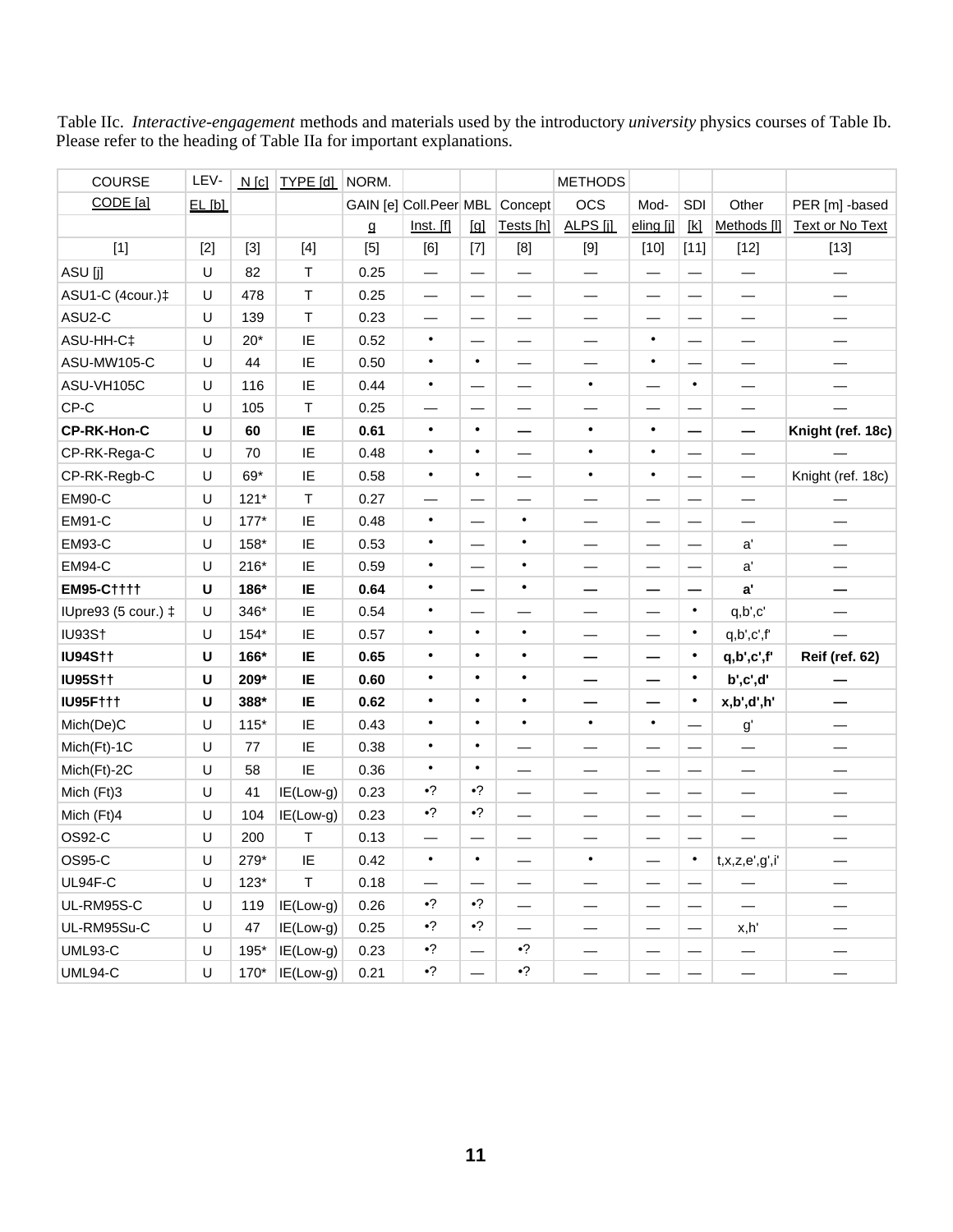#### **Table IIa,b,c Footnotes**

- a d. Same as Table I.
- e. NORMalized GAIN <g>, defined as the ratio of the actual average gain to the maximum possible average gain, i.e.,  $\langle g \rangle = \frac{9}{6} \langle G \rangle / \sqrt[6]{\langle G_{max} \rangle} = (\frac{9}{5} \langle S_f \rangle - \frac{9}{5} \langle S_i \rangle) / (100 - \frac{9}{5} \langle S_i \rangle)$ , where  $\langle ... \rangle$ denotes an average over the entire class.
- f. Collaborative Peer Instruction (CPI): see, e.g., ref. 30 32 and references therein. CPI is an integral part of many IE methods, e.g., MBL [as employed in TST (ref. 33b), RTP (ref. 33c,e), Workshop Physics (ref. 14), and "Targeted MBL Tutorials" TMT (ref. 34)]; Concept Tests; OCS/ALPS; Modeling; SDI; and "McDermott Recitation Tutorials" (MRT - ref. 35).
- g. Microcomputer-Based Laboratories (MBL): Ref. 33. MBL is an integral part of Workshop Physics (ref. 14c-e); Tools for Scientific Thinking (TST) (ref. 33b); Real Time Physics (RTP) (ref. 33c,e); "Targeted MBL Tutorials" (TMT) (ref. 34); and is utilized in several SDI labs. For commercially available MBL equipment see ref. 33d. Most of the MBL use in the courses of Table II is done within the context of one of the above methods or similar strategies devised by the instructors.
- h. Concept Tests: Ref. 19b-e, 36.
- i. Overview Case Studies (OCS) and Active Learning Problem Sets (ALPS): Ref. 17c,d,f.
- j. Modeling Instruction: Refs. 16, 37, 38.
- k. Socratic Dialogue Inducing Labs (SDI): Refs. 20-22, 39-42.
- l. Only methods and materials for mechanics instruction are listed.
- m. PER ≡ Physics Education Research (see, e.g., refs. 43-46); for a review of PER-based texts see ref. 43i.
- n. Hand-held graphing calculators. Advanced models allow the graphing of data, see e.g., ref. 47. Such systems as Calculator Based Laboratories (CBL) from Texas Instruments allow many MBL-type activities, see <http://www.ti.com/calc/>.
- o. Physics Academic Software, see, e.g., ref. 48.
- p. Video disks, see, e.g., ref. 49.
- q. Mechanical Universe Video, see, e.g., ref. 50.
- r. InfoMall, see, e.g., ref. 51 and <http://bluegiant.phys.ksu.edu>.
- s. PRISMS (Physics Resources and Instructional Strategies for Motivating Students), see, e.g., ref. 52.
- t. Ranking-task questions, ref. 53.
- u. Interactive video, see, e.g., ref. 54.
- v. ALPS and OCS (see "i" above), Modeling (see "j" above), and SDI (see "k" above) influence design of activities but are not specifically used by the students.
- w. modest use of some parts of *Physics by Inquiry,* L. C. McDermott *et al*., ref. 55.
- x. *Interactive Physics,* a product of Knowledge Revolution, <http:www.krev.com/>, see also ref. 56.
- y. Construction contests (e.g., egg-drop, catapult).
- z. Goal-less Problems, ref. 13c,e
- a'. Classtalk (ref. 57) provides hand-held computers for students, a master computer for the instructor, and a classroom network which allows immediate feedback from Concept Tests or a lecturer's questions.
- b'. Minute Papers, ref. 41e, 58.
- c'. DIagnostic Student COmputerized Evaluation (DISCOE), ref. 21, 59.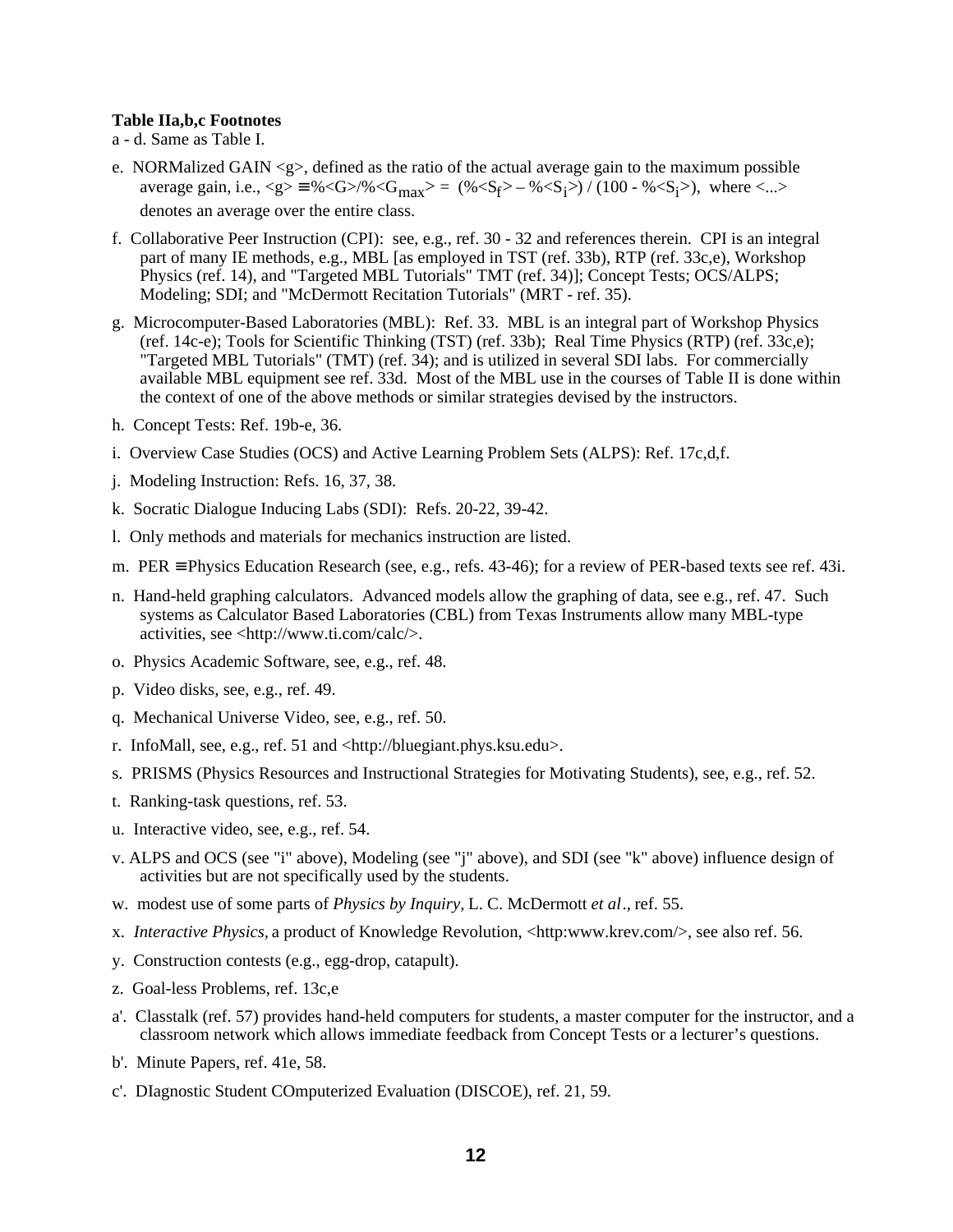d'. *First Class* (ref. 60) allows electronic-bulletin-board discussions, file sharing, and collaboration among students and instructors. It is available from SoftArc Inc., 100 Allstate Parkway, Markham, Ontario, Canada, L3R6H3. See <http://www.softarc.com>.

- e'. Context-Rich Problems (ref. 31and <http://www.physics.umn.edu/groups/physed/index.html>).
- f'. Out-of-Lab Problems (ref. 22d).
- g'. Experiment Problems (ref. 17e,f).
- h'. MBL lecture demonstrations in "lecture."
- i'. Interactive simulations in "lecture."

Tables IIa,b,c show that the ranking of the more popular IE methods in terms of number of IE courses using each method is: Collaborative Peer Instruction (CPI),63 48 (*all* courses); Microcomputer-Based Labs (MBL), 35; Concept Tests, 20; Modeling, 19; Active Learning Problem Sets (ALPS) or Overview Case Studies (OCS), 17; physics-education-research based text or no text, 13; and Socratic Dialogue Inducing (SDI) Labs, 9. [For simplicity, courses combined into one "course" [TO (8 courses), TO-C (5 courses) and IUpre93 (5 courses) are counted as one course each.] The ranking in terms of number of students using each method is: Collaborative Peer Instruction (CPI), 4458 (*all* students); MBL, 2704; Concept Tests, 2479; SDI, 1705; OCS/ALPS, 1101; Modeling, 885; research-based text or no text, 660.

It should be emphasized that the above rankings are by *popularity* within the present survey, and have no necessary connection with the *effectiveness* of the methods relative to one another. In fact, it is quite possible that some of the "Other Methods" referenced in column 12 of Table II could be more effective than any of the more popular strategies. The tabulations and references in Table II enable teachers and researchers ready access to the literature and materials relevant to all the IE methods of the survey.

Because details of IE-method implementation are important (Sec. III) and appear to account for much of the spread in the  $\langle 2 \rangle$  values of IE courses,<sup>5a</sup> it is worthwhile to consider not just the methods themselves, but also other factors. Tables I and II show that IE methods are being used (a) in many different types of institutions (selective and non selective, small- and big-city high schools, two-year and four-year colleges, research universities), (b) for diverse student groups (inneed-of-remediation, regular, honors, science, non-science, engineering); and (c ) by instructors who, for the most part, are active contributors to the physics-education literature.

Since the present survey suggests that use of the IE methods of Table II can increase mechanics course effectiveness well beyond that achieved with T methods, *the methods would appear to deserve serious consideration by physics teachers who wish to improve their courses, by physicseducation researchers who may wish to test or formulate general ideas on instruction or learning, by creators of instructional materials, and by designers of new introductory physics courses.*64

Several features of the IE methods are noteworthy:

## *1. Interdependence, Mutual Compatibility, Electronic Availability*

IE methods are usually interdependent (see Table II, footnotes f and g). As demonstrated in Table II and refs. 40 & 42b, they are mutually compatible and can be melded together to enhance one another's strengths and modified to suit local conditions and preferences (especially easy if materials are available electronically13e,19d,22d so as to facilitate copying, pasting, and cutting). In addition to allowing easier modification and mixing of materials by instructors, electronic availability has the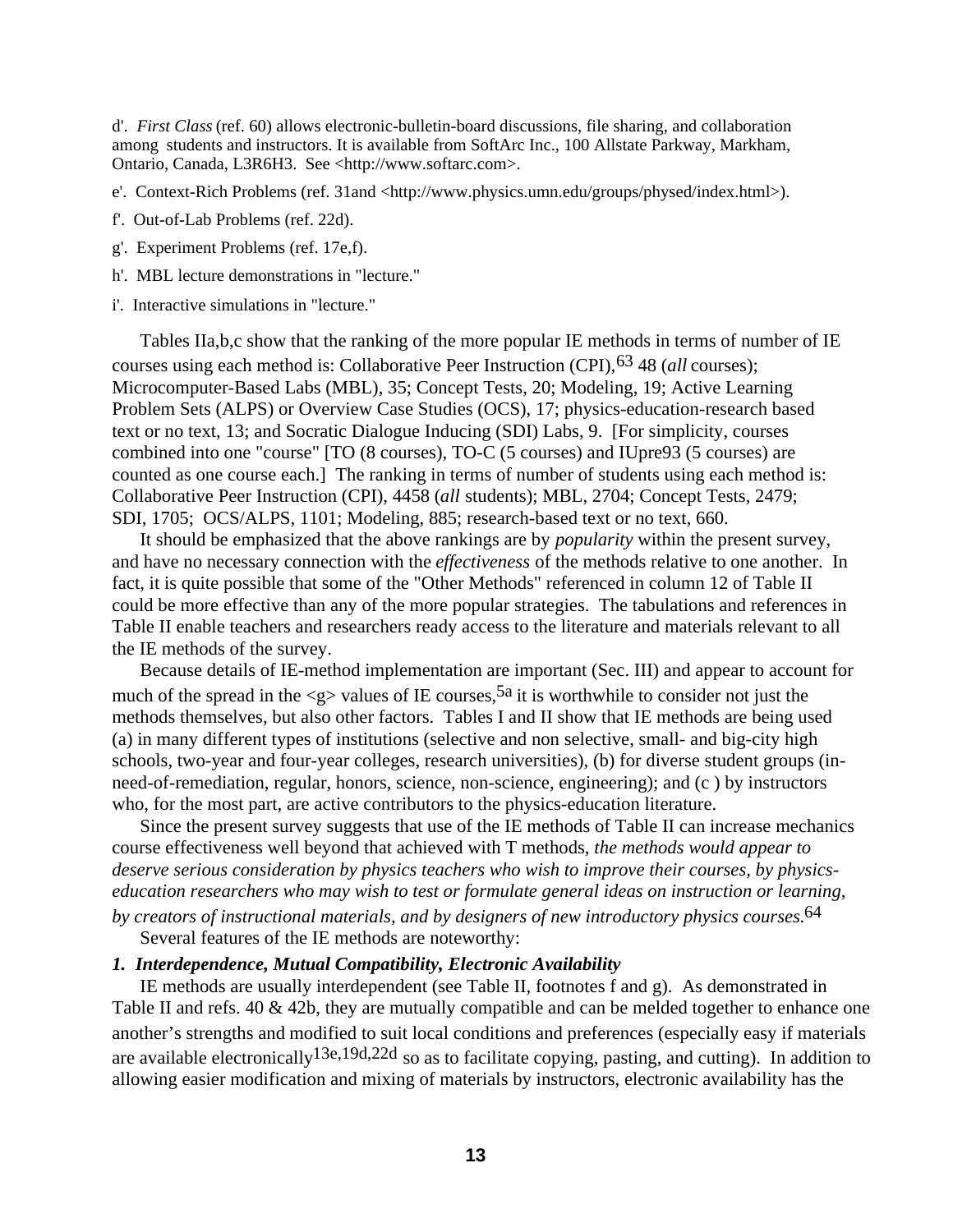added virtue of allowing continual and needed improvement of IE methods and materials, in accord with a *redesign process* (described by Wilson and Daviss<sup>65</sup>) of continuous *long-term* classroom use, feedback, assessment, research analysis, and revision. Adjustments and updating of educational materials in accord with electronic feedback from users can be made within days rather than years. Of course, great care must be taken not to compromise teacher's guides, answer sheets, and standardized tests by making them generally available at non-protected sites.

## *2. Emphasis on Problem Solving*

Most of the IE courses of Tables I and II emphasize problem-solving in addition to conceptual understanding. In most IE courses some of the problem solving requires critical thinking and mathematical skill as well as the understanding of concepts.<sup>66</sup> Thus it may not be surprising that an analysis<sup>5a</sup> of the problem-solving Mechanics Baseline data of Table I suggests that IE methods *enhance* problem-solving ability.

### **C. "Effectiveness" Defined**

In the introduction it was stated that the present survey strongly suggests that classroom use of IE methods can increase mechanics course "effectiveness" in both conceptual understanding and problem-solving *well beyond that achieved with T methods***.** 

But are the IE methods of this study "effective" in some absolute sense? First it should be emphasized that (a) "the FCI was developed to assess the effectiveness of mechanics courses in meeting a *minimal performance standard* : to teach students to reliably discriminate between the applicability of scientific concepts and naive alternatives in common physical situations" 37c (our *italics*); (b) the Mechanics Baseline test is "the next step above the inventory in mechanics understanding ...(and).... emphasizes concepts that cannot be grasped without formal knowledge about mechanics."3 Thus these tests do not pretend to measure advanced mechanics competence, but rather only a minimal facility which might be hoped for at the end of an introductory course.

Among desirable outcomes of the introductory course that the tests *do not measure directly* are e.g., students' (a) satisfaction with and interest in physics; (b) understanding of the nature, methods, and limitations of science; (c) understanding of the processes of scientific inquiry such as experimental design, control of variables, dimensional analysis, order-of-magnitude estimation, thought experiments, hypothetical reasoning, graphing, and error analysis; (d) ability to articulate their knowledge and learning processes; (e) ability to collaborate and work in groups; (f) communication skills; (g) ability to solve real-world problems; (h) understanding of the history of science and the relationship of science to society and other disciplines; (i) understanding of, or at least appreciation for, "modern" physics; (j) ability to participate in authentic research. It can be argued that some outcomes "a" - "g" (e.g., "b"<sup>73a</sup>) are more likely to have been achieved by students who do well on the FCI/MD and MB tests. Nevertheless, because evidence for these outcomes cannot be directly offered by such testing, and because most instructors would regard at least some of "a" - "j" to be important objectives of the introductory course, the FCI/MD and Mechanics Baseline test scores should not, in my opinion, be uncritically taken to measure the general effectiveness or success of a course. They can, however, be taken *to measure effectiveness in the narrow sense of the attainment of minimal competence in mechanics.* Most instructors would probably agree that this should be a prime objective of an introductory mechanics course. The 48 interactive-engagement courses of this study appear, on average, to be much more effective in this minimal sense than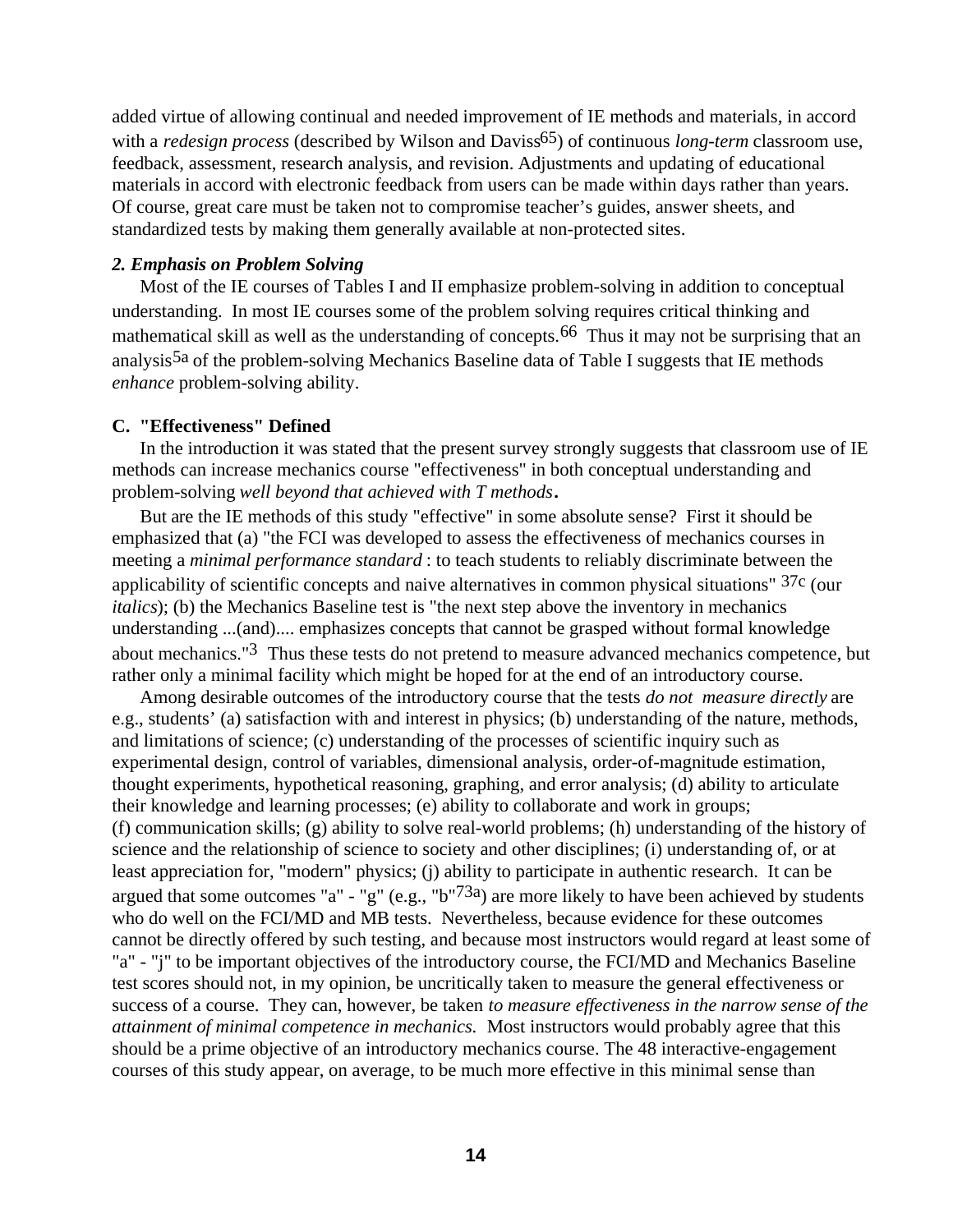traditional courses. But even in this minimal sense, none of the courses is in the High-g region and some are even in the Low-g region characteristic of traditional courses. Thus, in absolute terms, *the IE methods of this study could all stand improvement and more work seems to be required on both their content and implementation.*

Are some IE methods more effective than others? Within the context of this study, such comparison is somewhat uncertain because (a) most of the IE courses of the survey employed various IE methods in combination (Table II) making intercomparison of individual methods difficult, and (b) there are uncontrolled variables such as the characteristics of the instructors, students, institutions, and implementations which lead to large spreads in  $\langle g \rangle$  for courses using similar methods. Although future more refined studies may be able to rank the effectiveness of different methods with respect to one another and with respect to particular course objectives, the crucial outcome of the present survey is that *all* the methods which are more effective than the traditional in promoting minimal competence in mechanics were "*designed at least in part to promote conceptual understanding through interactive engagement of students in heads-on (always) and hands-on (usually) activities which yield immediate feedback through discussion with peers and/or instructors*." At this stage (a) the particular method used by an instructor may be less important than the skill of that instructor in promoting effective interactive engagement of students, (b) teachers might be well advised to try first those methods which best match their own inclinations, course objectives, teaching styles, students' characteristics, and resources.

### **D. Are "Good" Teachers Sufficient For High Quality Physics Instruction?**

In his Millikan award paper, David Griffiths<sup>67</sup> wrote: "But I believe .....(physics).... enrollments would have held up in spite of all these influences....(poor job market, unsupportive environment for students, lack of science-course distribution requirements)....were it not for the abysmal quality of physics instruction, especially at our large research universities....In my opinion by far the most effective thing we can do to improve the quality of physics instruction - much more important than modifications in teaching technique - is to hire, honor, and promote good teachers." Although few would deny that good teachers are *necessary* for high quality instruction, that they are not *sufficient* is suggested by the persistent placement of T courses in the Low-g range, even when conducted by highly regarded teachers.<sup>1a,19</sup>

A referee, taking a stance similar to that of Griffiths, implied that some or all of the IE instructors who achieved  $\langle g \rangle$ 's above the traditional range might also have achieved similar high  $\langle g \rangle$ 's using T methods. Here are four counter examples, all drawn from Table I:

### **1.** *David Hestenes*

Hestenes was one of the four professors in course ASU1-C of Table Ic. That course used traditional methods to attain  $\langle g \rangle = 0.25$ . Here  $\langle g \rangle$  represents a number-of-student weighted average for four courses which all achieved similar <g>'s in the low-g region. Then in course ASU-HH-C of Table Ic, Hestenes teamed with Halloun and employed the Modeling method to obtain  $\langle g \rangle = 0.52$ .

### *2. Eric Mazur*

In course EM90C, Mazur employed traditional methods in a course that attained  $\langle g \rangle = 0.27$ . After he switched to Concept Tests<sup>19b</sup> his successive courses EM91C, EM93C, EM94C, and EM95C achieved, respectively,  $\langle g \rangle = 0.48, 0.53, 0.59,$  and 0.64.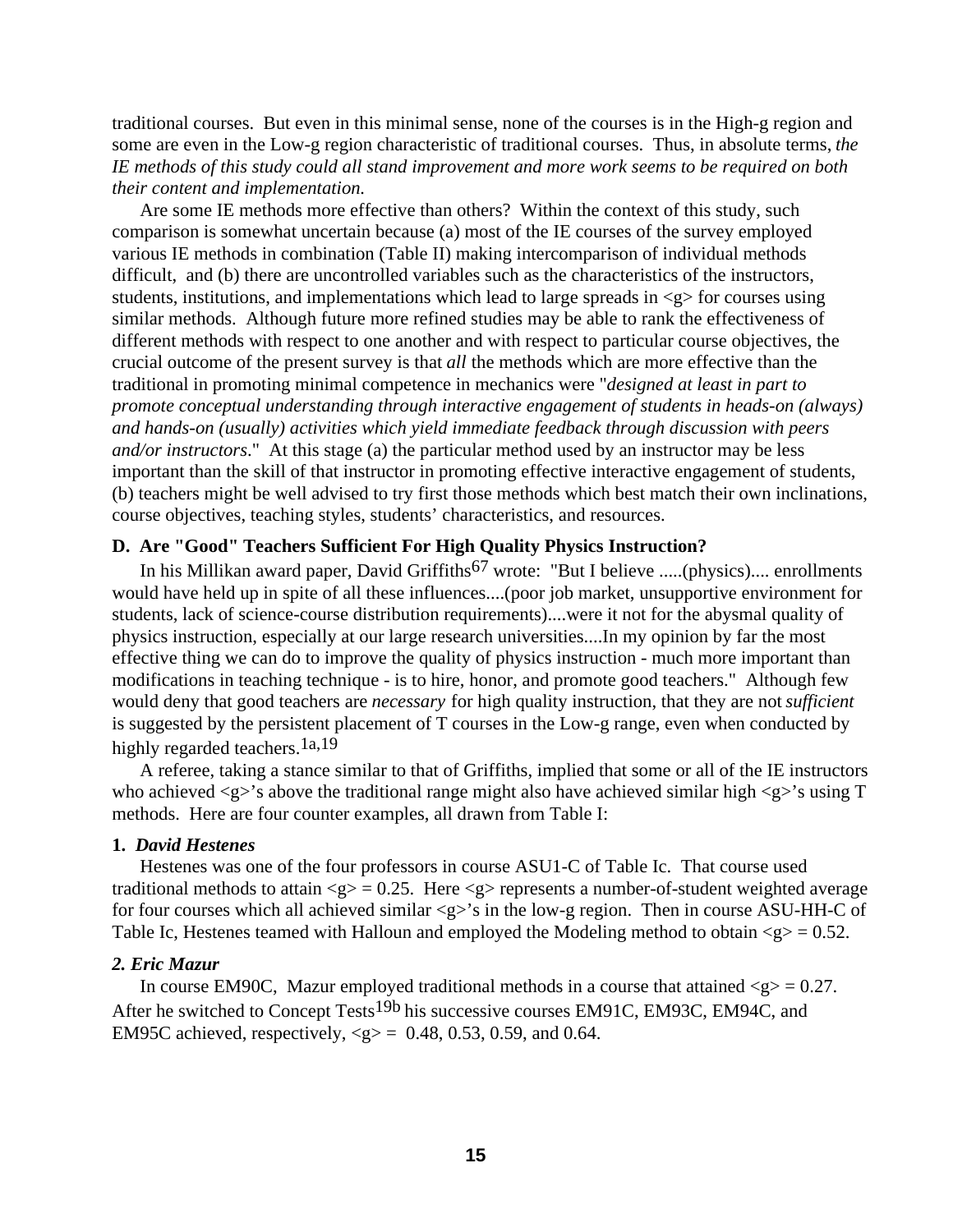## *3. Malcolm Wells*

As recounted in ref. 38, the late Malcolm Wells, inspired by PSSC and Harvard Project Physics workshops in the 70's, had abandoned the traditional lecture-demonstration method early in his career. In the 80's he regularly employed an inquiry approach based on the Karplus learning cycle.<sup>68</sup> However, when he administered the MD he discovered that his course's performance was about the same as characterizes current T courses. When Wells shifted to the Modeling method his courses MW-Hon of Table Ia, and ASU-MW105-C of Table Ic achieved, respectively,  $\langle g \rangle = 0.61$  and 0.50.

## *4. Richard Hake*

In 1980 (prior to publication of the MD<sup>1a</sup>), I used T methods in a course for prospective elementary teachers.20b Because these students were extremely weak in mathematics, my first exam consisted of conceptually oriented multiple-choice questions quite similar to those of the FCI/MD. The test scores were abysmal and showed that my brilliant lectures and exciting demonstrations had passed through the students' minds leaving no measurable trace. On the advice of Arons, I started using a Socratic approach in the labs and test results improved considerably. Later on, in pre-medtype courses, I used Socratic Dialogue Inducing Labs plus more interactive lectures and recitations in courses IUpre93 and IU93S of Table Ic, which achieved  $\langle$ g $\rangle$  = 0.54, 0.57.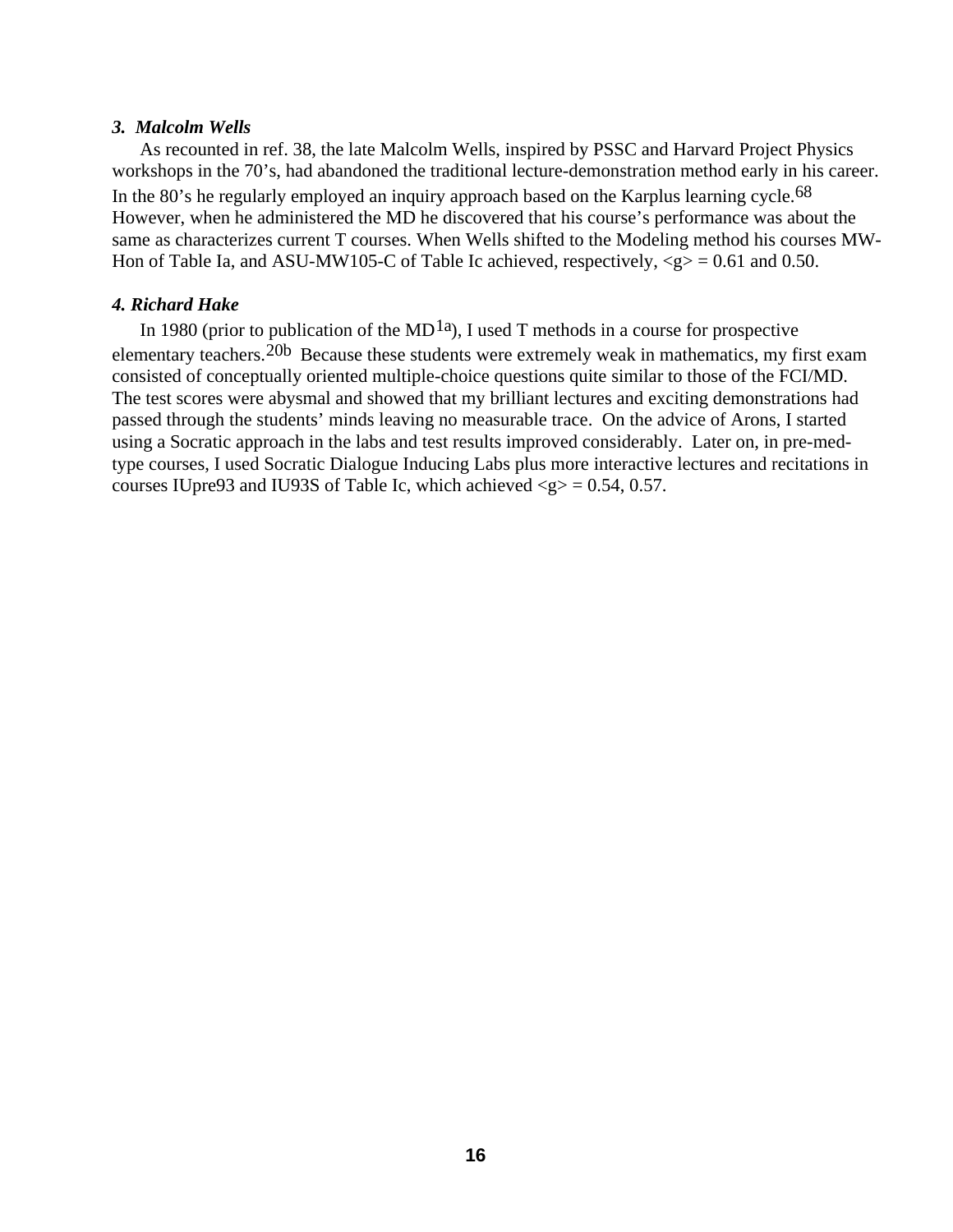## **III. IMPLEMENTATION PROBLEMS**

Reif<sup>45a</sup> has discussed the nature and seriousness of implementation difficulties, drawing a parallel between hypothetical situations in health care and physics education. Suppose medical science has produced pills which can reliably cure all diseases, but people do not take the pills because they believe in folk medicine or natural healing, or else simply refuse to follow the recommended pill-taking regimen. Then practical medical implementation will have failed. Likewise:

 "....practical educational implementations face similar difficulties (quite apart from motivational factors). For example, suppose that we understood perfectly the thought and learning processes needed for physics. All this understanding would still be insufficient to ensure practical educational implementation if students have misleading beliefs about science or do not actually engage in the recommended learning activities....

An introductory physics course needs....to discuss explicitly the goals of science and the ways of thinking useful in science....They need to be constantly kept in students' focus, and be used as a framework within which more specific scientific knowledge and methods are embedded....

Even the best instructional materials and methods are useless if students do not actually engage in the recommended learning activities. This is well recognized in efforts designed to train good athletes or musical performers. There coaches or teachers provide very frequent supervision, with the guidance and feedback necessary to ensure that students acquire good habits – and to prevent bad habits which may be difficult to break or even lead to injuries.... *How then can one provide students with adequate guidance and feedback in practical contexts dealing with many students? In my judgment, this is a fundamentally important problem which, if left unsolved, will remain a bottleneck hindering even the best designed instruction.*" (Our *italics*.)

As many physics instructors have discovered, it is one thing to learn about apparently successful pedagogical methods from talks, articles, or workshops, but quite another to implement them successfully in the classroom. The problems indicated above by Reif are (a) lack of student motivation<sup>71,72</sup> (especially severe for students in IE courses who dislike any departure from the traditional methods to which they have become accustomed and under which their grades, if not their understanding, may have flourished $9,14c,19b,26,32,71$ ; (b) naive student beliefs about the nature of science and learning<sup>72,73</sup>; and (c) the difficulty of providing adequate coaching<sup>74,75</sup> and practice<sup>75</sup> for students (and, I might add, instructors) in large-enrollment classes. In addition, there are (d) difficulties in integrating multi-component courses<sup>76</sup>; (e) poor science<sup>77</sup> and math preparation<sup>78</sup> of students (reflecting in part the dismal failure of colleges and universities to adequately assist in the preparation of precollege teachers<sup>79-81</sup>); and (f) organizational problems  $82$  such as: inertia, bureaucracy, inadequate funding, lack of enthusiasm for non-physics-major education, grade inflation, the administrative misuse of student evaluations to gauge the cognitive (rather than just the affective) impact of courses, and the indifference or animosity of colleagues and administrators towards new instructional methods.

The use of interactive-engagement methods appears to be necessary but not sufficient for marked improvement over traditional methods. Seven of the IE courses of Tables I and II are in the Low-g range of the traditional courses. In order to benefit from past experience it seems worthwhile to discuss these IE(Low-g) cases in some detail in the constructive spirit of the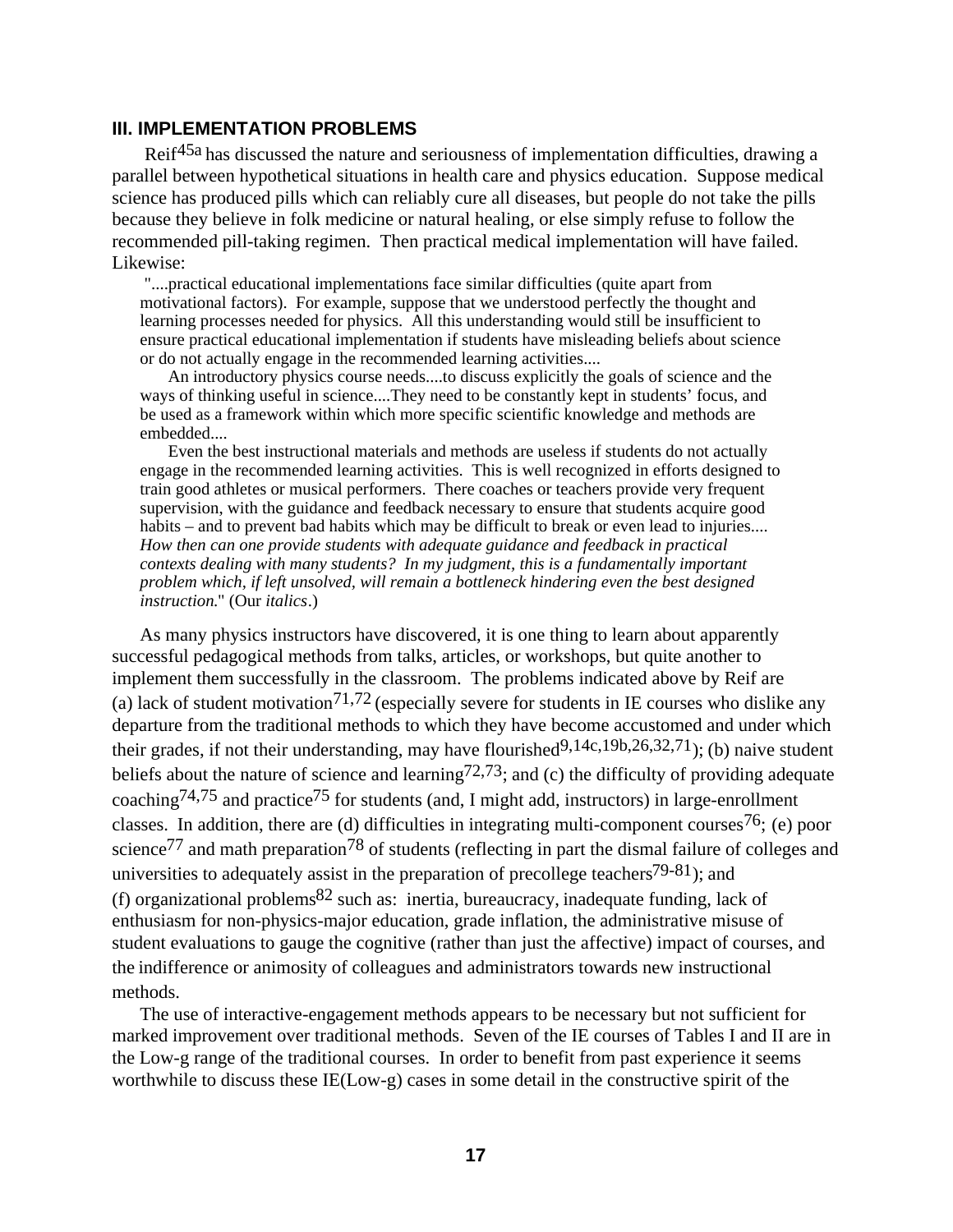*redesign process*,65 especially because personal experience with the Indiana courses and communications with most of the IE instructors in this study suggest that similar though less severe implementation problems were common.

 *One does not get anywhere simply by going over the successes again and again, whereas by talking over the difficulties people can hope to make some progress.* Paul Adrien Maurice Dirac

## **A. Case Studies**

## *1. Arizona High Schools* [ AZ-AP, AZ-Hon, and AZ-Reg of Tables Ia and IIa]

In Tables I and II, the high-school courses  $^{2a}$  AZ-AP, AZ-Hon, and AZ-Reg are listed as traditional because pre/post test data for the pre-workshop courses (traditional) and for the postworkshop courses (IE methods attempted) *were not significantly different* and were averaged together to yield the one set of pre/post data reported in ref. 2a and quoted in Table 1. The *post*workshop courses, by themselves, serve as examples of "IE(Low-g)" courses. These courses were evidently beset with an implementation problem: "From discussions with the teachers after the....(post-workshop courses).... it has become clear that they were so involved with the mechanics of the method - computers, lab activities, discussion technique - that they failed to fully appreciate the crucial pedagogical core....(modeling as the method of science<sup>16,37,38</sup>).... that makes it effective."<sup>2a</sup> My experience<sup>20a,22c</sup> suggests that in addition to partaking in workshops, instructors new to IE methods need to serve *apprenticeships* under experienced and effective IE teachers.

In Table IIa, the methods employed in the AZ-AP, AZ-Hon, and AZ-Reg courses are indicated by "•?" to indicate the presence of an implementation problem.

# *2. University of Massachusetts at Lowell* **[**UML93-C, UML94-C of Tables Ic and IIc] UML93-C and UML94-C represent an attempt to carry over the Concept Test method used successfully by Mazur at Harvard (average FCI pretest scores  $\langle S_i \rangle \approx 70\%$ ), to less well-prepared students at the University of Massachusetts at Lowell ( $\langle S_i \rangle \approx 39\%$ ). Approximate versions of the Mazur method have been successfully transported to low  $\langle S_i \rangle$  classes as shown in Table II for thirteen courses: DB-C, M-PD94-C to M-Co95c-C, and IU93S to IU95F.36 However, at UML, although the students greeted Concept Tests with great enthusiasm and interest, <sup>29</sup> the implementations lacked certain crucial Harvard features. At Harvard<sup>19a,c</sup> students *take a quiz at the start of each lecture* on the reading assignment. Grades on these quizzes reduce the final exam weight. Failure to participate in the Concept Tests voids such quiz points. Thus at Harvard there is a direct grade incentive for coming into the lecture prepared to consider the physics of the Concept Tests and there is an indirect grade incentive to participate in them. However, at UML no direct or indirect grade incentives of the Harvard-type are given, and "the Concept Tests end up taking time away from the lecture and this time is not made up by students on their own time (as it is at Harvard)." 19a

For Concept Tests to be successful at Indiana University, it has been necessary to provide a direct grade incentive: the group scores count between 12 and 15% of the final course grade. Thus students are motivated to come to class prepared to consider the physics of the Concept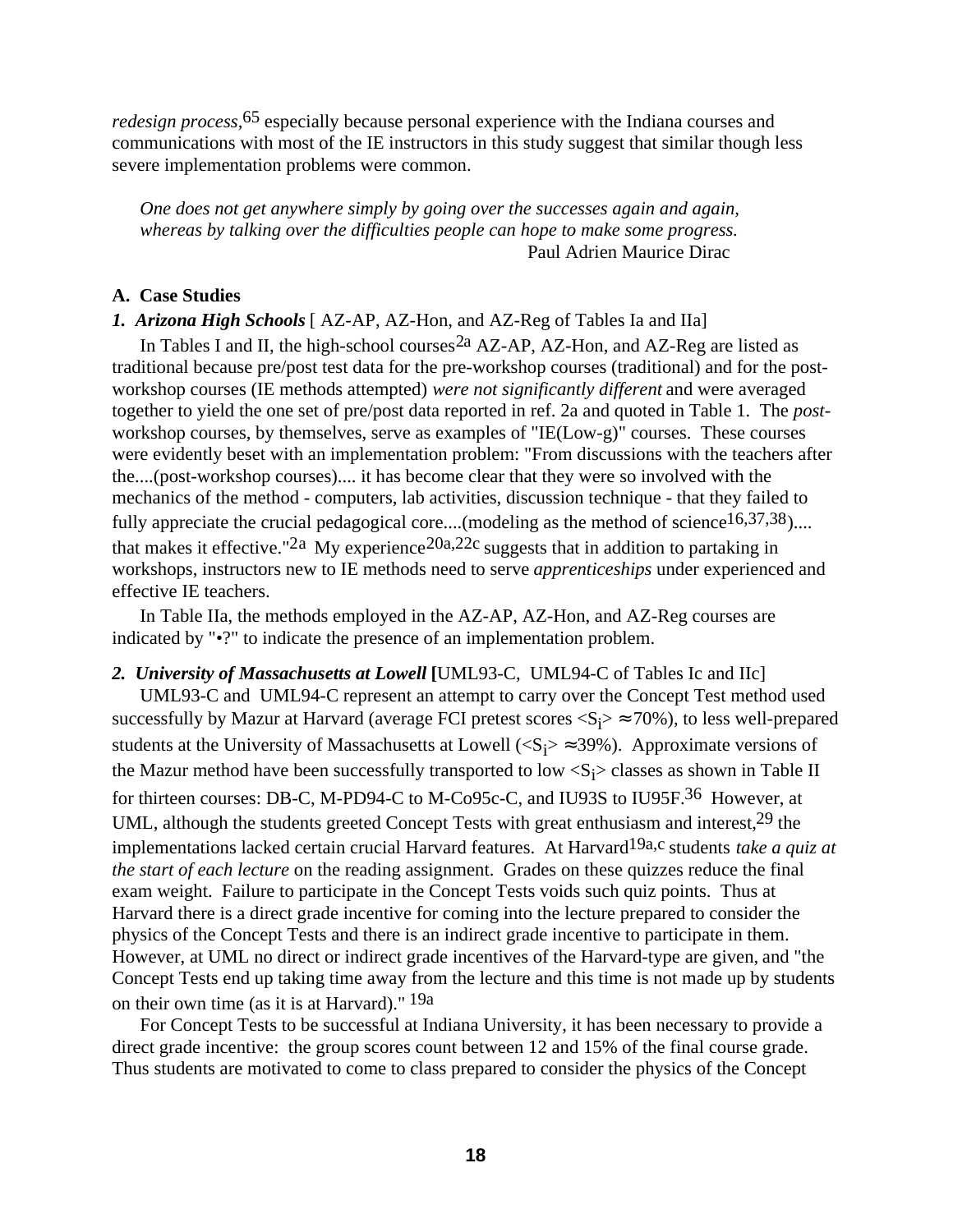Tests and to take them seriously. Had grade incentives been offered at UML, the pre-post test results might have been more encouraging. Of course, it is possible that the UML results represent an improvement over conventional introductory courses at UML, as occurred at the University of Louisville (Case 4 below), but unfortunately there is no UML baseline data.

## *3. University of Michigan at Flint* **[**Mich(Ft)3,4 of Tables Ic and IIc]

 Don Boys wrote: "The person giving the lectures also supervised the labs but did not always have the agreement of the lab instructor as to the worth of that style....(Tools for Scientific Thinking)....of teaching. In the Fall of 1993 almost all ....Mich(Ft)4.... labs were taught by someone who was writing his thesis and totally unfamiliar with the style of labs. We encouraged him to visit our labs to see how we did things but that did not occur."<sup>26</sup>

Here it would appear that the lab instructor failed to serve as a coach<sup> $74,75$ </sup> and to provide students with adequate guidance and feedback. My experience<sup>20a,22c</sup> has been that it is essential to educate and carefully supervise lab instructors who are new to IE methods. At Indiana we have had reasonable success using an apprenticeship method (cf. the assistant coach in athletics) in which new instructors serve as assistants to experienced and successful instructors for at least a semester.

According to Don Boys "the students .... in the Mich(Ft)3,4 courses....are taking the course because it is required for some health related profession. They are poorly prepared, afraid of math ....and regard physics as the enemy."

Poor preparation of incoming students seems to afflict most physics introductory courses including those at Indiana University.<sup>77,78</sup> Aside from raising admission standards, there seems to be little that can be done about this in the short term, although incoming diagnostic tests  $83,84c$ may be helpful in early recognition and positive intervention for potential low-gain students. As for fear of physics and anti-physics attitudes, the nature of science and learning needs to be explained and emphasized throughout the course.19b,43d,45a,62,72,73

## *4. University of Louisville* **[**UL-RM95S-C, Spring 1995) of Tables Ic and IIc]

With regard to UL-94F-C given in the Fall of 1994, Roger Mills wrote " I gave the Hestenes FCI last semester in the old lab format. The scores were....(see Table Ic, UL94F-C,  $g = 0.18$ ).... I hope the new labs will improve on that, but better use of the lecture-recitation is likely to be important too."<sup>27</sup>

"You commented that the FCI results were unlikely to be seriously affected by the labs alone. We are now using a variant of the Real Time Physics approach in the lab. The....scores we have from this semester are....(see Table Ic, UL-RM95S-C,  $g = 0.26$ )....I'll give the test results to the lecture instructors, but I doubt that the results will be given much attention......Most of the people here are convinced that they are doing a great job of teaching, and if the FCI indicates otherwise, then there must be something wrong with the FCI. They do not hear well when told of its wide use and testing, and they are largely unaware of the considerable attention.... (that's been given)....to improve student participation in the learning process. A concentration on pedagogy is thought to be a lesser activity in comparison with the important research which they are conducting. In distributing rewards, good student reviews carry far more weight than do innovations in the classroom."28a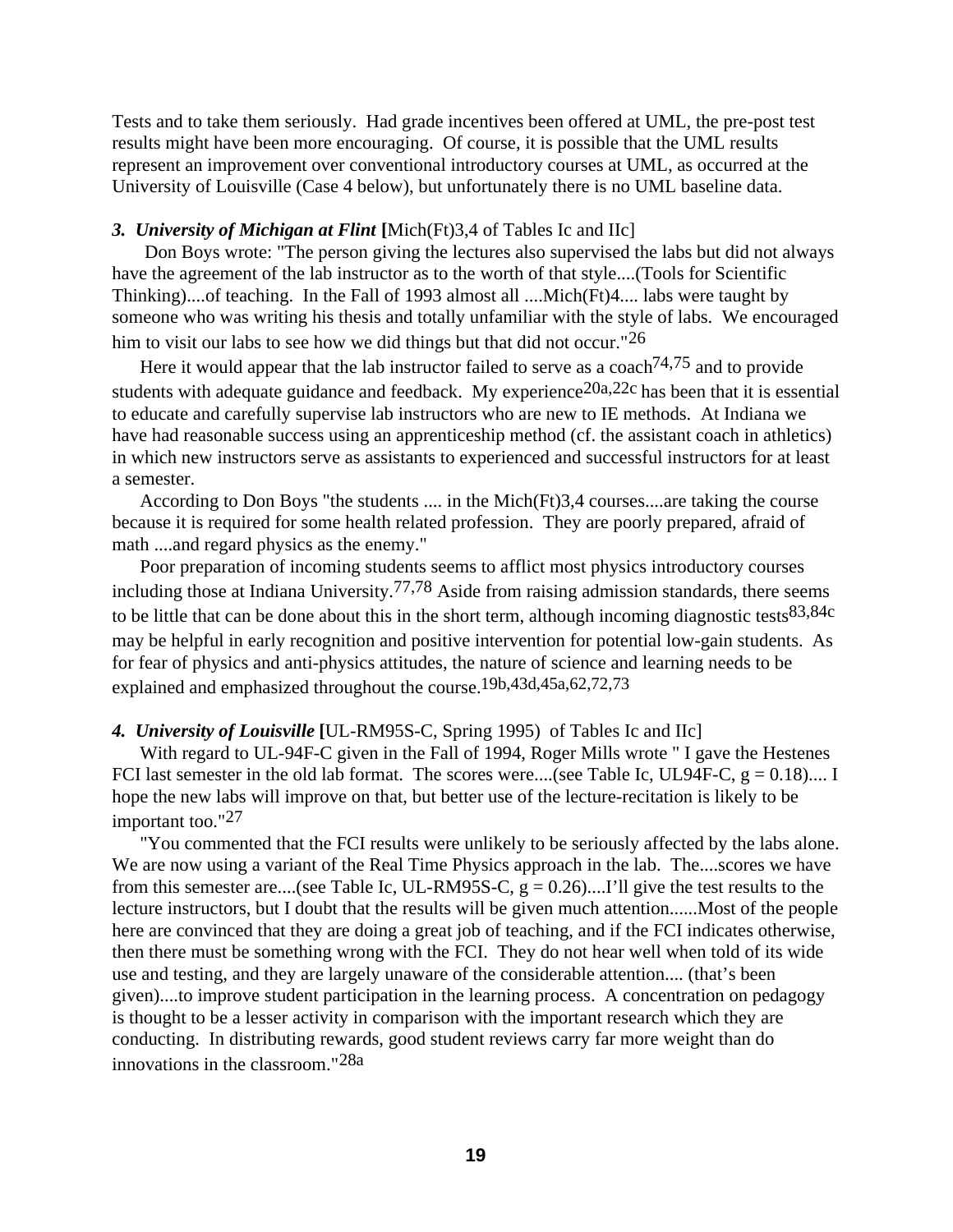Although at Louisville,  $\langle g \rangle$  increased by 44%, possibly due to the Real Time Physics  $(RTP)^{33c,e}$  labs,  $\langle g \rangle$  (UL-RM95S-C) is still close to the 0.23 average of traditional courses.

According to Mills, <sup>28a,c</sup> it would appear that the execution of the RTP labs at UL was substantially in accord with the recommended guidelines. In some respects, Mills went beyond the guidelines to try to make the RTP labs more effective:

"Each TA has done the experiments under my direct supervision, accompanied by questions intended to emphasize important aspects and to cue them about points which they should attend to with their own students. At the beginning of each semester, a separate period is set aside to familiarize the students with the equipment. This is very successful in bringing the students to a point where their use of the equipment is easy and comfortable, regardless of gender or minority group circumstances which may have resulted in lack of prior experience. The students usually work in groups of two or three. .....................

We have found the use of RTP to be positive, and some of the students have gone to our department chair to complain that the next (E&M) lab is not as progressive."

According to Mills,<sup>28a</sup> there were, however, two possibly significant departures from the RTP-recommended guidelines at UL:

(1) The exercises intended as lab-followup homework assignments were used at UL as prelab exercises. This prelab preparation counted towards the lab grade and brought students into the lab with objectives and pertinent physics more clearly in mind, thus allowing "timely completion of most of the lab exercises" in two hours rather than the three hours informally recommended<sup>28b</sup> by one of the designers of RTP. But according to Laws,  $14b$  good RTP instructors (a) "require that followup homework assignments...(that review the observations in the labs)... be completed in the labs. Each assignment takes students about 20-30 minutes to complete and is collected at the beginning of the next lab period,....(and)....(b) "lead a *discussion of the homework* at the beginning of the next lab period with the students. In doing similar lab work in the Workshop Physics course, I have found that these steps are absolutely essential. UL's change from the RTPrecommended homework procedure could have been detrimental to student learning."

(2) Due to space constraints, the valuable RTP Lab #10 (students apply taps to balls rolling on a horizontal floor so as to simulate projectile motion) had to be omitted.

### *5. University of Louisville* **[**UL-RM95Su-C, Summer 1995) of Tables Ic and IIc]

Roger Mills wrote: "In the following summer session..... I taught both the lecture and the lab. We used the Real Time Physics labs, and I used some MBL materials as part of the lecture. There were about 55 people in the lecture, so we didn't try to use discussion clusters in lecture. I also used *Interactive Physics* II as part of the demonstrations. (For what it's worth, the class grades were the highest that I have ever had for a class that size, and even the anonymous student evaluations were warm and glowing for a change.) I did use the FCI in the labs. With 47 people being tested....(See Table Ic, UL-RM95Su-C,  $g = 0.25$ )."

"I have thought further about the near-consistency of our Spring 1995 and Summer 1995 results. Although in Summer 1995 I used demonstration aids which were not included in the Spring 1995 courses, I did not directly engage the students as you might have with SDI. That the improvement in conceptual development was either no better or even a little worse may reflect the fact that implementation was equally impaired in both courses. The gain was nearly the same. This would underscore your point about the crucial importance of the active engagement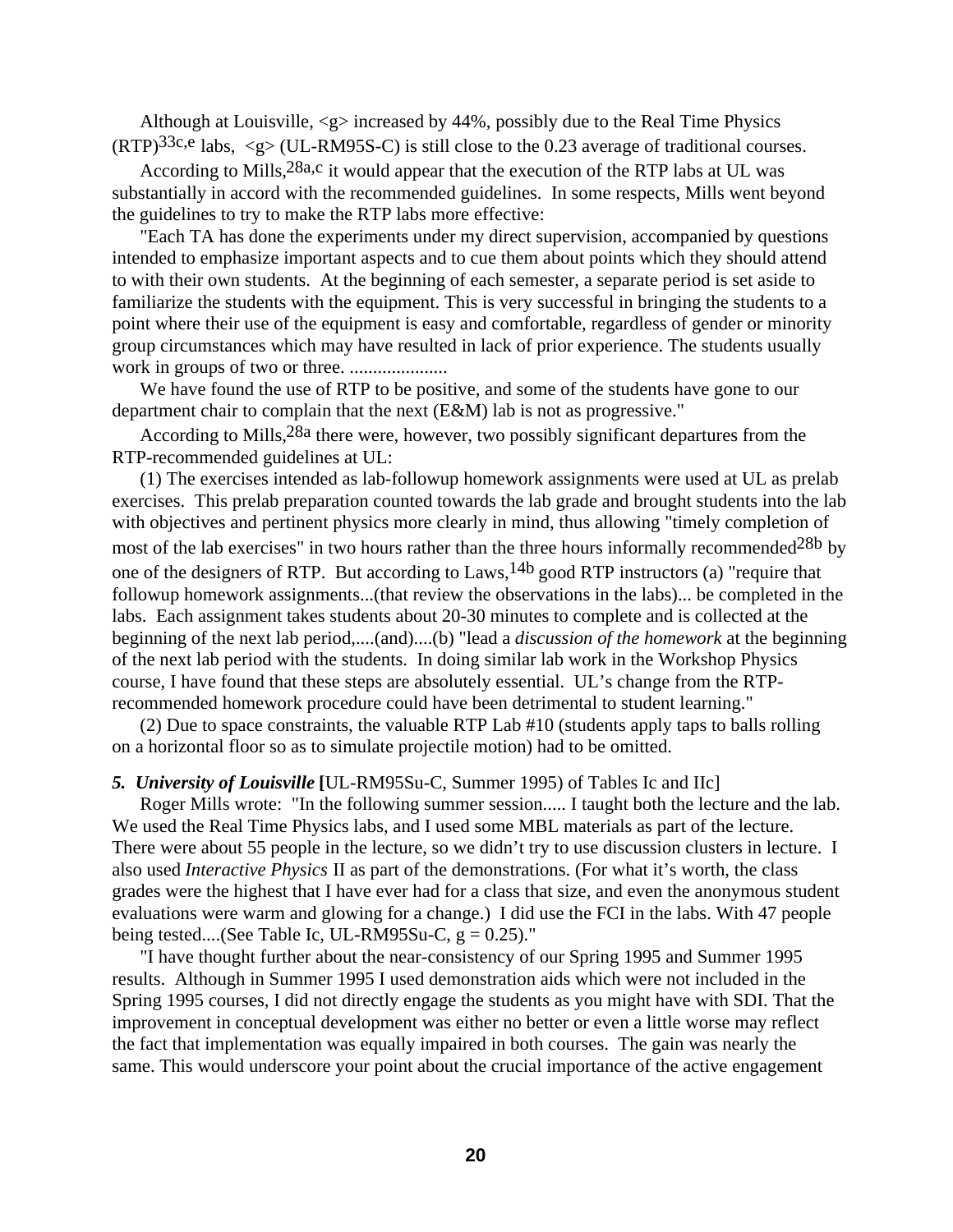in the lecture-recitation part of the course. About 80% of my tests related to problem solving, and only 20% related to conceptual development, through T-F questions. Thus I did not really motivate my students by that means to improvements in conceptual understanding.

You are correct that the lecture exams made no attempt to test for anything covered in the labs in either Fall '94, Spring '95, or even in Summer '95. Since the enrollment in the lecture course does not actually require enrollment in the labs, not all of the students in the lectures were enrolled in the labs. There was a difference of 11 students, and I couldn't expect those persons to be responsible for instruction which they hadn't encountered."

## *6. Monroe Community College*13 **[**M94-C of Tables Ib and IIb]

Paul D'Alessandris writes: "That MBL is not a *sufficient* condition for achieving high g is shown by the fact the grafting of MBL onto the traditional lecture course M94-C resulted in  $g = 0.25$ . I taught the lab for many of these students and we used RTP by the book. In the Fall of 1995 a course similar to M94-C was repeated, that is, it was a traditional calculus-based course except for the fact that an RTP lab was substituted for the standard lab. Identical results were obtained: g was again 0.25. In that section only 8 students completed the class....(it is not listed in Tables I, II because  $N < 20$ )."

" 'Using RTP by the book' means using the RTP materials after attending a day-long workshop in Orlando and two 3-day workshops organized by O'Kuma and Hieggelke, .....(holding the 3-hour labs)....in a laboratory space completely redesigned for MBL, collecting, grading and discussing all homework, collecting and commenting on all activity packets,and using both the FCI and FCME as diagnostics instruments. Since 1994, I have taught one or two lab sections and two or three other professors have taught the remaining sections. Although the other professors have not attended workshops, they followed the protocol outlined above. The only negative aspect to the implementation, aside from the other instructors lack of officially sanctioned workshop attendance, has been the lack of assistants to help run the lab. The labs are run with 24 students and one instructor. However, two-year college instructors as a rule are used to being overworked in the laboratory. I do not believe that the results I have reported are the result of an implementation problem.....(in so far as the conduct of the lab itself is concerned)...."

"While searching through FMCE ....(Force Motion Concept Evaluation of Thornton and Sokoloff<sup>33e</sup>)...... records, I have yet to find a section whose postest FMCE average was below 65%, which is comparable to the FMCE posttest average informally reported  $14b$  for 18 Dickinson-Workshop-Physics students. More commonly, the FMCE average is in the 70's, 80's, and occasionally 90's. In a nutshell, MBL has been well implemented ....(within the labs themselves).... at MCC, as evidenced by relatively high FMCE scores. In addition, student and other faculty response has been very positive, even in the face of some initial trepidation."

"My personal belief is that students learn the interrelationships between kinematic variables much better through MBL than through most paper/pencil activities. They also are orders of magnitude more fluent with graphs. However, for the two semesters in which some students had MBL grafted onto a traditional course, their FCI gains were unaffected. I had many of these students in lab; I believe many were killing time. They enjoyed doing the experiments, but the experiments didn't connect with the course as a whole. Somehow this prevented these students from fully assimilating the concepts basic to the lab work."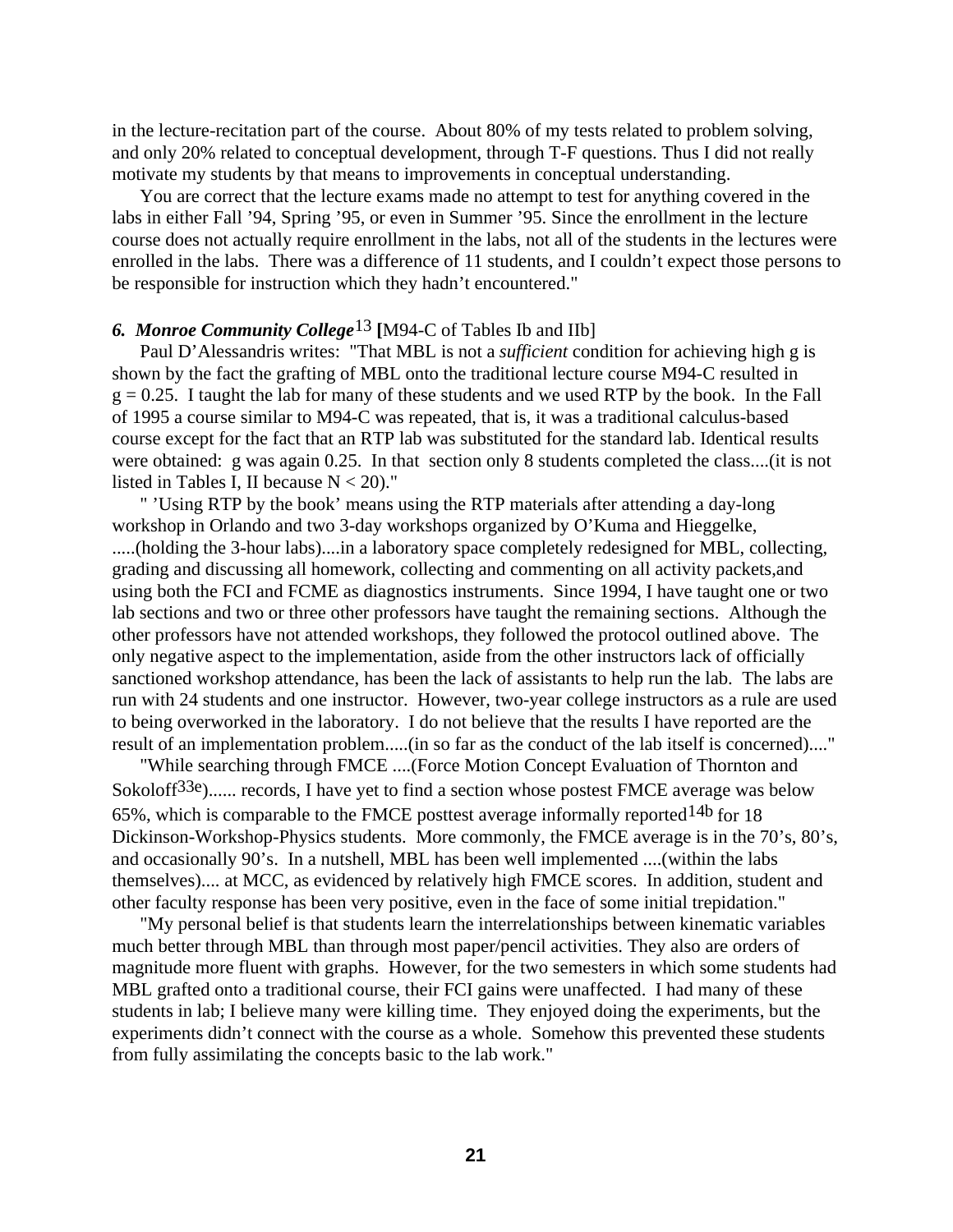"The prominent influence of the non-lab part of a course can be shown in another way. In the 1995-Spring-semester courses MPD95a-C ( $g = 0.47$ ) and MPD95b-C ( $g = 0.64$ ), I conducted all the interactive lectures using my Spiral workbook and both courses utilized RTP labs.... (The gdifference in these two courses is evidently due to the fact that the former is a day course while the latter is a night course drawing older and more motivated students- see PD's quotes in ref. 5a).... The two subsequent calculus-based courses given in the 1995 Fall semester again both utilized interactive SPIRAL-workbook lectures and RTP labs (all taught by instructors who had taught RTP labs the previous year). However, there were marked differences in the lecture parts of those courses. In one course .... [MPD95c-C (not shown in Tables I and II because  $N =$ 15)]...... I gave interactive lectures and achieved  $g = 0.63$ . In the other course .... (MCo95d-C of Tables I and II)].... my colleagues gave the interactive lectures and achieved  $g = 0.43$ . My colleagues were new to the Spiral-workbook lecture method. The two courses had nearly *identical* MBL labs, but had lectures taught by instructors with different levels of proficiency. (I do not mean to demean the job that my colleagues did. In fact, their first year using the Spiralworkbook was better than my first year using it with engineers (M-PD94-C,  $g = 0.34$ )."

"That MBL is not a *necessary* condition for achieving high-g is shown by the fact that high g's were obtained at Monroe *without* MBL: M-PD92a ( $g = 0.55$ ), M-PD92b ( $g = 0.61$ ), M-PD93 ( $g = 0.58$ ). Although my gut feeling is that MBL with traditional lectures helps, my data suggest that its effect is minimal. I think MBL in conjunction with an attempt at IE lectures (my first teaching engineers as well as my colleagues first try at IE) can get  $g \sim 0.40$ . MBL plus 'well-executed' IE can get you 0.50 or more. Of course, when I taught the non-calculus courses (M-PD92a, M-PD92b, M-PD93) without MBL, I also got 0.50 or more, although I had the opportunity to spend more time on building conceptual understanding in non-calculus physics than with the engineers in calculus physics. I would like to see what I could do in non-calculus physics now that we have MBL."

"It is, of course, very difficult to tease out the effects of MBL when so many other variables are also being altered. As I said above, I think that MBL helps, but if the students are being told in lecture that all that really matters is solving Halliday/Resnick problems, I think they sometimes just go through the motions with MBL."

### **B. Comments on Case Studies #4, 5, 6**

Consistent with the above case studies, my own experience<sup>22c,41b,76</sup> in conducting field studies of Saturday-morning Socratic Dialogue Inducing (SDI) labs for paid student volunteers enrolled in fairly traditional courses, has been that rather mediocre conceptual development takes place both for the test-group students who take the SDI labs and similar control-group students who do not take the SDI labs. This despite the fact that Table II shows that conceptual development as gauged by FCI pre/post testing (and in some cases MB testing) is much better for SDI-lab containing courses than for traditional courses. The major difference between the field studies and the SDI-containing courses of Table II is that in the former case, attempts are made to graft SDI labs onto traditional courses, whereas in the latter case SDI labs are integrated with IEtype "lectures," IE-type "recitations," and conceptually-oriented exams. The conclusion that, in the field studies, mediocre conceptual development took place for both the test and control group students is based on analyses of (a) videotaped interviews, (b) videotaped lab sessions, and (c) the results of pre/post testing with both FCI and MB exams. Consistent with earlier work,  $76$  I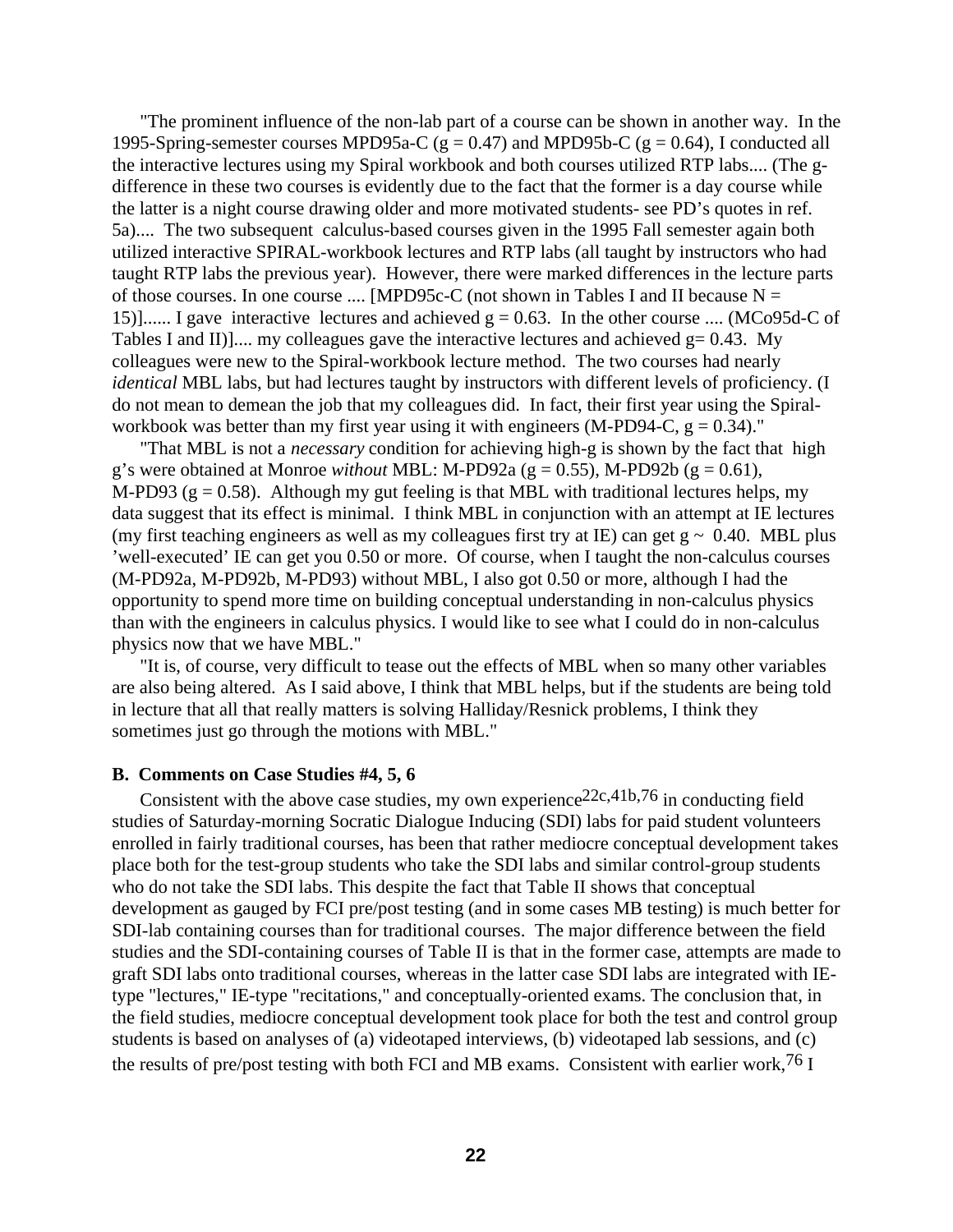conclude from the qualitative field-study research<sup>22c,41b,76</sup>; case studies #4-6 above; and the present more quantitative pre/post testing survey (see also ref. 5), that *prominent gain in students' conceptual understanding is much more likely to occur if ALL components of a course are tightly integrated in an IE mode*. Such integration does in fact occur for most of the IE courses of Tables I and II.

Nevertheless, the "better is the enemy of the good." Here "better" would be a completely IE integrated course and "good" might consist of the substitution of an IE component for a traditionally-taught part of a multicomponent traditional course. Departments and schools would be well advised to go for the "good" if organizational problems prohibit the "better," as is frequently the case. The "good" may (a) improve the overall affective and cognitive advancement of students (even though such progress may not show up prominently in FCI gains), (b) serve to educate instructors in IE methods, (c) provide an entry point for the gradual infiltration of more effective pedagogy into mainstream physics education, and (d) initiate a "redesign process"65 of gradual long-term improvement.

Just before this manuscript was submitted we learned of the encouraging work of Redish *et al.*34 at the University of Maryland (UM). They have shown that (a) grafting one-hour per week "McDermott Recitation Tutorials" (MRT)  $35$  onto a traditional calculus-based course for engineering students at UM increased g by about 60% above the control UM traditional course, (b) grafting a one-hour "Targeted MBL Tutorial" (TMT) concentrating on Newton's Third Law (N3) onto a (traditional + MRT) course yielded much higher g's for a 4-question N3 subset of the FCI than are achieved by control sections with traditional recitations - the MBL N3 experiments were adapted from Real Time Physics<sup>33c,e</sup>; and (c) the course-averaged normalized gains for interactive engagement and traditional courses at UM are consistent with the results of the present study.

Case #5, suggests that even despite some bolstering of the lectures with more IE-oriented materials, if the course exams do not include a substantial number of questions or problems which test for the effectiveness of the IE components of a course, then students may have little motivation to take the IE components seriously or appreciate their relevance to scientific thinking and conceptual understanding. In my judgment, in addition to the integration of all components of the course, (a) all instructors in the course, as well as the course syllabus, should clearly indicate to students the goals and methods of science and the importance of IE methods to the students' learning (see e.g., Chap. 1 of ref. 62 and "Objectives of the P201 Course" 22d), and (b) a substantial fraction of the exam questions should probe the degree of conceptual understanding induced by the IE methods.

Thornton and Sokoloff<sup>33e</sup> have discussed pre/post test data using their Force and Motion Conceptual Evaluation (FMCE) for classes at Tufts University and the University of Oregon. Their "Fig. 7" appears to demonstrate the effectiveness of "Real Time Physics" (RTP) labs when used in otherwise traditional courses. A possible reason for the apparent difference in the FCI results for cases #4-6 and the FMCE results of ref. 33e is simply the difference in the two tests. As indicated above, Paul D'Alessandris has used both exams for three years. He speculates<sup>13a,b</sup> that "........the students view the FMCE as a 'physics' exam; it has lots of graphs and diagrams and is very similar to the homework in RTP. FCI is often viewed as containing questions about reality; balls dropped from buildings, golfballs flying, etc. I have had students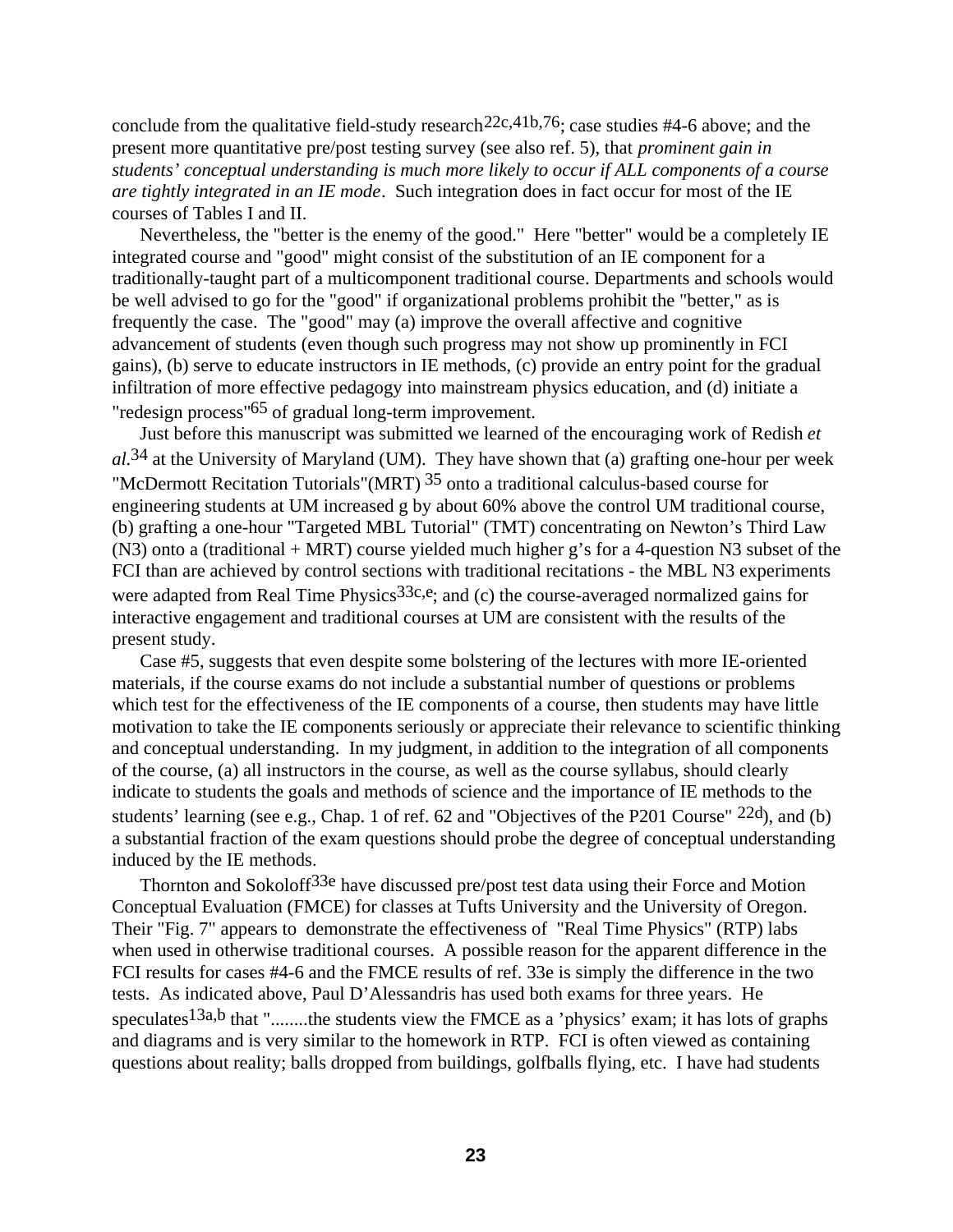(and not just a few) ask me if they are supposed to use formulas on the FCI or just give answers that they think are correct....(cf, "Professor Mazur, how should I answer these (FCI) questions? According to what you taught us, or by the way I think about these things"  $19c$ )...... I believe the FCI may be better than the FCME in indicating what the students really think. The FMCE assesses whether the students have correctly conceptualized Newtonian physics, the FCI tests whether they realize that the world outside of the classroom is Newtonian. In my experience, students can 'understand' Newtonian physics but not believe that the world is actually Newtonian. I think MBL is successful in helping students understand the relationships between force, velocity, and acceleration, but its effect beyond that is unclear to me. (Of course, I don't think the FCI really tests student beliefs as well as some would have us believe.)"

In Table II, the methods employed in case studies  $#2 - #6$  above are indicated by " $\cdot$ ?" to indicate the presence of implementation problems.

The present survey shows, in agreement with the preliminary results,  $4a$ ,  $b$  that relatively effective methods need not be high tech and need not depend upon Microcomputer Based Laboratories (despite seemingly widespread opinion to the contrary). For example: (a) three of Paul D'Alessandris's early courses M-PD92a, M-PD92b, and M-PD93 (Table IIb) attained, respectively  $g = 0.55, 0.61$ , and 0.58 without the use of MBL, as previously mentioned above; (b) an early modeling course ASU-HH-C (Table IIc) achieved  $g = 0.52$  without MBL; (c) my own early SDI courses (IUpre93 – Table IIc) attained a student-averaged  $g = 0.53$  without MBL; (d) Eric Mazur's courses EM91-C through EM95-C obtain  $g = 0.48, 0.53, 0.59, 0.64$ without MBL. And Concept Tests,<sup>19a,36</sup> Collaborative Peer Instruction in lectures,<sup>17d,32,36</sup> and interactive lectures<sup>17d,19;32</sup> do not require high-tech systems such as Classtalk.<sup>19d,57</sup> As shown in Table II, Concept Tests have been given at Indiana for the past 5 years. These were scored using optical scanning sheets.<sup>36</sup>

## **IV. SURVEY RATIONALE AND SUGGESTIONS FOR SURVEY IMPROVEMENT**

According to Pride *et al*.85 "The results...(of ref. 85)...demonstrate that responses to multiplechoice questions often do not give an accurate indication of the level of understanding and that questions that require students to explain their reasoning are necessary.... Good performance on a multiple choice test may be a necessary condition, but it is not a sufficient criterion for making this judgment...(of functional understanding of the material)....broad assessment instruments are not sensitive to fine structure and thus may not accurately reveal the extent of student learning. Moreover, *such information does not contribute to a research base that is useful for the design of instructional materials*. " (Our *italics.*)

If it is true that broad assessment instruments such as the FCI/MD and MB are not useful for the design of instructional material but only for increasing "faculty awareness of the failure of many students to distinguish between Newtonian concepts and erroneous common sense beliefs, both before and after instruction in physics,"85 then the value of surveys such as this one is rather limited. I think that most physics-education researchers would agree that Multiple Choice (MC) tests, even those as carefully crafted as the MD/FCI and MB cannot probe students' conceptual understanding as deeply as can the searching (and labor intensive) analyses of (a) student interviews conducted by physics experts, or, arguably, (b) well-designed, free-response problem exams. In my opinion, MC tests,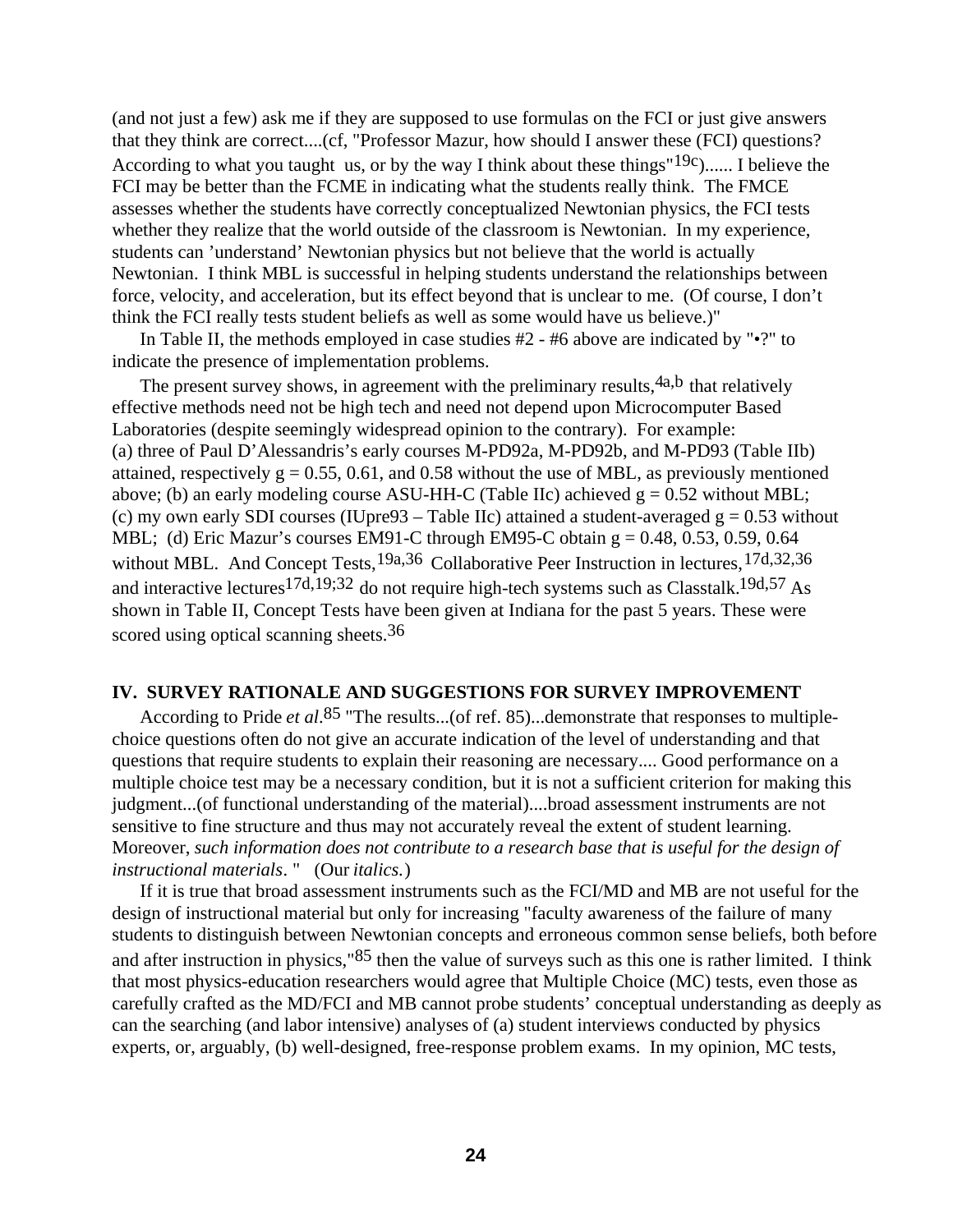interviews, problem exams, and case studies all have their advantages, disadvantages, and trade-offs and should be used in combination so as to be mutually supportive whenever possible. The FCI/MD questions, answers, and distractors, were, in fact, developed from extensive interview data.1a,b;2 The present survey, in addition to the MD/FCI and MB test results, gathers information from detailed questionnaire<sup>4c</sup> responses of instructors, and invokes supplementary case studies (e-mail and telephone interviews) in situations where questionable or unexpected test results were initially obtained. The advantage of carefully designed MC tests (especially if supplemented with other research and testing procedures), is that they allow a standardized measurement with uniform grading over a large population and thus may afford a more practical route to evaluating the effectiveness of methods used in large-enrollment introductory courses at one or many institutions than, by themselves, individual interviews, individually graded exams, or case studies.

The present survey (a) strongly suggests that classroom use of IE methods [i.e., those designed at least in part to promote conceptual understanding through interactive engagement of students in headson (always) and hands-on (usually) activities which yield immediate feedback through discussion with peers and/or instructors] can increase mechanics course effectiveness in both conceptual understanding and problem-solving well beyond that achieved with T methods; (b) shows that, for the survey courses, current IE methods fail to produce normalized gains in the High-g region, suggesting the need for improvement of IE strategies in content and/or implementation; (c) gives references to the surveyed IE methods, materials, instructors, and institutions; (d) discusses the various implementation problems that appear to have occurred; and (e) suggests ways to overcome those problems. In my opinion, the foregoing information and suggestions *are* of potential value in designing instructional materials, e.g., current materials need to be improved, new materials should be designed to promote interactive engagement while avoiding the survey-indicated implementation pitfalls. Therefore, I disagree with Pride *et al.* that broad assessment instruments do not "contribute to a research base that is useful for the design of instructional materials."

As discussed in ref. 5a, in my view, the present survey is a step in the right direction but improvements in future assessments might be achieved through (in approximate order of ease of implementation) (1) standardization of test-administration practices; (2) use of a survey questionnaire<sup>4c</sup> refined and sharpened in light of the present experience; (3) more widespread use of standardized tests by individual instructors so as to monitor the learning of their students; (4) use of questionnaires which assess student views on science and learning<sup>73</sup>; (5) observation and analysis of classroom activities by independent evaluators; (5) solicitation of anonymous information from a large random sample of physics teachers; (7) development and use of new and improved versions of the FCI and MB tests, treated with the confidentiality of the MCAT, (8) use of E&M concept tests; and (9) reduction of possible teaching-to-the-test influence by drawing test questions from pools such that the specific questions are unknown to the instructor.45b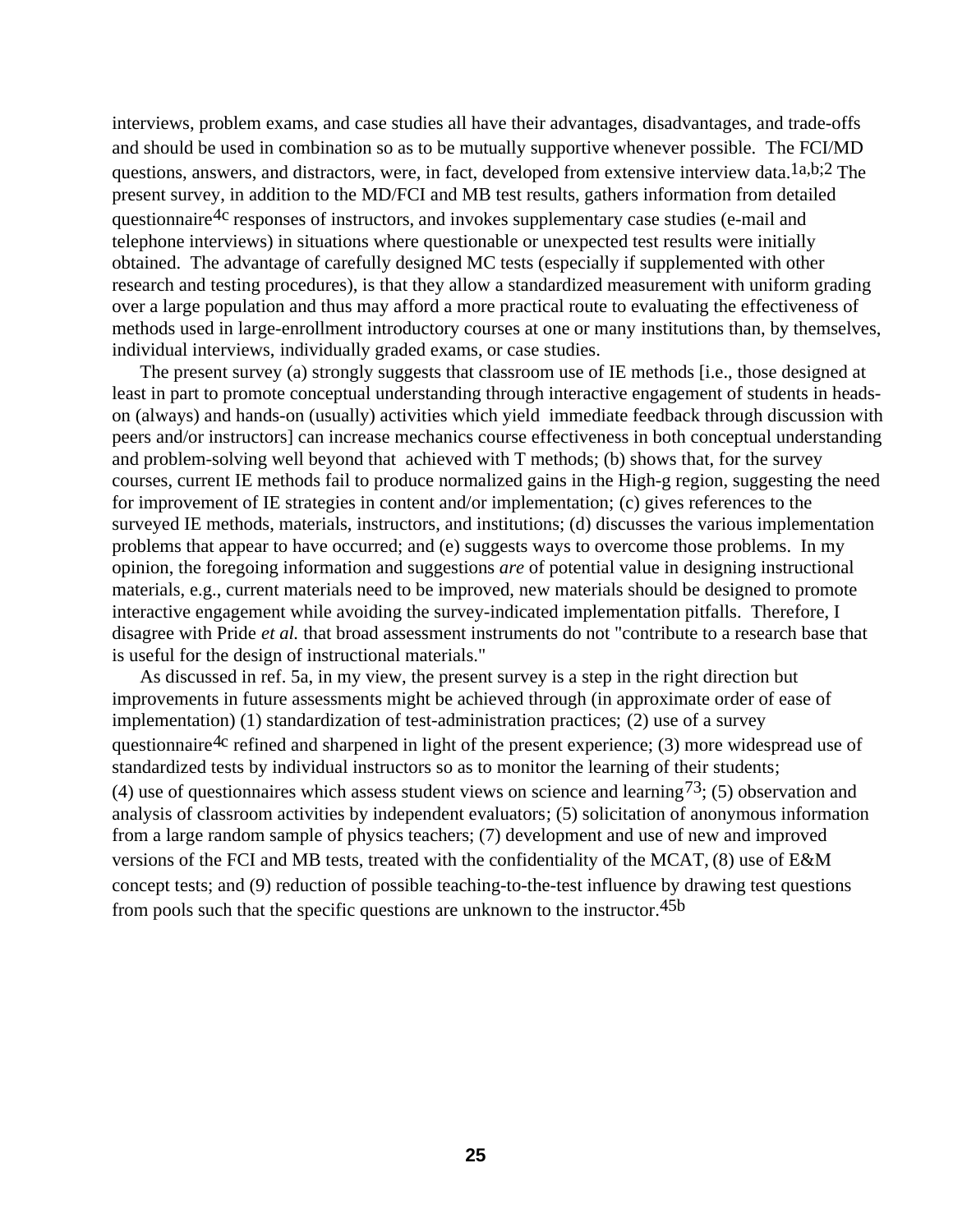### **V. RESEARCH QUESTIONS**

Seven research questions raised by the present study and calling for further experimental investigation are listed below.

### **A. Why Do Some IE Courses Achieve (<g>) < 0.3 , While Others Achieve (<g>) > 0.6?**

In Sec. III, I argued that certain implementation problems may be responsible for the placement of some IE courses in the low  $\langle \langle g \rangle \rangle$  < 0.3 range. In Sec. II-C, I indicated that at the present stage of pedagogical understanding, the particular method or materials used by an instructor may be less important than his/her skill in promoting effective interactive engagement of students. To shed greater light in this area, more thorough case studies (e.g., site visits, videotape analysis of classroom practice, interviews of instructors and students, examination of course material) for courses attaining  $(g) < 0.3$  and  $(g) > 0.6$  would be of value.

# **B. Why Are Current IE Methods Relatively Effective For Some Students and Ineffective for Others?**

There is commonly a large spread in g's for *individual students* in a course,83,86 with g's ranging from the maximum  $g = 1.0$  to  $g = 0.0$  (or even negative). Why are current IE methods relatively effective for some student and ineffective for others? To help answer these questions it would be useful to carry out, for any given course, in-depth studies of students in the lower-g < 0.3 and higher-g  $\geq$  0.6 ranges: e.g., (a) GPA's and SAT's, (b) educational backgrounds, (c) evaluations by teachers, (d) interviews by physics-education researchers, (e) study habits,  $87$  (f) views on science and learning,  $73$  (g) attitudes towards the course,  $59$  and (h) math skills.1a,16,20a,21,78,84c

## C. Why Do No Survey Courses Achieve  $\langle \langle g \rangle \rangle \geq 0.7$ ?

Jerome Epstein<sup>84a</sup> has suggested that many students entering introductory physics courses may be at cognitive levels too low to benefit from current IE methods, and that this might account for the failure of survey courses to break through the " $\langle g \rangle = 0.7$  barrier." It is also possible that deficient cognitive development of entering students contributed to the low-g's of seven of the IE courses (Sec. III). Consistent with the observations of Arons,  $43d$  Epstein $84b$  states: "In large numbers our students... [at Bloomfield College (NJ) and Lehman College(CUNY)]... cannot order a set of fractions and decimals and cannot place them on a number line. Many do not comprehend division by a fraction and have no concrete comprehension of the process of division itself. Reading rulers where there are other than 10 subdivisions, basic operational meaning of area and volume, are pervasive difficulties. Most cannot deal with proportional reasoning nor any sort of problem that has to be translated from English. Our diagnostic test  $84c$  which has been given now at more than a dozen institutions ...(including Wellesley!)...shows that there are such students everywhere." Epstein and Kolidy have devised and conducted "Freshman Core Programs"84d (FCP's) which have substantially increased students' cognitive levels as measured by pre/post testing with standardized reasoning exams. It would be useful to see if (a) individual student scores on Epstein's Diagnostic (ED) correlated with individual-student FCI normalized gains g in single IE courses, (b) average scores on the ED correlated with average normalized FCI gains  $\langle \varrho \rangle$  for many IE courses, and (c) whether or not pre-physics-course FCP's (or similar courses) can raise  $\langle g \rangle$ 's in IE courses.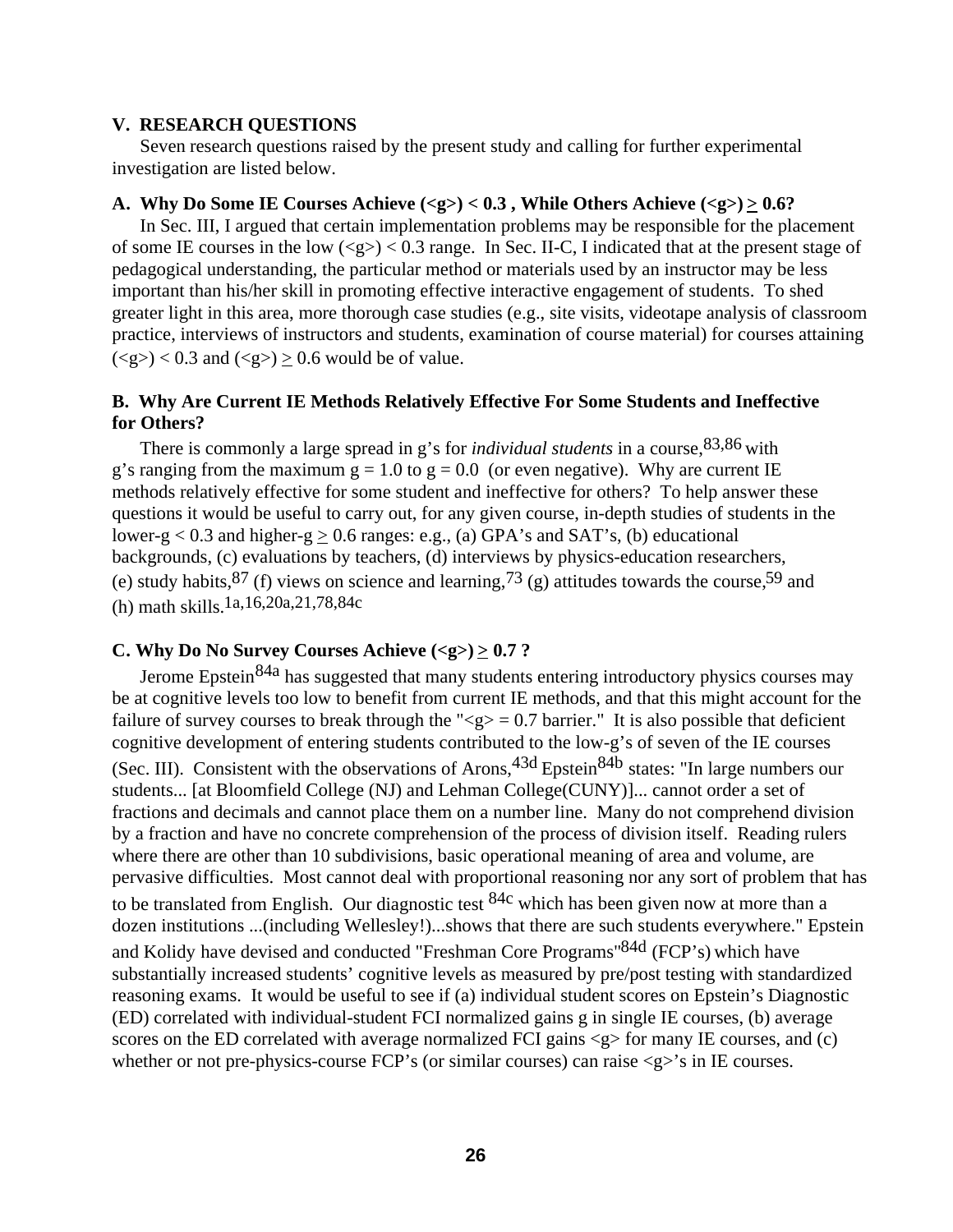### **D. Are There T Courses With Normalized Gains Similar to Those of IE Courses?**

A referee has pointed out that although the present study constitutes an "existence proof" that IE courses *can* yield "Medium-g" normalized gains on the FCI, a similar proof for T courses might also be found, thus negating to some extent the conclusion that IE methods are more effective than T methods. That a statistically significant set of n traditional passive-student courses could yield  $\langle \langle g \rangle >_{nT} \approx \langle \langle g \rangle >_{48} \times \langle g \rangle = 0.48$  seems very unlikely for the following reasons: (a) traditional courses taught by popular and well-regarded teachers have achieved low  $\langle g \rangle_T \leq 0.30$  both at a large state research university<sup>1a</sup> and an ivy-league college,<sup>19</sup> (b) over the past few years results of FCI testing have become fairly well known among physics teachers and even in some research universities, but no normalized gains much above 0.30 have ever, to my knowledge, been reported for traditional courses, (c) that large gains in the conceptual understanding of mechanics could be achieved, on average, by students subjected to passive-student lectures, recipe labs, and algorithmic-problem exams would run counter to two decades of physics-education research.43 Nevertheless, it may be worthwhile to institute a systematic search for Medium-g (or High-g) traditional courses.

Robert Ehrlich<sup>88</sup> has, in fact, already taken the first steps in this direction. He has pointed out that the "...the size of the sample...(14 courses).... Hake used for the traditional courses was fairly small, so a statistical fluctuation was always a possibility." Seeking to test his conjecture, he promoted pre/post FCI testing in 12 more-or-less traditional courses taught by instructors with whom he was acquainted. These yielded  $\langle \langle g \rangle > 12T = 0.20 \pm 0.06$  sd, consistent with the present results  $\langle \langle g \rangle > 14$ T = 0.23 ± 0.04sd. Ehrlich then sought to test the idea that  $\langle g \rangle$  for T courses could be raised simply by including conceptual questions of the type found on the FCI test, both as homework and also test questions. Although he did not obtain enough cooperation to carry out this potentially valuable experiment, it would constitute a worthwhile future research project.

### **E. Can Courses Taught by Mainstream Teachers Achieve**  $\langle g \rangle \geq 0.3$ **?**

As indicated in Sec. IIB, the instructors of this survey were, for the most part, active contributors to the physics-education literature. It is encouraging that high-school courses taught by the participants of Modeling workshops have achieved <g>'s equal to and even exceeding those of this survey.89 It would be interesting to obtain more FCI and MB data for courses conducted by mainstream teachers who use IE methods but do not normally attend teachers' meetings or publish in the physics-education journals.

#### **F. What is the Relationship of FCI and FMCE Test Results?**

Case study #6 discusses two courses at Monroe Community College which incorporated Real Time Physics in the labs, but otherwise traditional pedagogy. Both these courses achieved  $\langle g \rangle$  = 0.25 on the FCI but scores above 65% on the FMCE. Paul D'Alessandris speculates on reasons for the difference, but more systematic and extensive comparison of the results of these two tests should be undertaken before legitimate conclusions can be drawn.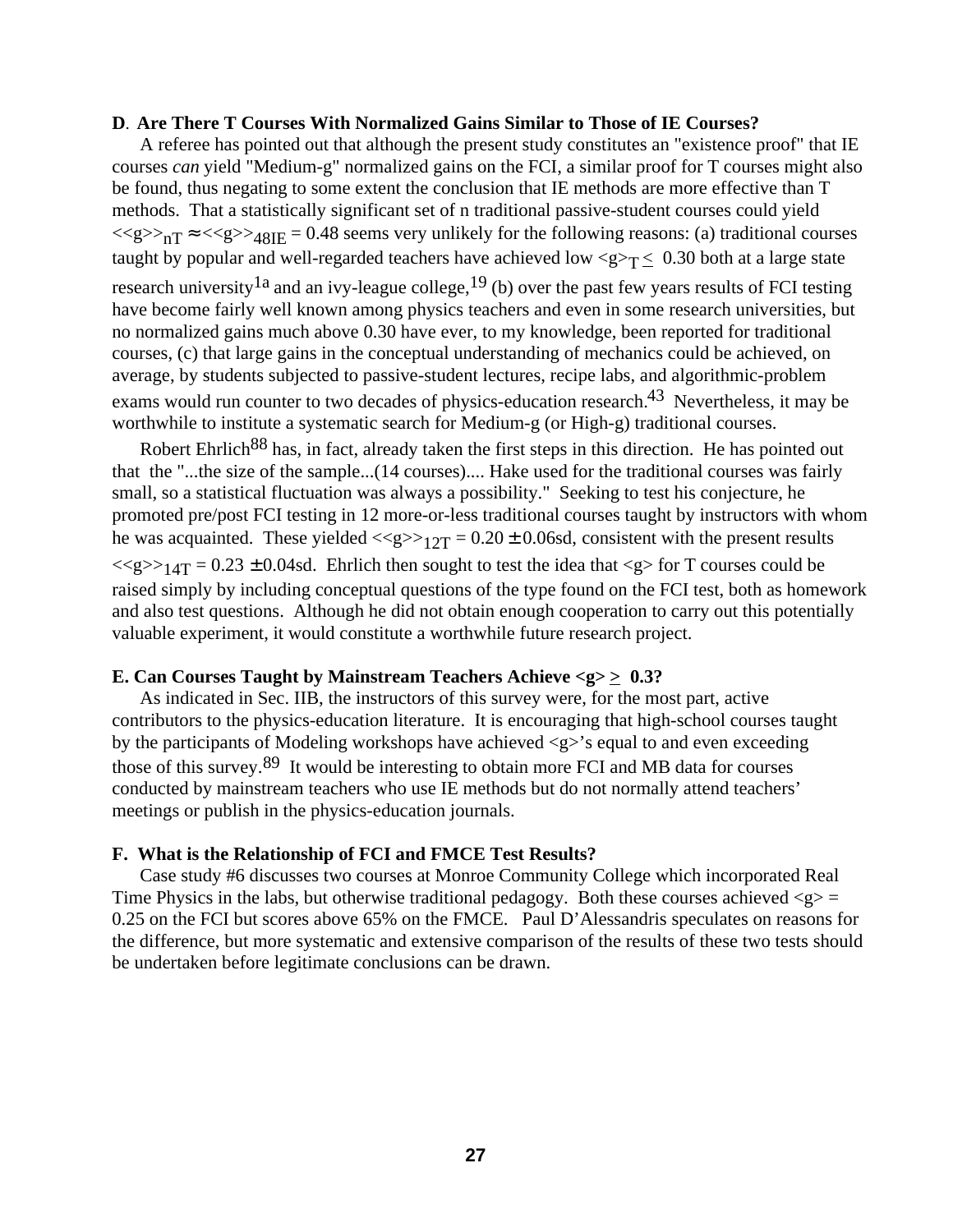# **G. Can Grafting of IE Laboratories Onto Traditional Courses Markedly Increase Conceptual Understanding?**

Case studies #4-6 suggest that the grafting of Real Time Physics (RTP) labs onto traditional courses at Monroe Community College (MCC) and the University of Louisville (UL) did not markedly increase conceptual understanding as measured by the FCI. On the other hand, use of RTP labs with traditional instruction at Oregon and Tufts drastically increased conceptual understanding as measured by the FMCE.33e The apparent discrepancy could be due to (a) difference in the meaning of FCI and FMCE test results as discussed above, (b) more effective implementation of RTP at Oregon/Tufts than at MCC/UL , (c) more effective "traditional" instruction at Oregon/Tufts than at MCC/UL. More research seems to be required before meaningful conclusions can be drawn.

# **VI. CONCLUSIONS**

The present article yields the following answers to the three questions posed in the introduction:

A1. For the present 6542-student survey the most widely used interactive engagement (IE) methods are Collaborative Peer Instruction, 4458 (*all* IE-course students); Microcomputer Based Laboratories, 2704; Concept Tests, 2479; Socratic Dialogue Inducing Labs, 1705; Overview Case Study and Active Learning Problem Sets,1101; Modeling, 885; and research-based text or no text, 660. In addition many other IE methods are being employed. The IE methods are (a) well documented in the literature, (b) can be melded together to enhance one another's strengths, (c) can be modified to suit local conditions, (d) are often available in electronic form, (e) usually offer materials for their implementation, (f) are used in many different types of institutions for diverse student groups by instructors who are usually active contributors to the physics- education literature.

A2. The use of IE methods appears to be necessary but not sufficient for marked improvement over traditional methods as demonstrated by seven courses ( $N = 717$ ) which utilized IE strategies but achieved <g>'s ranging from 0.21 to 0.26. Case studies suggest that these relatively low average normalized gains were due to difficulties in the implementation and that such problems might be mitigated by (a) apprenticeship education of instructors new to IE methods (Cases 1, 3); (b) emphasis on the nature of science and learning throughout the course (Case 3); (c) careful attention to motivational factors and the provision of grade incentives for taking IE activities seriously(Case 2); (d) recognition of and positive intervention for potential low-gain students (Case 3); (e) administration of exams in which a substantial number of the questions probe the degree of conceptual understanding induced by the IE methods (Cases 4 – 6); (f) use of IE methods in *all* components of a course and tight integration of those components (Cases  $4 - 6$ ). Other suggestions for course improvement gleaned from this survey have been listed in ref. 5a.

A3. The present study gives rise to seven research questions (Sec. V) calling for further experimental investigation.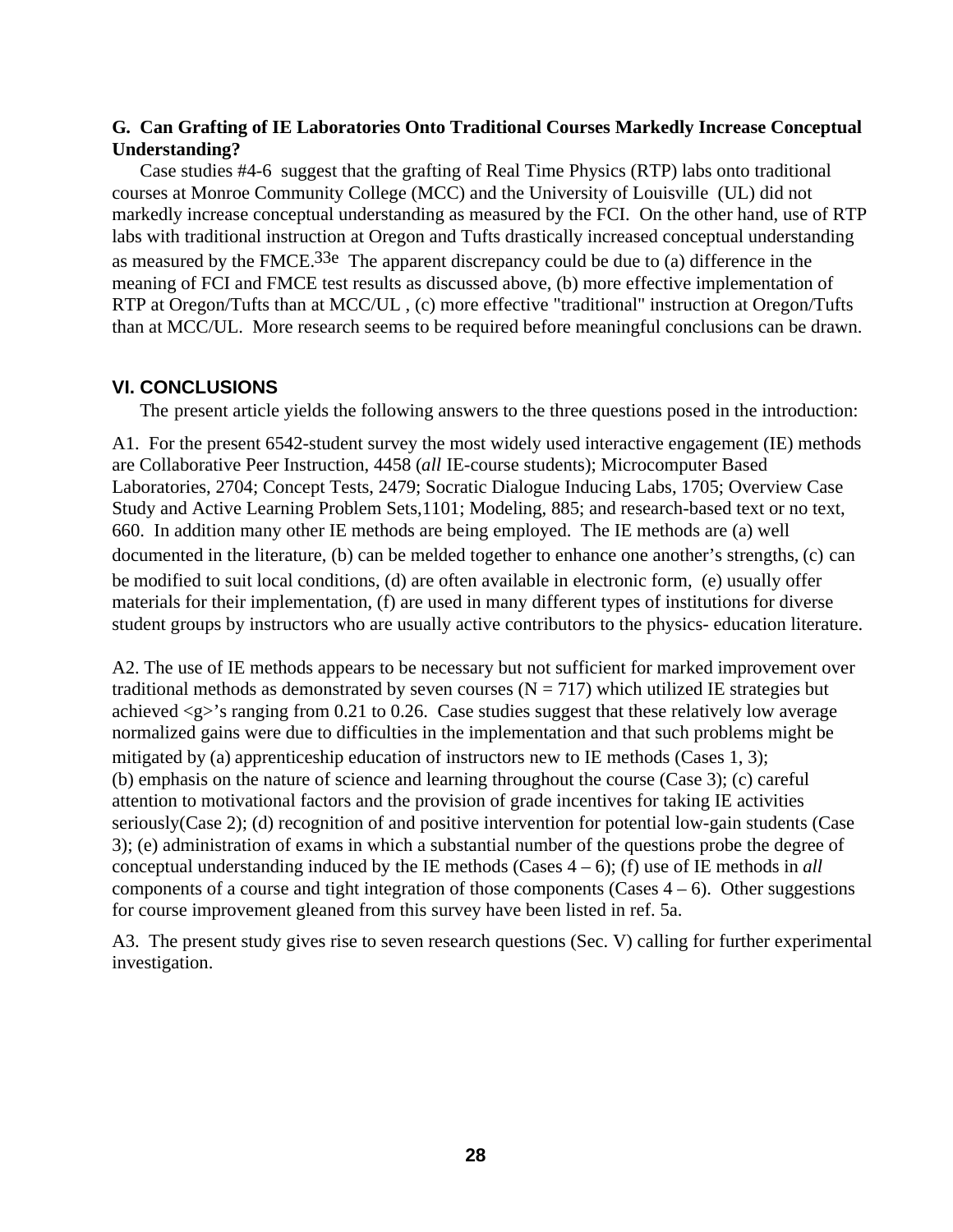### **Epilogue**

*I am deeply convinced that a statistically significant improvement would occur if more of us learned to listen to our students....By listening to what they say in answer to to carefully phrased, leading questions, we can begin to understand what does and does not happen in their minds, anticipate the hurdles they encounter, and provide the kind of help needed to master a concept or line of reasoning without simply "telling them the answer."....Nothing is more ineffectually arrogant than the widely found teacher attitude that 'all you have to do is say it my way, and no one within hearing can fail to understand it.'....Were more of us willing to relearn our physics by the dialog and listening process I have described, we would see a discontinuous upward shift in the quality of physics teaching. I am satisfied that this is fully within the competence of our colleagues; the question is one of humility and desire.*

Arnold Arons, Am. J. Phys. **42**, 157 (1974)

### **ACKNOWLEDGMENTS**

This work received partial support from NSF Grant DUE/MDR9253965. My deepest gratitude goes to those teachers who supplied the invaluable advice, manuscript suggestions, and unpublished data which made this report possible: Albert Altman, Dewayne Beery, Les Bland, Don Boys, Ben Brabson, Bernadette Clemens-Walatka, Paul D'Alessandris, Randall Knight, Priscilla Laws, Cherie Lehman, Eric Mazur, Roger Mills, Robert Morse, Piet Molenaar, Tom O'Kuma, Gregg Swackhamer, Lou Turner, Alan Van Heuvelen, Rick Van Kooten, Mojtaba Vazari, William Warren, and Paul Zitzewitz. We have benefited from additional comments on the manuscript by Amit Bhattacharyya, Ernie Behringer, Sister Marie Cooper, Steve Gottlieb, Ibrahim Halloun, John Hardie, David Hammer, Charles Hanna, David Hestenes, Don Lichtenberg, Tim Long, Joe Redish, Rudy Sirochman, Steve Spicklemire, Richard Swartz, Jack Uretsky, and Ray Wakeland. Intensive e-mail discussions with and among Priscilla Laws, Paul D'Alessandris, Roger Mills, and myself, initially stimulated by the former, were vital to the treatment of implementation difficulties in Sec. III. I thank two JPER referees for valuable comments which greatly improved the manuscript. Socratic Dialogue Labs could not have been successful without many years of assistance and advice from Randall Bird; Willson Hammond; Steve Hovious; Fred Lurie; Jim Sowinski; Ray Wakeland; many post-doctoral-, graduate-, undergraduate-student-instructors; and the 1263 Physics P201 students who partook in SDI labs. All of these SDI-lab contributors helped to demonstrate the classroom effectiveness of the methods long advocated by Arons and now advised by most physics-education researchers. This work would never have been completed without the encouragement and counsel of Arnold Arons, David Hestenes, William Kelly, and Ray Hannapel.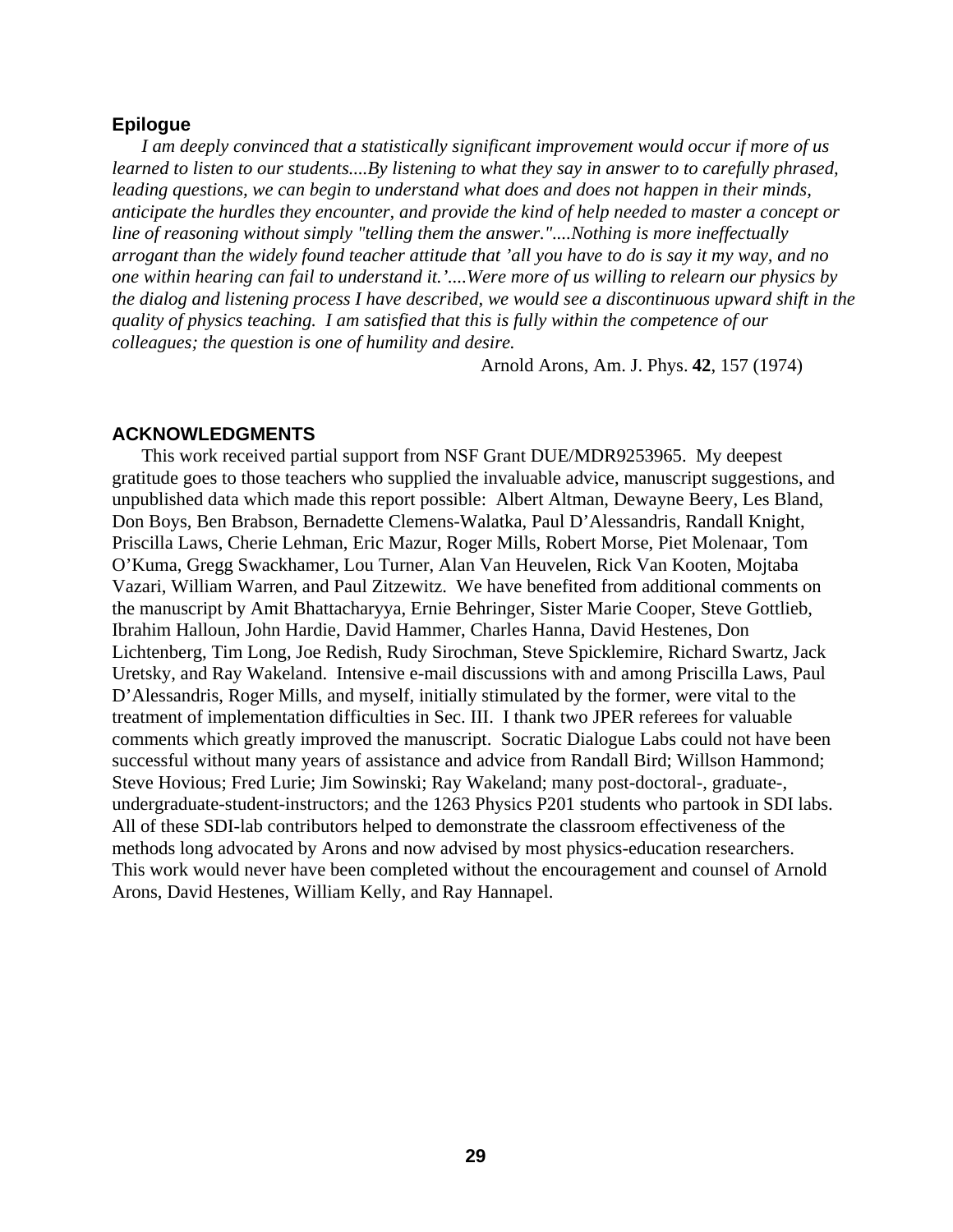a) Electronic mail: <hake@ix.netcom.com> *References* 

1. (a) I. Halloun and D. Hestenes, Arizona State University, "The initial knowledge state of college physics students," Am. J. Phys. **53**, 1043-1055 (1985); corrections to the Mechanics Diagnostic (MD) test are given in ref. 16; (b) "Common sense concepts about motion," *ibid.* **53**, 1056-1065 (1985).

2. (a) D. Hestenes, M. Wells, and G. Swackhamer, Arizona State University, "Force Concept Inventory," Phys. Teach. **30**, 141-158 (1992). The FCI is very similar to the earlier Mechanics Diagnostic test and pre/post results using the former are very similar to those using the latter. (b) I. Halloun, R.R. Hake, E.P. Mosca, and D. Hestenes, Force Concept Inventory (Revised, 1995) in ref. 19b and password protected at <http://modeling.la.asu.edu/modeling.html>. Comparisons of gains attained with the revised FCI on courses with a long history of FCI pre/post testing at Harvard and Indiana University suggest that pretest averages may tend to be somewhat lower with the revised FCI (see courses EM-95C and IU95F of Table I), but that average normalized gain <g> values are not much affected. (c) Gregg Swackhamer, Glenbrook North High School (public), private communication, 4/96. (d) D. Hestenes, "Guest Comment: Who needs physics education research!?" Am. J. Phys. **66**, 465-467 (1998).

3. D. Hestenes and M. Wells, Arizona State University "A Mechanics Baseline Test," Phys. Teach. **30**, 159-166 (1992). The test is also in ref. 19b and and password protected at <http://modeling.la.asu.edu/modeling.html>.

4. R.R. Hake, (a) "Assessment of Introductory Mechanics Instruction," AAPT Announcer **23**(4), 40 (1994); (b) "Survey of Test Data for Introductory Mechanics Courses," *ibid.* **24**(2), 55 (1994); (c) "Mechanics Test Data Survey Form," at <http://carini.physics.indiana.edu/SDI/>.

5. R.R. Hake (a) "Interactive-engagement vs traditional methods: A six-thousand-student survey of mechanics test data for introductory physics courses," Am. J. Phys. **66**, 64 -74 (1998); (b) "Evaluating conceptual gains in mechanics: A six-thousand student survey of test data," in *The Changing Role of Physics Departments in Modern Universities: Proceedings of the ICUPE*, ed. by E.F. Redish and J.S. Rigden, (AIP, Woodbury, NY, 1997). p. 595 - 604; in that paper the 7 Low-g IE courses, deemed to have implementation problems as evidenced by instructors' comments, were omitted from the IE averaging so as to obtain  $\langle \langle g \rangle \rangle_{41}$ <sub>IE</sub> = 0.52 ± 0.10sd. I now think that the present treatment is preferable.

6. Bernadette Clemens-Walatka, Sycamore High School, private communications, 6/95, 4/96, 11/96; (a) "An Interdisciplinary Option, Coordinating Pre-calculus, First Year High School Physics, and Computer Technology," AAPT Announcer **24**(2), 53 (1994); "Physics and Precalculus: Common Connections in a Technology Rich Environment," *ibid.* **26**(2), 88 (1996); (b) a first-year college prep course. For the work in "a" BC and her math counterpart were awarded the prestigious \$12,000 GIFT (Growth Initiatives For Teachers) grant sponsored by GTE for integrating science and mathematics at the secondary level. For "a" and for the development of her own original MBL labs, BC received the \$2500 Tandy award at a recent National Science Teachers Association convention.

7. Cherie Lehman, West Lafayette High School, (a) private communications, 1/94, 3/96. (b) See also C. Lehman, "Investigating Motion with the CBL Motion and Force Probes," AAPT Announcer **25**(2), 47 (1995); "Modeling an Exponential Decay with the CBL," *ibid.* **26**(2), 68 (1996).

8. A.L. Ellermeijer, B. Landheer, P.P.M. Molenaar, "Teaching Mechanics through Interactive Video and a Microcomputer-Based Laboratory," 1992 NATO Amsterdam Conference on Computers in Education, Springer Verlag, in press; private communications from P.P.M. Molenaar, 6/94, 4/96.

9. (a) Lou Turner, Western Reserve Academy, private communications, 1/94, 6/94, 6/95, 3/96. Western Reserve Academy is selective private coeducational prep school; (b) private communication 3/26; (c) "Using Air as an Analogy to Understand Electricity," AAPT Announcer **25**(4), 66 (1995).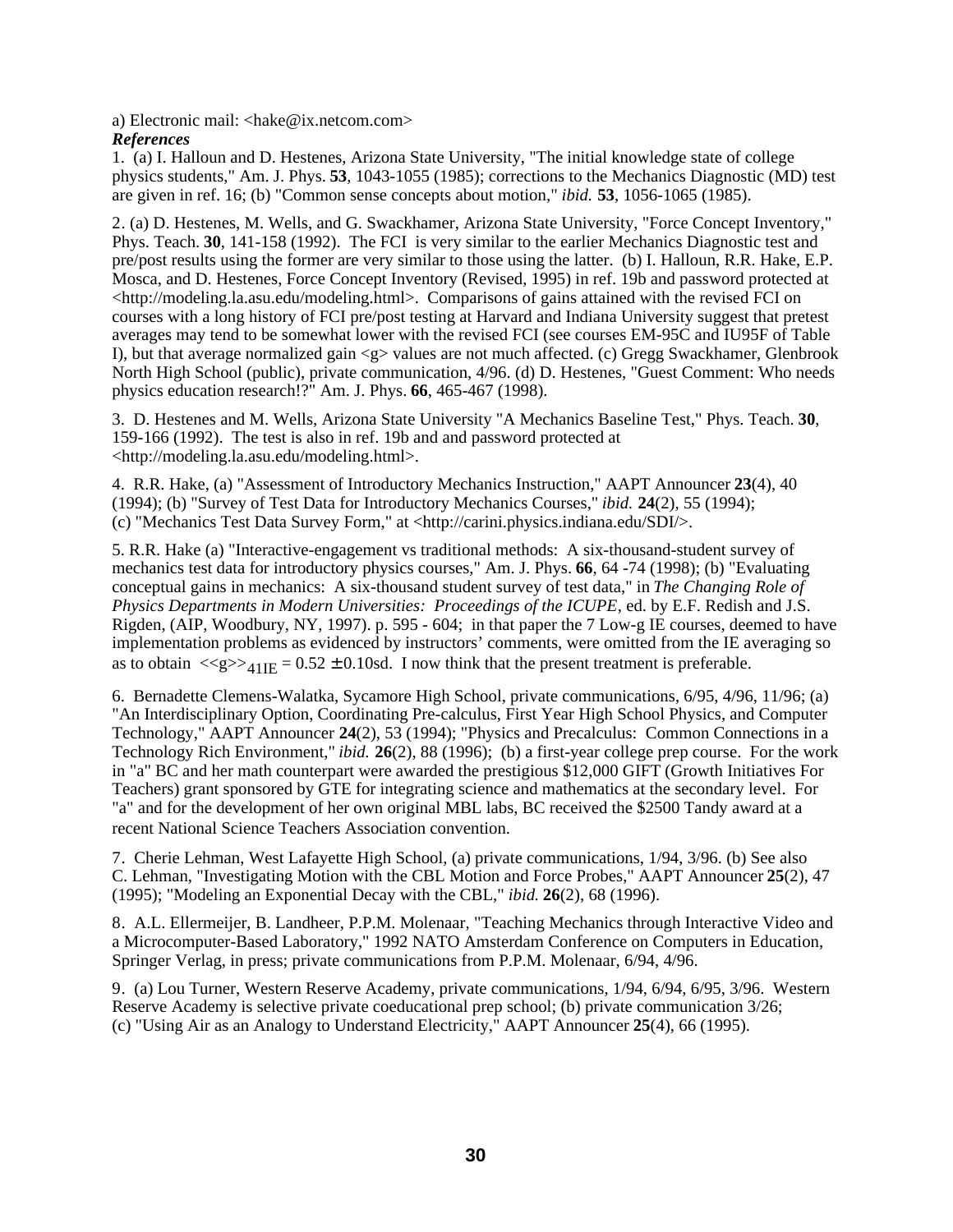10. Robert Morse, St. Albans School, (a) private communications, 11/94, 6/95, 3/96, 11/96. The average posttest score for Morse's students was probably lowered by the fact that at his school "seniors with a grade of B or better....(28% of his students in RM94 and 12% in RM95).... are exempt from the final exam," and thus did not take the FCI posttest. Saint Albans is a selective boy's prep school. (b) See also R.A. Morse, "Acceleration and Net Force: An Experiment with the Force Probe," Phys. Teach. **31**, 224- 226 (1993); (c) "The Classic Method of Mrs. Socrates," *ibid.* **32**, 276-277 (1994), but see ref. 39.

11. Dewayne Beery, Buffalo State College, private communications, 4/94, 5/94, 3/96. Minority enrollment in this course for science majors was about 25%. Buffalo State is an "urban public school which is not very selective."

12. William Warren, Lord Fairfax Community College, private communication, 3/96, 5/96.

13. Paul D'Alessandris, Monroe Community College (MCC), (a) private communications, 11/94, 5/95, 3/96, 4/96. These data are for a "lecture-based curriculum" taught by others. (b) private communication, 11/94, 5/95, 3/96, 4/96, 11/96. These data are for an "active-learning curriculum." No grade incentives for performance on the posttest FCI are given at MCC. These might raise the FCI gains and thus g by about 5%. (c) See also P. D'Alessandris, "The Development of Conceptual Understanding and Problem-Solving Skills through Multiple Representations and Goal-less Problems," AAPT Announcer **24**(4), 47 (1994); (d) "Addressing Alternative Concepts in Rotational Motion through Microcomputer Based Laboratories and *Interactive Physics*," *ibid.* **25**(4), 49 (1995); "Assessment of a Research-Based Introductory Physics Curriculum," *ibid.* **25**(4), 77 (1995); "Repercussions of an NSF-ILI Grant on Monroe Community College," *ibid.* **26**(2), 46 (1996); (e) SPIRAL Physics workbooks are available at <FTP@eckert.acadcomp.monroecc.edu>; (f) "SPIRAL Physics active learning workbooks," preprint, 4/96. MCC is an open admissions two-year college which "draws a very mixed bag of students; urban poor, suburban underachievers, and rural everything else. The student body is, if anything, middle to lower-middle class."

14. Priscilla Laws, Dickinson College*,* (a) private communication to D. Hestenes, 1992; (b) private communications, 5/95, 4/96. (c) See also "Workshop physics: Replacing lectures with real experience" in *Proc. Conf. Computers in Physics Instruction,* ed. by E. Redish and J. Risley (Addison-Wesley, 1989), pp. 22-32; "Calculus-Based Physics Without Lectures," Phys. Today **44**(12), 24-31 (1991); "Millikan Lecture 1996: Promoting active learning based on physics education research in introductory physics courses," Am. J. Phys. **65**, 13-21 (1997). H. Pfister and P. Laws, "Kinesthesia-1: Apparatus to Experience 1-D Motion," Phys. Teach. **33**, 214-220 (1995). (d) For a case study of Workshop Physics see ref. 82a, p. 103-107. (e) P. Laws *et al.*, *Workshop Physics Activity Guide* (Wiley, 1997). See also at <http://physics.dickinson.edu/> and <http://galileo/harvard.edu/> under "Hands On Methods." Dickinson is a selective 4-year college.

15. Thomas O'Kuma, Lee College, (a) private communication, 5/95, 4/96. (b) See also C.J. Hieggelke and T.L. O'Kuma, "MBL Rotational Motion and Magnet Field Labs," AAPT Announcer **25**(2), 62 (1995); T.L. O'Kuma, "More CE/OCS/ MBL Results in the Introductory Physics Course," *ibid*. **25**(2), 96 (1995); C. J. Hieggelke, T. O'Kuma, and D. Maloney, "Ranking Tasks," *ibid.* **25**(4), 77 (1995); T.L. O'Kuma, C.J. Hieggelke, and A. Van Heuvelen, "Using Bar Charts in Introductory Physics," *ibid.* **25**(4), 78 (1995); R.B. Clark and T.L. O'Kuma, "Two-Year College Physics Faculty Enhancement Program (PEPTYC)," *ibid.* **26**(2), 67 (1996). Lee is an open admissions 2-year college with a majority of students from low to low middle income families. It has over 30% minorities and over 56% women students. The average student age is 29. According to O'Kuma, Lee is fairly typical of most two-year community colleges.

16. I. Halloun and D. Hestenes, Arizona State University, "Modeling instruction in mechanics," Am. J. Phys. **55**, 455-462 (1987). The data shown in Table 1c are for "Test Group #3," for which the Modeling method was most fully implemented.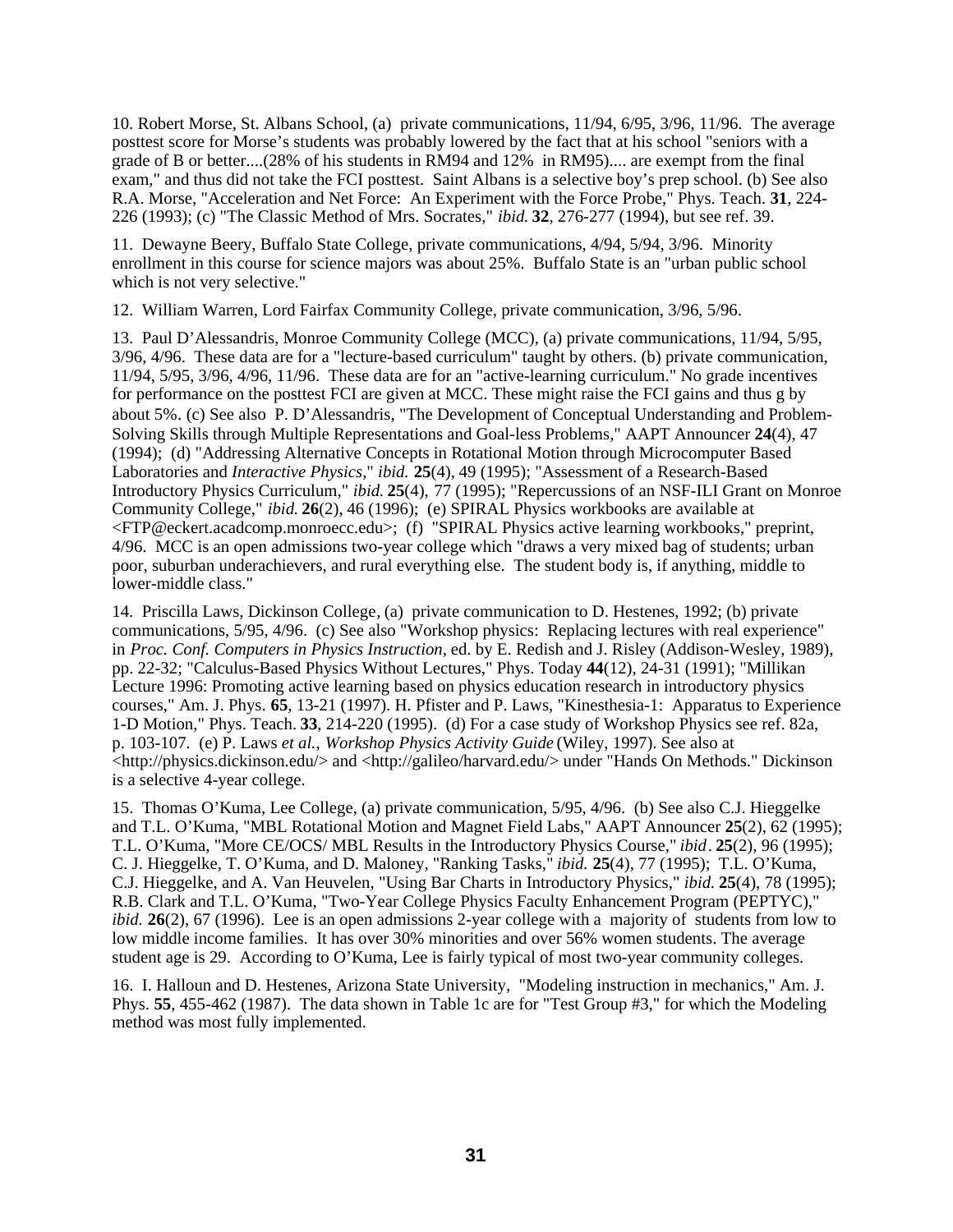17. Alan Van Heuvelen, Ohio State University, (a) private communication, 8/94. The Physics 105 courses was taught at Arizona State University and was composed of "academically deprived students." (b) Private communication, 4/96, 11/96, regarding courses at Ohio State. No grade incentives for performance on the posttest FCI are given at Ohio State. These might raise the FCI gains and thus g by about 5%. (c) See also, A. Van Heuvelen, "Learning to think like a physicist: A review of research-based instructional strategies," Am. J. Phys. **59**, 891-897 (1991); (d) "Overview, Case Study Physics," *ibid*., 898-907 (1991); (e) "Experiment Problems for Mechanics," Phys. Teach. **33**, 176-180 (1995); (f) "ActivPhysics" CD-ROM with workbook is available from Addison Wesley Interactive, <http:awi.aw.com/products.html#ActivPhysics>. (g) For a case study of Van Heuvelen's methods see ref. 82a, p. 100 - 103. Some materials are available commercially from Hayden-McNeil Publishing Inc., 47461 Clipper St. Plymouth, MI 48170; 313-455-7900.

18. Randall Knight, California Polytechnic State University (San Luis Obispo), private communications regarding Cal Poly courses taught by (a) others, 4/94; (b) himself, 4/94, 3/96, 11/96. (c) R.D. Knight, *Physics: A Contemporary Perspective* (Addison-Wesley-Longman, 1997); (d) "The Vector Knowledge of Beginning Physics Students," Phys. Teach. **33**, 74-78 (1995).

19. Eric Mazur, Harvard University, (a) private communications, 5/95, 4/96, 11/96; a course for science (but not physics) majors. Although there *is* a small grade incentive for performance on the FCI, students punch in answers to both the pre- and post-test FCI electronically in such a way that previous answers cannot be changed. Since this handicap might negatively affect the posttest (grade incentive) averages more than the pretest (no grade incentive) averages, it's possible that Harvard g's are artificially lowered by a few percent. (b) See also E. Mazur, *Peer Instruction: A User's Manual* (Prentice Hall, 1997), contains the 1995 revision of the FCI; (c) "Qualitative vs. Quantitative Thinking: Are We Teaching the Right Thing?" Optics and Photonics News **3**, 38 (1992). (d) For assessment data, course syllabus, *User's Manual*, information on Classtalk, and examples of Concept Tests see at  $\ll$ http://galileo.harvard.edu/>; (e) "Are science lectures a relic of the past?" Physics World **9**(9), 13-14 (1996). (f) For a case study of Mazur's methods, see ref. 82a, Chap. 8, p. 114-122, "Students Teaching Students, Harvard Revisited."

20. R.R. Hake, Indiana University, (a) "Promoting student crossover to the Newtonian world," Am J. Phys. **55**, 878-884 (1987); (b) "My Conversion To The Arons-Advocated Method Of Science Education," Teaching Education **3**(2), 109-111 (1991).

21. S. Tobias and R.R. Hake, Indiana University, "Professors as physics students: What can they teach us?" Am. J. Phys. **56**, 786-794 (1988).

22. R.R. Hake, Indiana University, (a) unpublished data for Physics P201, a course for science (but not physics) majors, enrolling primarily pre-meds and pre-health-professionals. At Indiana, the FCI posttest normally counts for half the final-exam grade (about 12% of the final-course grade). (b) "Socratic Pedagogy in the Introductory Physics Lab," Phys. Teach. **30**, 546-552 (1992) and at <http://carini.physics.indiana.edu/SDI/>; (c) "Socratic Dialogue Labs in Introductory Physics," in *Proceedings of the 1995 Conference on New Trends in Physics Teaching*, ed. by J. Slisko (Univ. of Puebla; Puebla, Mexico, in press). (d) For a summary of recent work and a updated listing of electronically available SDI materials (e.g., manuals, teacher's guides, sample lab exams, equipment setup lists) see <http://carini.physics.indiana.edu/SDI/> and <http://galileo.harvard.edu/> under "Hands On Methods," or contact R. R. Hake at <hake@ix.netcom.com>. Ref. 22b and SDI Labs #1-3 (versions of 10/93) are available on the Fuller-Zollman CD-ROM InfoMall*,* 3rd field-test and commercial versions (ref. 51).

23. R. Van Kooten, R.R. Hake, F.M. Lurie, and L.C. Bland, Indiana University, unpublished data. Team taught Physics P201 course (science, but not physics, majors) in Spring 1995.

24. L.C. Bland, B.B. Brabson, R.R.Hake, J.G. Hardie, and E. Goff, Indiana University, unpublished data. Team taught P201 course in Fall 1995.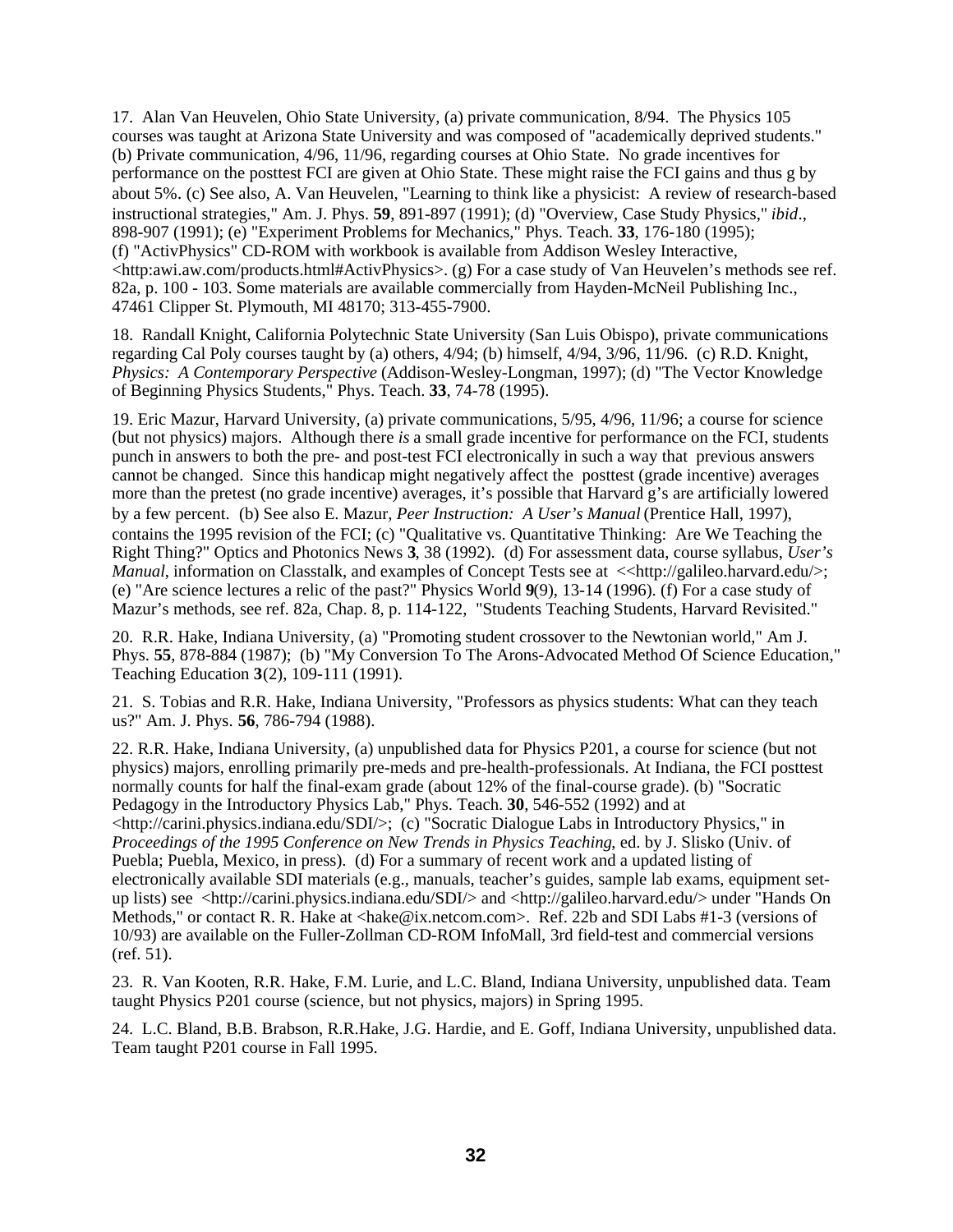25. P. W. Zitzewitz, Univ. of Michigan (Dearborn), private communication, 12/95, 3/96. See also P.W. Zitzewitz, "Evaluation of General Physics (Mechanics) Laboratories that Include 'Experiment Problems'," AAPT Announcer **26**(2), 94 (1996).

26. (a) Don Boys, Univ. of Michigan (Flint), private communication, 8/94, 3/96. (b) See also M. Vaziri and D. Boys "Improving the Introductory Mechanics Course," AAPT Announcer **24**(2), 81 (1994).

27. Roger Mills, Univ. of Louisville, private communication (1/95) regarding a course taught by others in the Fall of 1994.

28. Roger Mills, Univ. of Louisville, (a) private communications (4/95, 3/96, 4/96, 5/96) regarding a course in Spring 1995 in which RM managed the labs, while the lectures and recitations were taught by others in a rather traditional manner; (b) private communication, D.R. Sokoloff to R. Mills; (c) private communication (3/96, 4/96, 5/96) regarding a course in Summer 1995 in which RM managed the labs and also met the lectures. See also, R. E. Mills, "Introductory Physics Recitations and Laboratory Improvement," AAPT Announcer **26**(2), 47 (1996).

29. Albert Altman, Univ. of Massachusetts at Lowell, private communications, 5/95, 4/96. Enrollment of minorities and non-native English speakers was relatively high; see also at the WWW address given in ref. 19d.

30. D.W. Johnson, R.T. Johnson, and K.A. Smith, *Cooperative Learning: Increasing College Faculty Instructional Productivity* (George Washington University, 1991).

31. P. Heller, R. Keith, S. Anderson, "Teaching problem solving through cooperative grouping, Part 1: Group vs individual problem solving," Am. J. Phys. **60**, 627-636 (1992); P. Heller and M. Hollabaugh "Teaching problem solving through cooperative grouping, Part 2: Designing problems and structuring groups," *ibid*., p. 637-644.See <http://www.physics.umn.edu/groups/physed/index.html>.

32. Collaborative Peer Instruction methods quite similar to Mazur's have been recently been described by D.E. Meltzer and K. Manivannan, "Promoting Interactivity in Physics Lecture Classes," Phys. Teach. **34**, 72- 76 (1996). Recent work on interactive-engagement methods for large-enrollment "lecture" classes is reviewed. See also J. Poulis, C. Massen, E. Robens, and M. Gilbert, "Physics lecturing with audience paced feedback," Am. J. Phys. **66**, 439-441 (1998).

33. (a) R.F. Tinker, "Computer Based Tools: Rhyme and Reason," in *Proc. Conf. Computers in Physics Instruction,* ed. by E. Redish and J. Risley (Addison-Wesley, 1989*),* pp. 159-168; (b) R. K. Thornton, "Tools for scientific thinking: Learning physical concepts with real-time laboratory measurement tools," *ibid*. pp. 177-189; "Tools for scientific thinking - microcomputer-based laboratories for physics teaching," Phys. Educ. **22**, 230-238 (1987); R.K. Thornton and D. R. Sokoloff, "Learning motion concepts using real-time microcomputer-based laboratory tools," Am. J. Phys. **58**, 858-867 (1990); R.K. Thornton, "Conceptual dynamics: changing student views of force and motion," in *Thinking Physics for Teaching,* ed. by C. Bernardini, C. Tarsitani, and M. Vicintini (Plenum, 1995); (c) D.R. Sokoloff, P.W. Laws, and R.K. Thornton, "Real Time Physics, A New Interactive Introductory Lab Program," AAPT Announcer **25**(4), 37 (1995). (d) For commercial MBL equipment see L.K. Wilkinson, J. Barnes, M.H. Gjertsen, and J.S. Risley "A Buyer's Guide to Microcomputer-Based Laboratory Equipment in Physics Education," Computers in Physics **9**, 185- 199 (1995). (e) R.K. Thornton and D.R. Sokoloff, "Assessing student learning of Newton's laws : The Force and Motion Conceptual Evaluation and the Evaluation of Active Learning Laboratory and Lecture Curricula, Am. J. Phys. **66**, 338-351 (1998); the FMCE test can be downloaded by password holders at <http://physics.dickinson.edu/PersonalPages/PLaws/WWPages/InstRes/ConceptExams/ConceptExamsDL>; See also at <http://www.tufts.edu/as/csmt/research.html>. (f) D.R. Sokoloff and R.K. Thornton, "Using Interactive Lecture Demonstrations to Create an Active Learning Environment, Phys. Teach **35**, 340-347 (1998). (g) R.K. Thornton and D. R. Sokoloff, "Real Time Physics: Active Learning Laboratory," in *The Changing Role of Physics Departments in Modern Universities: Proceedings of the ICUPE*, ed. by E.F. Redish and J.S. Rigden, (AIP, Woodbury, NY, 1997), p. 1101-1118.

34. E.F. Redish, J.M. Saul, and R.N. Steinberg, "On the effectiveness of active-engagement microcomputerbased laboratories," Am. J. Phys. **65**, 45-54 (1997). See also at <http://physics.umd.edu/rgroups/ripe/perg/research.html>.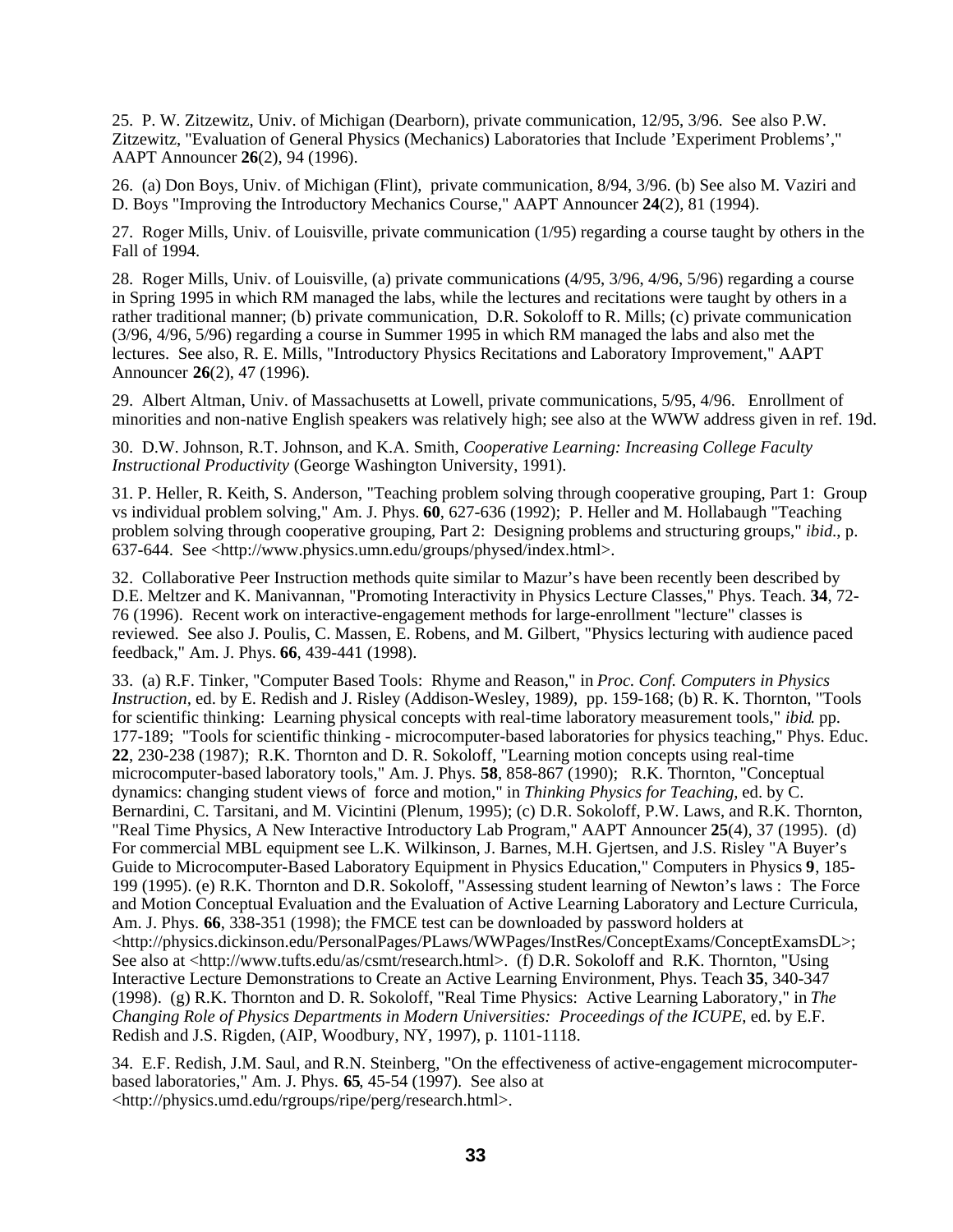35. L.C. McDermott, P.S. Shaffer, and M.D. Somers, "Research as a guide for teaching introductory mechanics: An illustration in the context of the Atwood's machine," Am. J. Phys. **62**, 46-55 (1994). L.C. McDermott, S. Vokos, and P.S. Shaffer, "Sample Class on *Tutorials in Introductory Physic*s," in *The Changing Role of Physics Departments in Modern Universities: Proceedings of the ICUPE*, ed. by E.F. Redish and J.S. Rigden, (AIP, Woodbury, NY, 1997). p. 1007 - 1009. McDermott Recitation Tutorials (MRT) require some a modification in the exams and management of a traditional course beyond just the recitation. See <http.www.phys.washington.edu/groups/peg/>; <http://galileo/harvard.edu/> under "Small Group Methods."

36. At Indiana only one Concept Test (CT) per week is given on Monday, each consisting of one conceptual problem with 3 related questions of increasing difficulty. The Monday CT, given near the end of the class, probes student understanding of concepts emphasized during the previous week and during the preceding "lecture." Each student enters his/her individual and collaborative group response onto an optical scanning sheet (picked up on entering the "lecture" hall). Only the collaborative-group (not the single-student) responses count towards the course grade. If possible, the CT is discussed when student interest is at a peak, just after the scanning sheets have been collected.

37. D. Hestenes, (a) "Towards a modeling theory of physics instruction," Am. J. Phys. **55**, 440-454 (1987); (b) "Modeling Games in the Newtonian World," *ibid.* **60**, 732-748 (1992); (c) "Modeling Methodology for Physics Teachers," *The Changing Role of Physics Departments in Modern Universities: Proceedings of the ICUPE*, ed. by E.F. Redish and J.S. Rigden, (AIP, Woodbury, NY, 1997), p. 935- 957.

38. M. Wells, D. Hestenes, and G. Swackhamer, "A modeling method for high school physics instruction, Am. J. Phys. **63**, 606-619 (1995). See also at <http://modeling.la.asu.edu/modeling.html>.

39. The Socratic method has been sadly neglected by physics instructors, despite its demonstrated effectiveness. Possible reasons are (1) the competing allure of the quick high-tech fix (rather than slow deep-thought redesign) of science education, (2) the degree of understanding and commitment required of instructors, (3) unfamiliarity with and misunderstanding of the method. That method, employed so successfully (see Table II and refs. 20-22, 34, 35, 43d) is *not* derived from the *classic* Socrates of Plato's *Meno* (cf. ref 10c)*,* but rather from the *historical* Socrates as researched by G. Vlastos, private communication and *Socrates, Ironist and Moral Philosopher* (Cornell Univ. Press, 1991), esp. Chap. 2, "Socrates contra Socrates in Plato."

The essence of Socrates was set forth by Howard Gardner in "The Academic Community Must Not Shun the Debate Over How to Set National Educational Goals," *The Chronicle of Higher Education*, 8 Nov. 1989: "*If Confucius can serve as the Patron Saint of Chinese education, let me propose Socrates as his equivalent in a Western educational context – a Socrates who is never content with the initial superficial response, but is always probing for finer distinctions, clearer examples, a more profound form of knowing. Our concept of knowledge has changed since classical times, but Socrates has provided us with a timeless educational goal – ever deeper understanding*."

 For good discussions of the Socratic method including an attempt to encapsulate it in "production rules" see A. Collins, "Processes in Acquiring Knowledge," in *Schooling and Acquisition of Knowledge*, ed. by R.C. Anderson, R.J. Spiro, and W.E. Montague (Lawrence Erlbaum, 1977); A. Collins and A.L. Stevens, "Goals and strategies for inquiry teachers," in *Advances in Instructional Psychology*, vol. II, ed. by R. Glaser (*ibid*., 1982); A. Collins and A.L. Stevens, "A cognitive theory of interactive teaching," in *Instructional Design Theories and Models: An Overview,* ed. by C.M. Reigeluth (*ibid.,* 1983). For a neural-network justification of the dialectic method see D. Hestenes in ref. 37a.

 Socratic dialogue is not a panacea, but is most useful for finding out what and how students are thinking, guiding them to construct their own understanding of difficult physics concepts, and for conveying scientific approaches and reasoning skills (see Arons in ref. 43d, p. 325). For less difficult instructional tasks, other methods may be more efficient. The complementarity of Socratic, didactic, and coaching instruction is discussed by D. Perkins, *Smart Schools* (Free Press, 1992).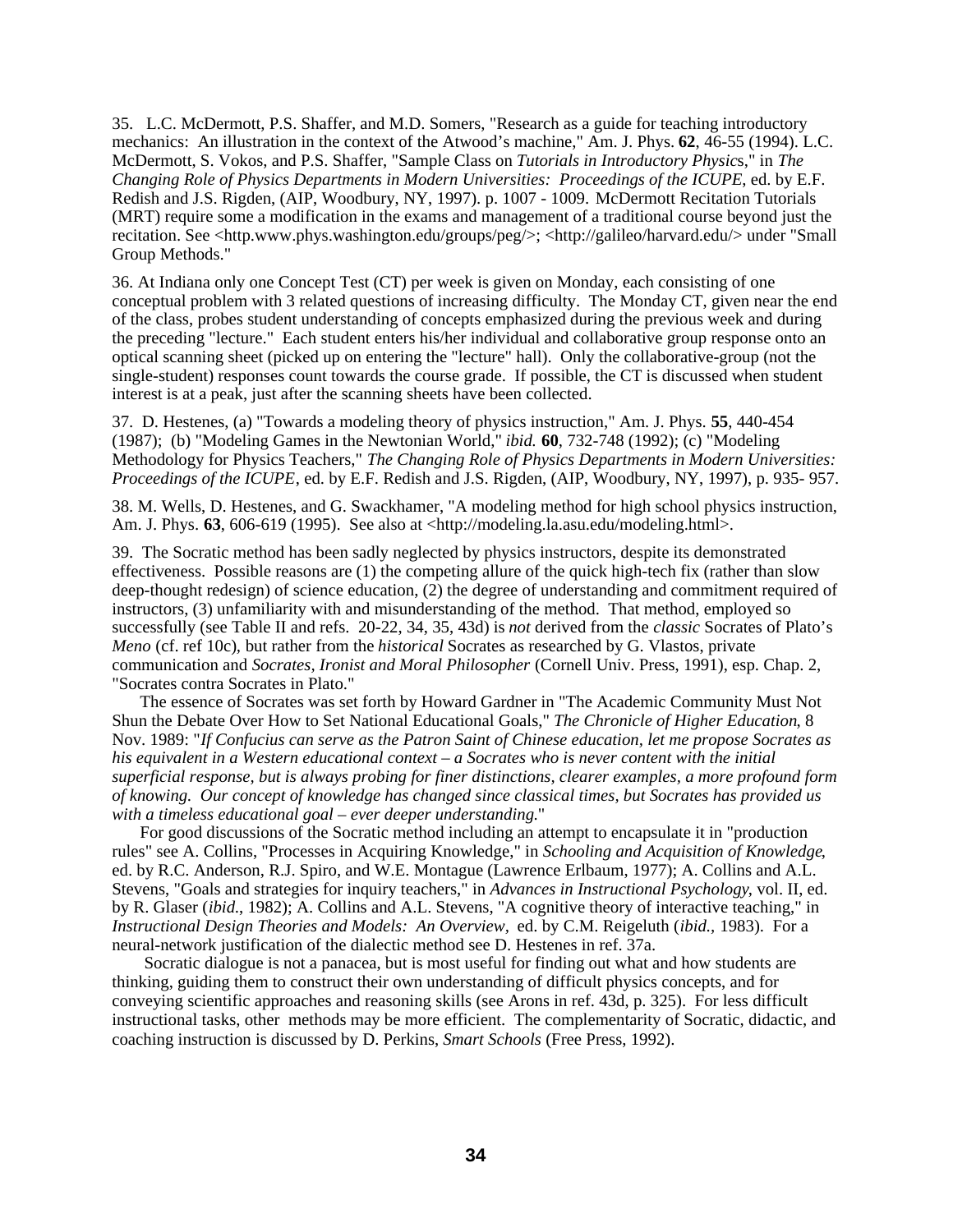40. R.R. Hake and R. Wakeland, " 'What's F? What's m? What's a?': A Non-Circular SDI-TST-Lab Treatment of Newton's Second Law" in *Conference on the Introductory Physics Course on the occasion of the retirement of Robert Resnick, Jack Wilson, ed.* (Wiley, 1997), p. 277-283. (TST ≡ Tools for Scientific Thinking, see ref. 33b.)

41. (a) A. Bhattacharyya, R.R. Hake, R. Sirochman, "Improving Socratic Dialogue Inducing (SDI) Labs," AAPT Announcer **25**(2), 80 (1995); (b) R.R. Hake and R. Bird, "Why Doesn't The Water Fall Out Of The Bucket? Concept Construction Through Experiment, Discussion, Drawing, Dialogue, Writing, and Animations," *ibid.* **25**(2), 70 (1995); (c) R. Bird and R.R. Hake, "Force Motion Vector Animations on the Power Mac,"*ibid.* **25**(2), 80 (1995). (d) R.R. Hake, "More on Coriolis myths and draining bathtubs," Am. J. Phys. **62**, 1063 (1994) (see SDI Lab #3 Appendix: "Rotating Reference Frames"). (e) A. Roychoudhury, D. Gabel, and R.R. Hake, "Inducing and Measuring Conceptual Change in Introductory-Course Physics Students," AAPT Announcer **19**(4), 64 (1989).

42. (a) J.L. Uretsky, "Using 'Dialogue Labs' in a Community-College Physics Course," Phys. Teach. **31**, 478-481 (1993); (b) N. C. Steph, "Improving the Instructional Laboratory with TST and SDI Labs: Mixing, Matching, and Modifying Ideas," AAPT Announcer **21**(4), 61 (1991). (TST ≡ Tools for Scientific Thinking, see ref. 33b.)

43. For overviews of physics-education research see, e.g.: (a) *Toward a scientific practice of science education*, ed. by M. Gardner, J.G. Greeno, F. Reif, A.H. Schoenfeld, A. diSessa, and E. Stage (Erlbaum, 1990). (b) *Research in Physics Learning: Theoretical Issues and Empirical Studies*, R. Duit, F. Goldberg, and H. Niedderer, eds. (Institute for Science Ed., Kiel, 1992). (c) A. Van Heuvelen, ref. 17c. (d) A. B. Arons, *A Guide To Introductory Physics Teaching* (Wiley, 1990), reprinted with minor updates in *Teaching Introductory Physics* (Wiley, 1997) [also contains *Homework and Test Questions for Introductory Physics Teaching* (Wiley, 1994) along with a new monograph "Introduction to Classical Conservation Laws"]; (e) "Generalizations to be drawn from results of research on teaching and learning" in *Thinking Physics for Teaching,* ed. by C. Bernardini, C. Tarsitani, and M. Vicintini (Plenum, 1995). (f) A. A. diSessa, "Toward an Epistemology of Physics," Cog. and Inst. **10**(2,3), 105-225 (1993). (g) D. Hammer, "More than misconceptions: Multiple perspectives on student knowledge and reasoning, and an appropriate role for education research," Am. J. Phys. **64**, 1316-1325 (1996); (h) L. C. McDermott and E.R. Redish, Research in physics education resource letter, in preparation. (i) A review of recent physicseducation-research based texts is given by J. Amato, Phys. Today **49**(12), 46-51 (1996). (j) L. C. McDermott, "Students' conceptions and problem solving in mechanics" in *Connecting Research in Physics Education with Teacher Education,* A. Tiberghien, E.L. Jossem, and J. Barojas, eds. (I.C.P.E., 1998); also at <http://aapt.org/> under "Physical Science Resource Center"/"21st Century Classrooms."

44. E.F. Redish, "Implications of cognitive studies for teaching physics," Am. J. Phys. **62**, 796-803 (1994); (b) J. Mestre and J. Touger, "Cognitive Research--What's in It for Physics Teachers?" Phys. Teach. **27**, 447-456 (1989).

45. (a) F. Reif, "Millikan Lecture 1994: Understanding and teaching important scientific thought processes," Am. J. Phys. **63**, 17-32 (1995); (b) "Guest Comment: Standards and measurements in physics – Why not in physics education?" *ibid.* **64**, 687-688 (1996). See <http://cil-andrew.cmv.edu/>

46. (a) L. C. McDermott, "A perspective on teacher preparation in physics and other sciences: The need for special science courses for teachers," Am. J. Phys. **58**, 734-742 (1990); (b) "Millikan Lecture 1990: What we teach and what is learned: Closing the gap," *ibid.* **59**, 301-315 (1991); "Guest Comment: How we teach and how students learn: A mismatch?" *ibid*. **61**, 295-298 (1993);

47. R.L. Taylor, "Using the Graphing Calculator - in Physics Labs," Phys. Teach **33**, 312-314 (1995); C. Brueningsen and W. Bower,"Using the Graphing Calculator - in Two Dimensional Motion Plots," *ibid*., p. 314-316; D.R. Stump, "Using the Graphing Calculator - in Sample Physics Problems," *ibid*, p. 317-318; L.G. Stowe, "Using the Graphing Calculator - in Collision Problems," *ibid*, p. 318-319.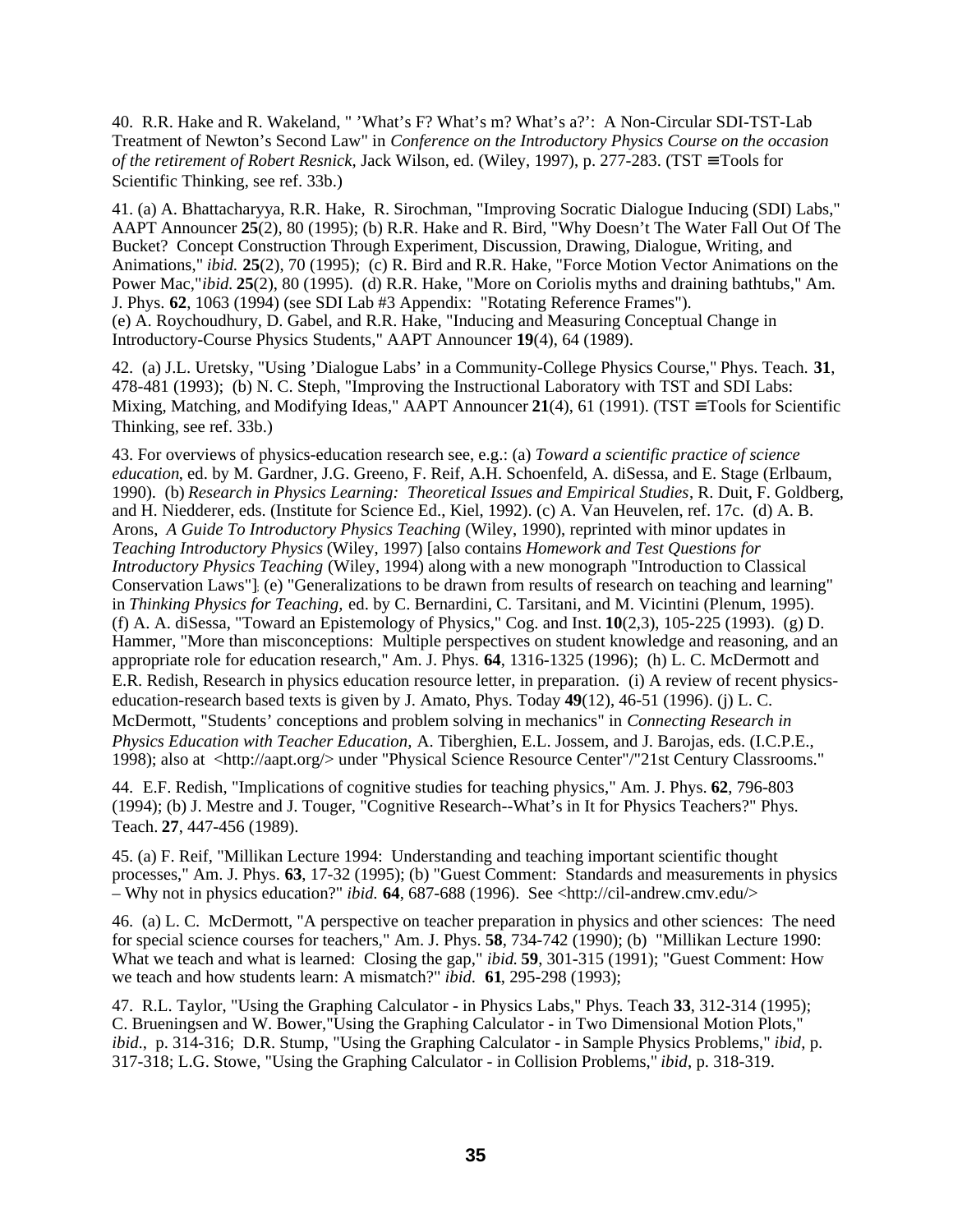48. For a directory to Physics Academic Software (and other physics education software) see J.S. Risley and M.H. Gjertsen "Tenth Anniversary CIP Educational Software Directory," Computers in Physics **11**, 49-79 (1997) and also <http://www.aip.org/pas/>

49. R.G. Fuller, "Millikan Lecture 1992: Hypermedia and the knowing of physics: Standing upon the shoulders of giants," Am. J. Phys. **61**, 300-304 (1993). D. Zollman, "Millikan Lecture 1995: Do they just sit there? Reflections on helping students learn physics," *ibid*. **64**, 114-119 (1996).

50. (a) D.L Goodstein and R.P. Olenick, "Making 'The Mechanical Universe'," Am. J. Phys. **56**, 779-785 (1988). For information on the Mechanical Universe videotapes see  $\langle$ http://www.projmath.caltech.edu/mu.htm>, (b) Excellent animations depicting the graphical meanings of the derivative and integral, due to James Blinn, are contained this series.

51. See, e.g., R.G. Fuller and D.A. Zollman, "Doing the Physics InfoMall: What the CD-ROM Developers Don't Tell You," AAPT Announcer **25** (4), 75 (1995). See also ref. 49. The InfoMall is now available commercially from The Learning Team, 84 Business Park Suite 307, Armonk, NY 10504, 1-800-793-8326.

52. R. Unruh, L.L. Countryman, and T. Cooney, "The Prisms Approach," Sci. Teach., May 1992, p. 36-41.

53. D. P. Maloney, "Ranking Tasks: A new type of test item,'" J. Coll. Sci. Teach **16**, 510-514 (1987).

54. D.A. Zollman and R.G. Fuller, "Teaching and Learning Physics with Interactive Video," Phys. Today **47**(4), 41-47 (1994). See also ref. 49.

55. L. C. McDermott, P. Shaffer, and M. Rosenquist, *Physics by Inquiry* (Wiley, 1996).

56. A.F. Burr, "*Interactive Physics* 3.0 Delights Window Users Also," Computers in Physics **11**, 275-279 (1997); P. Martinez-Jimenez, E. Casado, J.M. Martinez-Jimenez, M. Cuevas-Rubino, D. Gonzalez-Caballero, and F. Zafra-Lopez, "*Interactive Physics* Simulations Appeal to First-Year Students," Computers in Physics **11**, 31-35 (1997). For an IP Problem Set running on Macintosh computers with IP-II installed, see at <http://info.itp.berkeley.edu/Vol1/Contents.html>.

57. *Classtalk*, a classroom communication system, is a product of Better Education, Inc., 4824 George Washington Highway, Suite 103; Yorktown, VA 23692, 804-898-1897, <info@bedu.com>; J.C. Webb, G.R. Webb, R Caton, and F. Hartline, "Collaborative Learning and Insights on Students' Thinking: Computer Technology Offers New Possibilities for Large Classes," AAPT Announcer **24** (4), 64 (1994); *Classtalk* use at Harvard for ConcepTests and student evaluation of *Classtalk* is shown in ref. 19d; *Classtalk* usage at the Univ. of Massachusetts (Amherst) is discussed at

<http://www-perg.phast.umass.edu/pages/MainMenu.html>. A commercial *wireless* classroom communication system is described by R.A. Burnstein and L.M. Lederman, "Report on progress in using a wireless keypad response system," *The Changing Role of Physics Departments in Modern Universities: Proceedings of the ICUPE*, ed. by E.F. Redish and J.S. Rigden, (AIP, Woodbury, NY, 1997). p. 531-537. Pedagogical advantages and utilization of Classroom Communication Systems (CCS) are discussed by R.J. Dufresne, W.J. Gerace, W.J. Leonard, J.P. Mestre, and L. Wenk, "*Classtalk*: A classroom communication system for active learning," J. Computing in Higher Ed. **7**(2), 3-47 (1996). CCS may allow a cost-effective semi-Socratic approach (refs. 20-22, 34, 35, 39-42, 43d) to instruction in large-enrollment "lecture" sections.

58. C. Schwartz, unpublished work describing this physicist's invention of "Minute Papers" as described by R.C. Wilson, J. of Higher Ed. **57**(2), 196-211 (1986) and private communication. Minute Papers are discussed (with no mention of Schwartz) by T.A. Angelo and K.P. Cross, *Classroom Assessment Techniques,* (Jossey-Bass, 1993, 2nd ed.) p. 148-153. Following Schwartz, during the last minute of a physics lecture at Indiana, students write down and submit answers to two questions: (1) What is the most significant *scientific* idea that you learned today in lecture? (2) What *physics* question is uppermost in your mind as you leave the lecture? Some advantages are: (a) provides feedback on what the students are (or more usually are not) learning in lecture, (b) supplies a list of student questions to which the lecturer may wish to respond, (c) provides an attendance record (the small grade benefit given for regular presence dramatically increases the lecture attendance), (d) identifies students who may need extra help or enriched material, (e) encourages students to take responsibility for their own learning, (f) motivates students to listen more actively.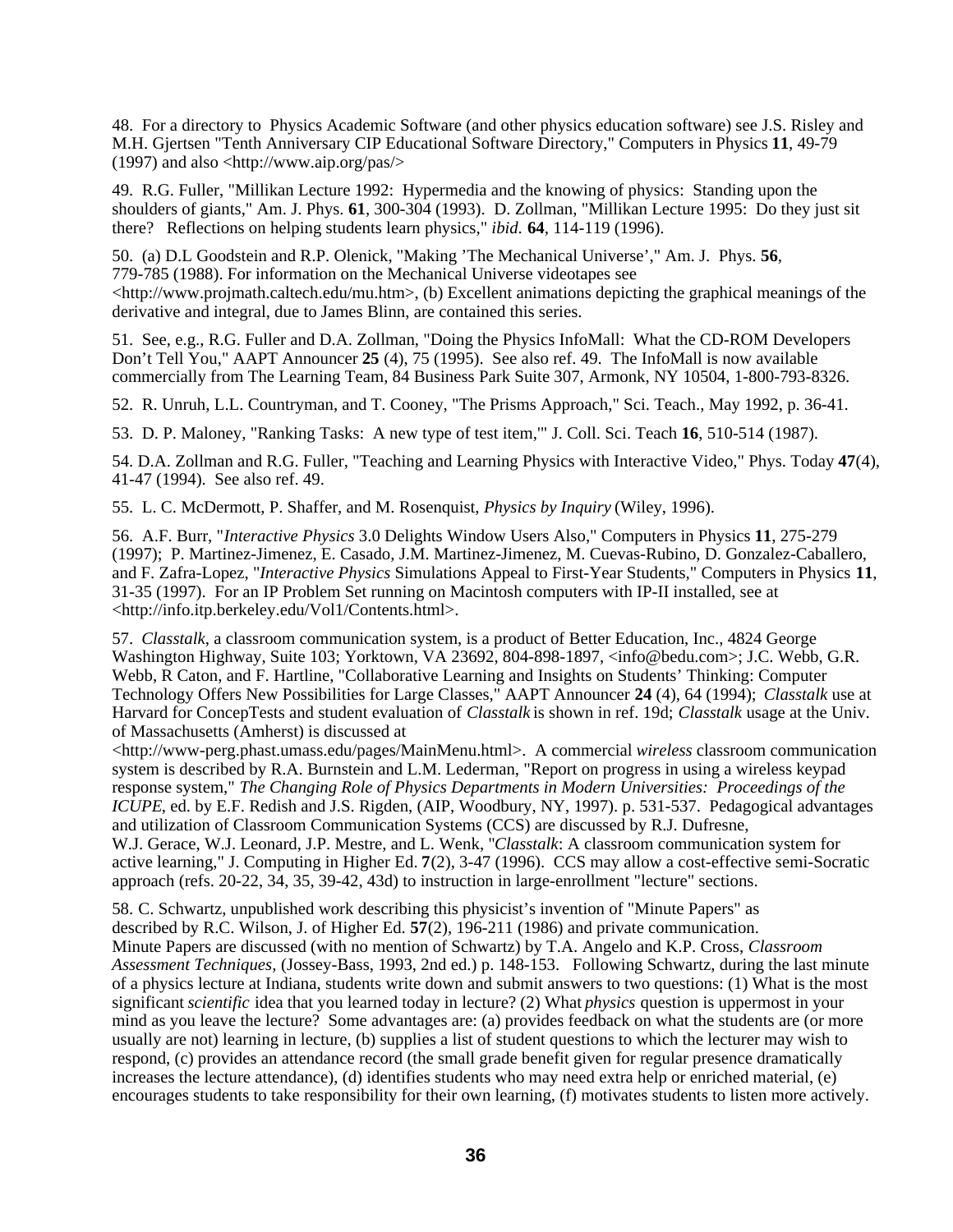59. R.R. Hake and J. C. Swihart, "*DI*agnostic *S*tudent *CO*mputerized *E*valuation of Multicomponent Courses (DISCOE)" Teaching and Learning (Indiana University), January 1979, on the Web at <http://carini.physics.indiana.edu/SDI/>.

60. *First Class* is an electronic bulletin board and conferencing system which is in extensive use for largeenrollment classes at Indiana University.

61. J.A. Dekker, *Motion* (in Dutch) (Univ. of Amsterdam, 1990).

62. F. Reif, *Understanding Basic Mechanics* (Text and Workbook) (Wiley, 1994).

63. The term "Collaborative Peer Instruction" (CPI) is used here in preference to Mazur's "Peer Instruction" (ref. 19b) because "peer *instruction"* does not necessarily require "peer *collaboration"* (e.g., one student in a group could lecture to the others); but most investigators indicate that peer instruction and peer collaboration in physics "lectures," "recitations," and labs almost always occur together in cases where peer instruction is effective (as might be expected from physics education research). "Collaborative Peer Instruction" is preferred over "Cooperative Leaning" or "Collaborative Learning" because the latter terms prejudge the effectiveness of the methods.

64. See, e.g., (a) J.S. Rigden, D.F. Holcomb, and R. DiStefano, "The Introductory University Physics Project," Phys. Today **46**(4), 32-37 (1993); R. DiStefano, "The IUPP Evaluation: What we were trying to learn and how we were trying to learn it," Am. J. Phys. **64,** 49-57 (1996); "Preliminary IUPP results: Student reactions to inclass demonstrations and to presentations of coherent themes," *ibid.*, **64,** 58-68 (1996); R. DiStefano and D.F. Holcomb,"The IUPP Evaluation: How did the models fare?" and "The IUPP Evaluation: How did the goals fare?" available from the American Institute of Physics (1-800-809-2247); L.A. Coleman, D.F. Holcomb, and J.S. Rigden, "The Introductory University Physics Project 1987-1995: What has it accomplished? Am. J. Phys. **66,** 124-137 (1998); (b) Modeling Workshop Project, ref. 38 and <http://modeling.la.asu.edu/modeling.html>. (c) R.P. Olenick, "C3P (Comprehensive Conceptual Curriculum for Physics)," AAPT Announcer **26**(2), 68 (1996), <http://phys.udallas.edu>. (d) AAPT, "Powerful Ideas in Science," <http://www.aapt.org>; (e) Constructing Physics Understanding, F. Goldberg, P. Heller, and S. Bendall,<http://cpuproject.sdsu.edu/CPU/>. See also listings at the AAPT's Physical Science Resouce Center,  $\langle \text{http://aapt.org/>.}$ 

65. K.G. Wilson and B. Daviss, *Redesigning Education* (Henry Holt, 1994) (a goldmine of valuable references), see also at <http://www-physics.mps.ohio-state.edu/~kgw/RE.html>; K.G. Wilson, C.K.Barsky, and B. Daviss, "A Model Development Concept (MDC) for Education," preprint, 1996.

66. Problem and conceptual-question sources due to instructors referenced in Tables I or II are (a) F. Reif, ref. 62; (b) E. Mazur, ref. 19d and <http://galileo.harvard.edu/>; (c) P. D'Alessandris, "Goal-less Problems," ref. 13c,e; (d) Priscilla Laws, Alternative Homework Assignments at <http://physics.dickinson.edu/PersonalPages/PLaws/ABPPages/AHA>; (e) R..D. Knight, ref. 18c; (f) A. Van Heuvelen, "Experiment Problems" and "ActivPhysics" Problems, ref. 17e,f; (g) R.R. Hake, "Out-of-Lab Problems," ref. 22d; (h) P. Heller, "Context-rich problems," ref. 31 and <http://www.physics.umn.edu/groups/physed/index.html>; (i) D. P. Maloney, "Ranking Tasks, ref. 53; "Fill-in problems," J. Coll. Sci. Teach. **12**, 104-107 (1982).

Other useful problem sources are: (j) A.B. Arons, ref. 43d; (k) R.E. Gibbs, *Qualitative Problems for Introductory Physic*s (Kendall Hunt, 1990); (l) C.W. Camp and J.J. Clement, *Preconceptions in Mechanics* (Kendall Hunt, 1994); (m) L.C. Epstein, *Thinking Physics* (Insight Press, 1990); (n) L. Nedelsky, *Science Teaching and Testing* (Harcourt, Brace, and World, 1965); (o) H. R. Crane, "Problems for Introductory Physics," Phys. Teach. **7**, 371-378 (1969); *ibid.* **8,** 182-187 (1970); "Better Teaching with Better Problems and Exams" Phys. Today **22**(3), 134-135 (1969); (p) F. J. Blatt, *Principles of Physics* (Allyn and Bacon, 3rd ed., 1989), excellent conceptually-oriented multiple-choice questions at the end of each chapter; (q) C. E. Swartz, *Used Math* (AAPT, 1993); C.E. Swartz and T. Miner, *Teaching Introductory Physics: A Sourcebook* (AIP Press, 1997), chap. 1; (r) Univ. of Maryland, Research in Physics Education: "Estimation (Fermi) Problems" at <http://physics.umd.edu/rgroups/ripe/perg/fermi.html>; "Thinking Problems in Mechanics" at <http://physics.umd.edu/rgroups/ripe/perg/abp/mech.htm>; (s) E. Kashy, S.J. Gaff, N.H. Pawley, W.L. Stretch, S.L. Wolfe, D.J. Morrissey, Y. Tsai, "Conceptual questions in computer-assisted assignments," Am. J. Phys. **63**, 1000-1005(1995).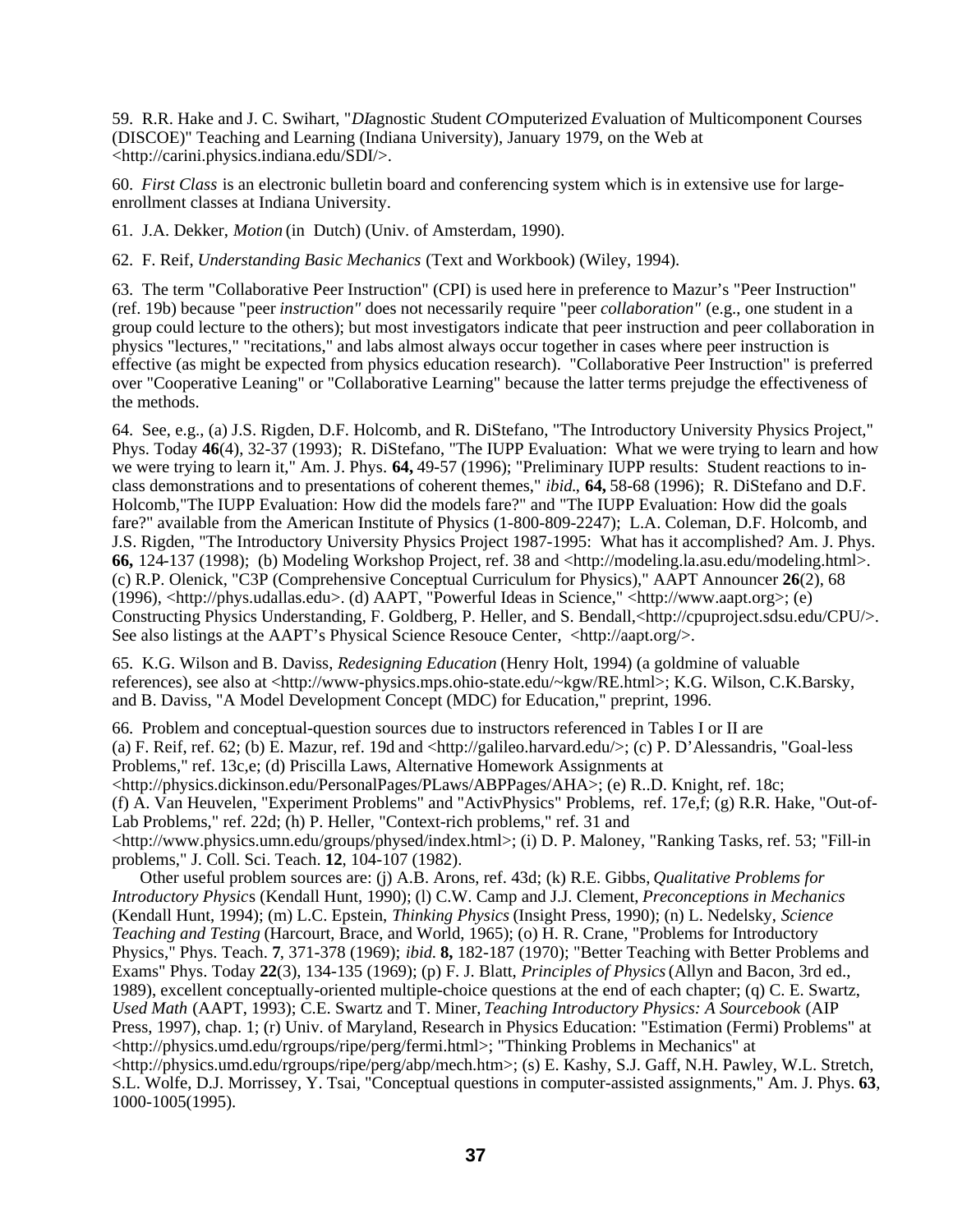67. D. Griffiths, "Milliken Lecture 1997: Is there a text in this class?," *Am. J. Phys.* **65**, 1141-1143 (1997).

68. R. Karplus, "Science Teaching and the Development of Reasoning," J. Res. Sci. Teach. **14**, 169-175 (1977).

69. M. Csikszentmihalyi, "Literacy and Intrinsic Motivation," *Daedalus* **119**(2), 115-140 (1990): "The chief impediments to learning are not cognitive. It is not that students cannot learn; it is that they do not wish to. If educators invested a fraction of the energy they now spend trying to transmit information in trying to stimulate the students' enjoyment of learning, we could achieve much better results." Other references on motivation are T.W. Malone, "Toward a Theory of Intrinsically Motivating Instruction, Cog. Sci. **4**, 333-369 (1981); T. Malone and M. Lepper, "Making Learning Fun: A taxonomy of intrinsic motivations for learning," in *Aptitude, Learning, and Instruction:* Vol 3. *Conative and Affective Process Analysis*" (Erlbaum, 1987); M. Lepper, "Microcomputers in Education: Motivational and Social Issues," Am. Psychologist **40**, 1-18 (1985).

70. S. Tobias, *They're Not Dumb, They're Different: Stalking the Second Tier* (Research Corporation, Tucson, AZ, 1990).

71. E. Cullota, "The Calculus of Educational Reform," Scienc*e* **255**, 1060-1062 (1992).

72. (a) F. Reif and J.H. Larkin, "Cognition in Scientific and Everyday Domains: Comparison and Learning Implications," J. Res. Sci. Teach. **28**, 733-760 (1991). (b) D. Hammer, "Epistemological beliefs in introductory physics," Cogn. Instruct. **12**, 151-183 (1994).

73. Instruments for the measurement of student beliefs about the nature of science and learning are under development : (a) I. Halloun, "Views About Science and Physics Achievement: The VASS Story," in *The Changing Role of Physics Departments in Modern Universities: Proceedings of the ICUPE*, ed. by E.F. Redish and J.S. Rigden, (AIP, Woodbury, NY, 1997). p. 605 - 613; I. Halloun and D. Hestenes, "Interpreting VASS Dimensions and Profiles," Sci. and Ed., in press; (b) E.F. Redish, R.N. Steinberg, and J.M. Saul, "The Distribution and Change of Student Expectations in Introductory Physics," in *The Changing Role of Physics Departments in Modern Universities: Proceedings of the ICUPE*, ed. by E.F. Redish and J.S. Rigden, (AIP, Woodbury, NY, 1997). p. 689-697; E.F. Redish, J.M. Saul, and R.N. Steinberg, "Student expectations in introductory physics," Am. J. Phys. **66**, 212-224 (1998); (c) I. Novodvorsky and C. Johnson, "Computer Delivery of an Instrument to Assess Students' Attitudes Towards Science," AAPT Announcer **24**(4), 77 (1994).

74. H. Lucido, "Coaching Physics," Phys. Teach. **26**, 333-340 (1988); "Physics for Mastery," *ibid*., **30**, 96-101 (1992).

75. K. A. Ericsson, R.T. Krampe, and C. Tesch-Romer, "The Role of Deliberate Practice in the Acquisition of Expert Performance," Psychological Rev. **100**(3), 363-406, 1993; K.A. Ericsson and N. Charness, "Expert performance, its structure and acquisition, Am. Psychologist **49**, 725-747 (1994).

76. R.R. Hake, "Towards Mastery of Newtonian Mechanics by the Average Student," AAPT Announcer **24**(1), 23 (1994).

77. For the IU94S (95S) courses of Table, the FCI pretest average for those 43 (45) students who had *not* taken high-school physics was 32% (37%). The FCI pretest average for the 123 (164) students who *had* taken high-school physics was 42% (43%). These translate into normalized gains for the high-school physics courses of  $g = 0.15$  (0.09). It is conceivable that these low g's reflect a rapid dissipation of conceptual understanding in the years following the typical high-school course, as might be expected if only incoherent and loosely related bits of physics understanding (refs. 1b; 2a; 43f,g) are acquired. More research on knowledge changes over decade-long periods (see, e.g., ref. 73) would be of value.

78. For the IU95S course, we administered Indiana University's *Math Skills Assessment* (MSA) test (mostly simple algebra) to all 209 students (average level – midway between sophomore and junior). The MSA is normally given to incoming freshman at Indiana. The average score of our students was 64%, close to the 62% usually taken to indicate that a student is at risk in substantive introductory math and science courses. In addition, although about 70% of students entering the non-calculus-based IU courses